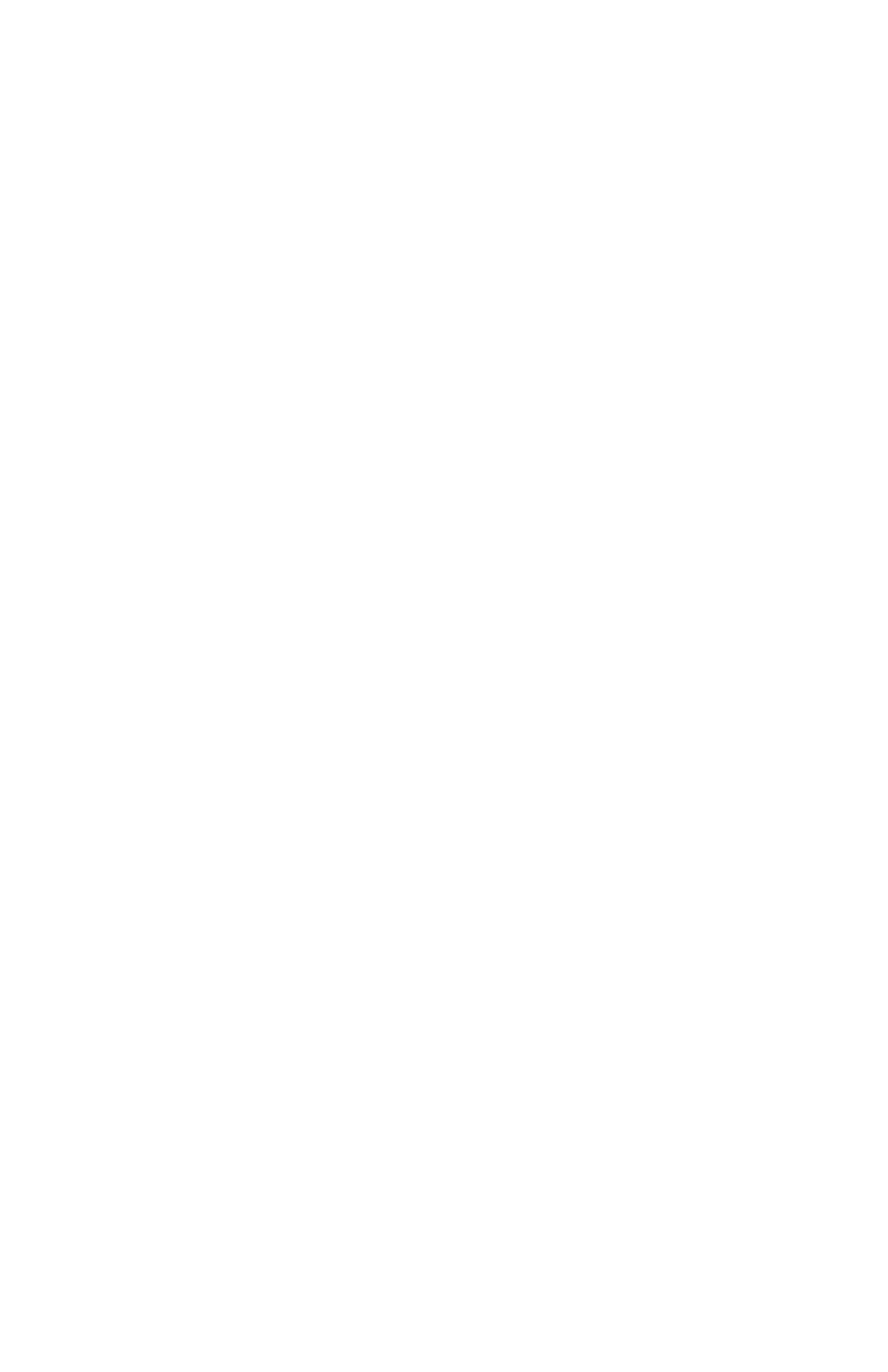### **2022 BOARD OF DIRECTORS**

| President               | Jamie Pearce             |
|-------------------------|--------------------------|
| Vice President          | Jolyane Collings         |
| Treasurer               | <b>Tracey Matthews</b>   |
| Secretary               | Amanda Kemble            |
| <b>Public Relations</b> | <b>Tracey Matthews</b>   |
| Managing/Membership     | Cyd Collings             |
| All Girl Rodeo          | Bailey Sears / South     |
|                         | Priscilla Keates / North |
| Sponsorship             | Peggy Monkman            |
| Finals                  | <b>Taryn Boles</b>       |
| Awards                  | Melissa Burton           |
| Bingo                   | <b>Taryn Boles</b>       |
| <b>Special Events</b>   | Megan Bergsveinson       |
| Junior Director         | Amber Peatman            |

#### **Event Directors:**

| <b>Barrel Racing</b>      | Natasha Webb         |
|---------------------------|----------------------|
| Pole Bending              | Cyd Collings         |
| Tie Down                  | Brenda Knight        |
| <b>Breakaway</b>          | <b>Kashley Seitz</b> |
| <b>Team Roping</b>        | Cassidy Clark        |
| <b>Goat Tying</b>         | Matea Lloyd          |
| Cow Riding                | Melissa Burton       |
| <b>Steer Undecorating</b> | Matea Lloyd          |

#### **DISCLAIMER**

**SHOULD ANY QUESTION OR CONTROVERSY ARISE REGARDING INTERPRETATION OF THE RULES AS PRINTED IN THIS RULE BOOK, THE FINAL DECISION WILL LIE WITH THE BOARD OF DIRECTORS OF THE C.G.R.A.**

**PLEASE NOTE THAT YOU ARE RESPONSIBLE FOR KNOWING AND ADHERING TO THE RULES WHICH GOVERN THE C.G.R.A. IN GENERAL, AND YOUR CHOSEN EVENT(S) IN PARTICULAR.**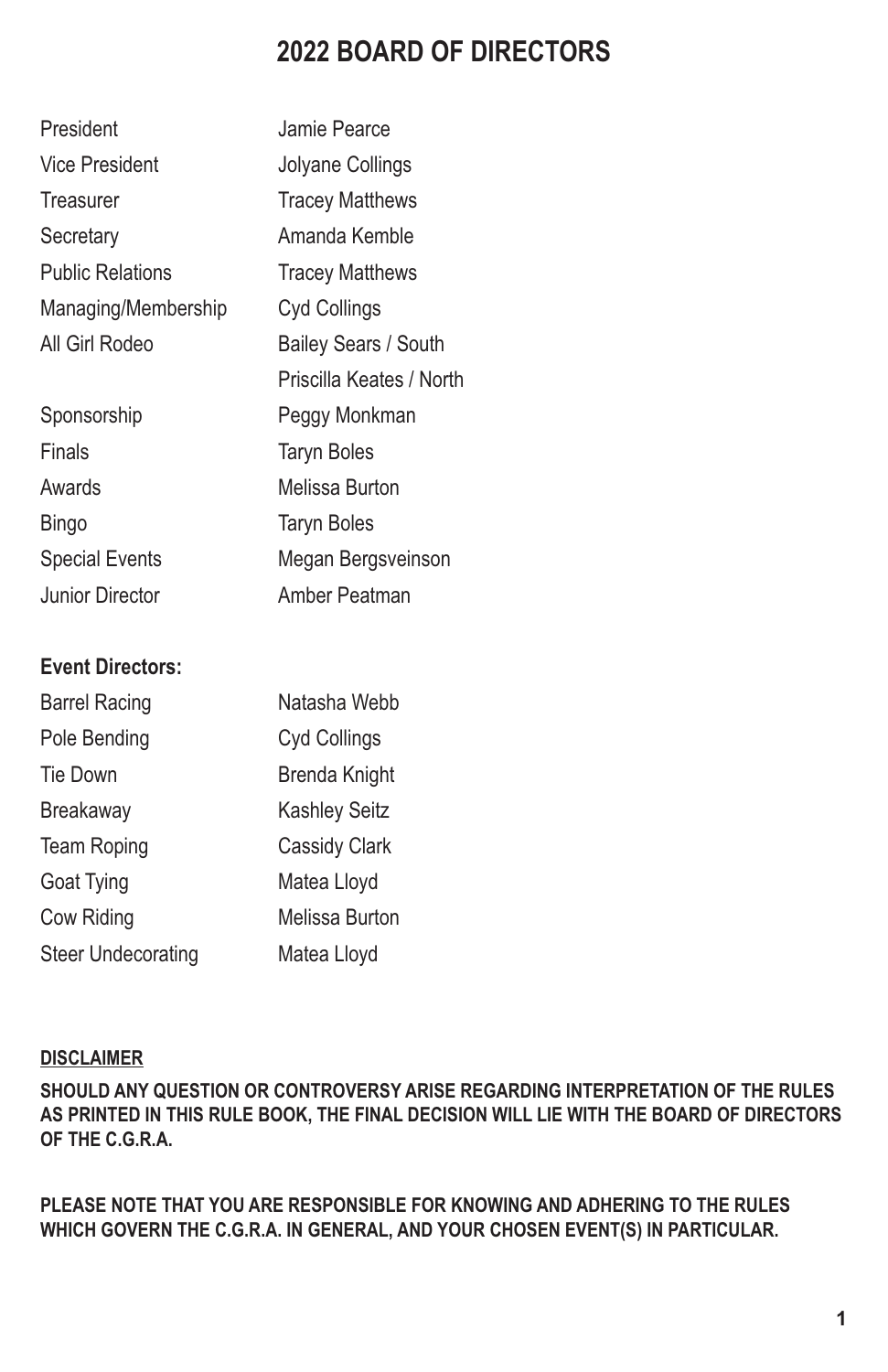# **C.G.R.A. PAST PRESIDENTS**

| 1957-58   | Willa Beebe                |
|-----------|----------------------------|
| 1959      | Isabella Miller            |
| 1960      | Carole McEwen              |
| 1961      | <b>Isabella Miller</b>     |
| 1962-65   | Pearl Borgal               |
| 1966-68   | Pat Robbins                |
| 1969-70   | Marilyn Gray               |
| 1971-72   | Nancy Reid                 |
| 1973-74   | Marilyn Gray               |
| 1975-76   | <b>Ellen Neary</b>         |
| 1977-78   | lloe Elliott               |
| 1979-80   | <b>Ellen Neary</b>         |
| 1981-86   | <b>Isabella Miller</b>     |
| 1987-88   | <b>Ellen Neary</b>         |
| 1989-90   | <b>Elaine Watt</b>         |
| 1991-92   | Bobbi June Miller          |
| 1993-94   | <b>Cheryl Smith</b>        |
| 1995-96   | Karen Svendsen             |
| 1997      | <b>Brenda Knight</b>       |
| 1998      | <b>Brenda Herbert</b>      |
| 1999-2001 | Kisa Glaiser               |
| 2002-04   | Stacey McInenly (Schooten) |
| 2004-05   | Debbie Hambling            |
| 2006-07   | Rose Lang                  |
| 2008-09   | Kim Welter                 |
| 2010-11   | Danita Harrish (Michalsky) |
| 2012-13   | Rose Lang                  |
| 2014-2017 | Deb Hambling               |
| 2018-2019 | <b>Skyler Mantler</b>      |
| 2020-2021 | Deb Hambling               |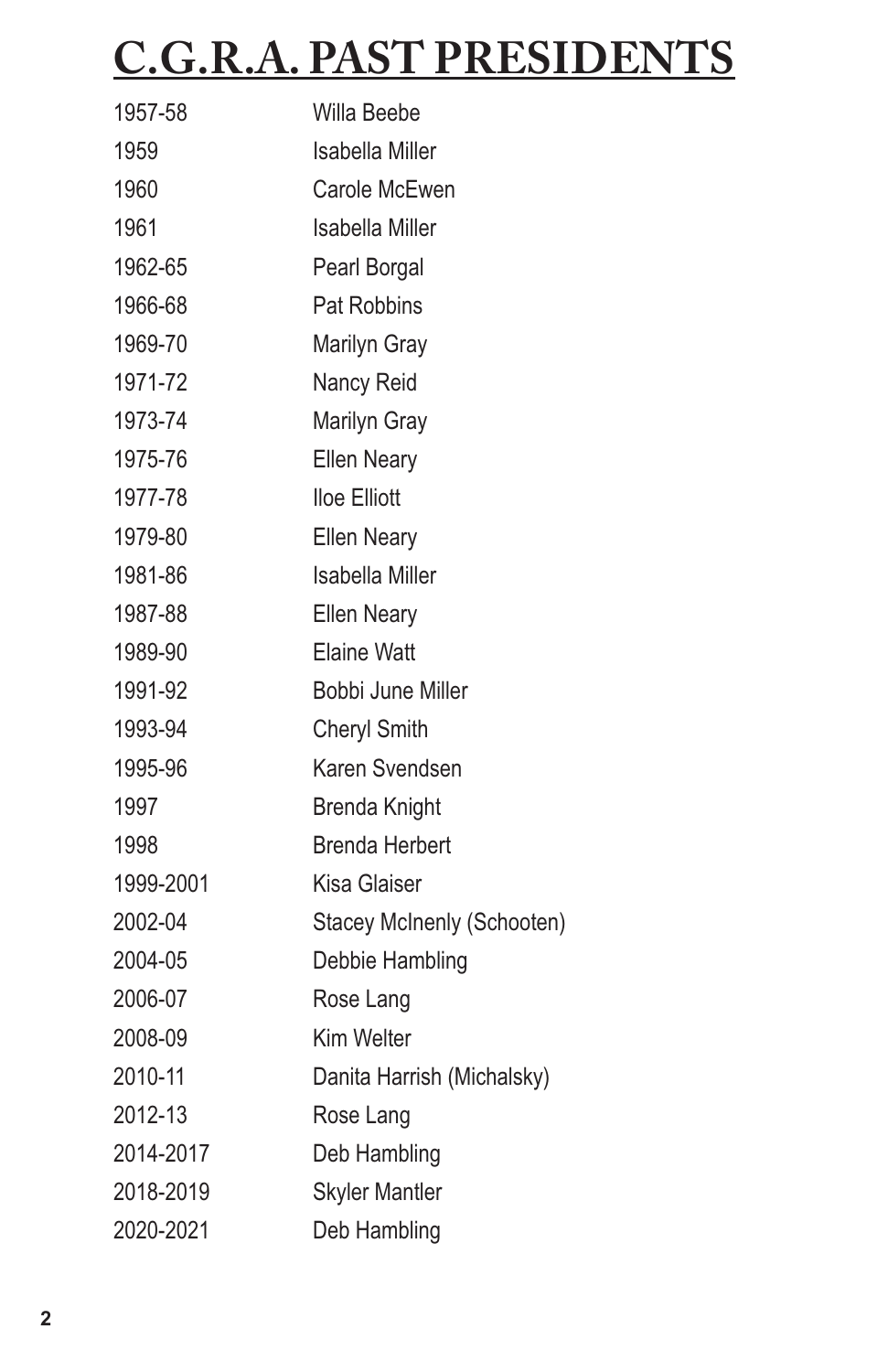# **C.G.R.A. 2020/2021 CHAMPIONS**

- **Tie Down – Brittany Schuk**
- **Pole Bending – Kelly Keely**
- **Junior Poles – Erika Webb**
- **Little Cowgirl Poles – Reese Lichtenberger**
- **Goats – Matea Lloyd**
- **Junior Goats – Rylee Lichtenberger**
- **Team Roping – Darby Wilkinson/Tara Wilkinson**
- **Barrel Racing – Connie Lemoine**
- **Junior Barrel Racing – Rylee Lichtenberger**
- **Little Cowgirl Barrels – Reese Lichtenberger**
- **Breakaway – Kashley Seitz**
- **Junior Breakaway – Jessica Boxma**
- **Steer Undecorating – Lawrie Saunders**
- **Cow Riding – Martina Holtkamp**
- **All Around – Brittany Schuk**
- **Junior All Around – Rylee Lichtenberger**
- **Rookie – Tori Brower**
- **Junior Rookie – Jessica Boxma**
- **Little Cowgirl Rookie – Willow Kingsmith**
- **Cowgirl of The Year – Bailey Sears**
- **Horse of the Year – Biscuit owned by Brittany Schuk**
- **Junior Horse of the Year – Mouse owned by Brooklyn Bennett**

# **SCHOLARSHIPS**

In order to qualify for a CGRA Scholarship and receive funding, you must have proof of secondary education by providing a receipt that states you have paid for your education.

This scholarship is open to any female obtaining a secondary education. Any female is eligible to apply for three (3) scholarships over the course of time.

A committee of C.G.R.A. Alumni members select the C.G.R.A. Scholarship recipients. All applicants are reviewed and awards are made on merit. The C.G.R.A. Scholarship committee decisions will be based solely on the information provided by the applicant

The scholarship application forms are found on the official C.G.R.A. website www.cgra.ca.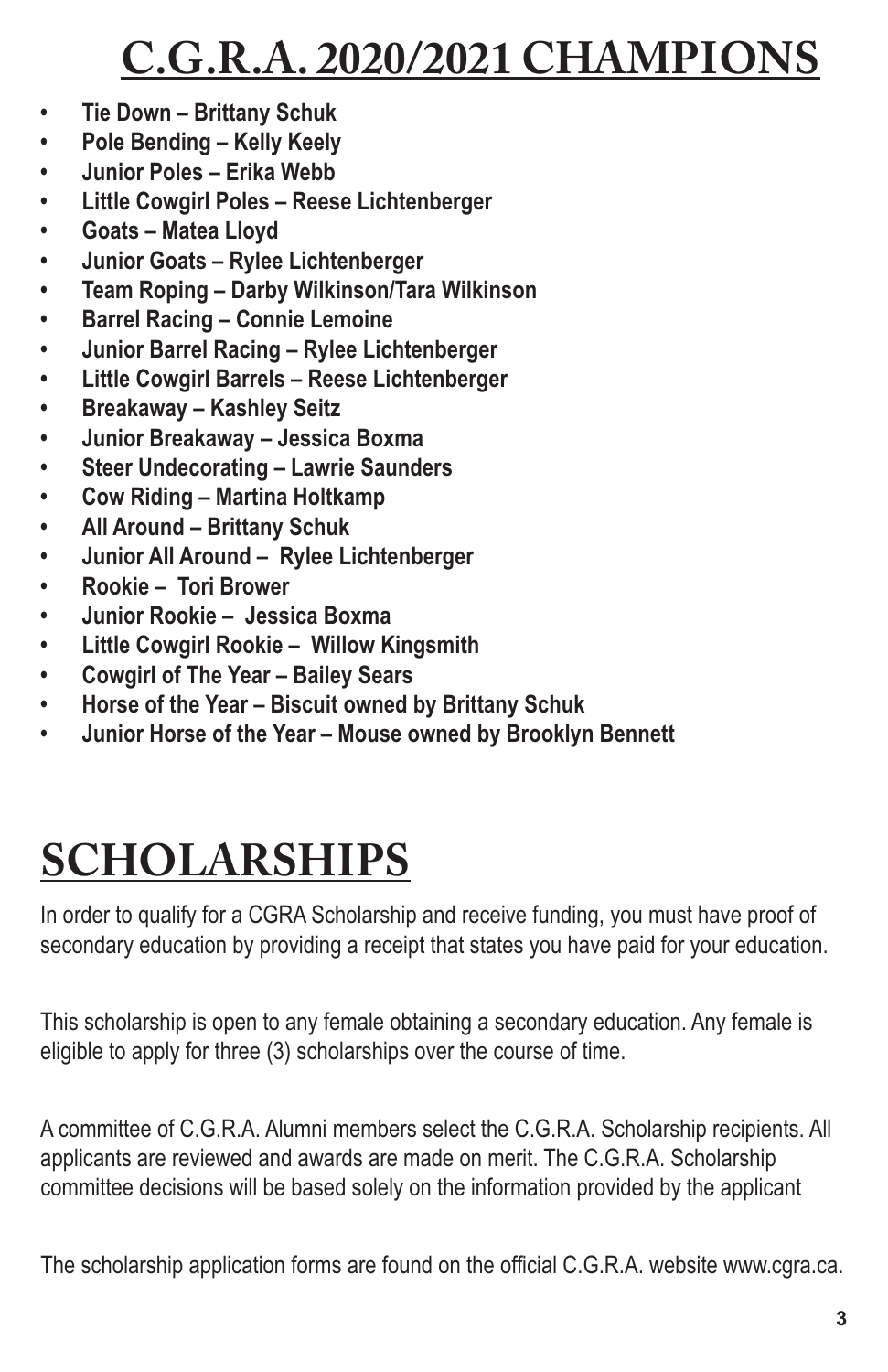### **TABLE OF CONTENTS**

 $\overline{\mathbf{4}}$ 

| Smoky Jim Hancock Memorial - Senior & Junior Best Working Horse Award 50 |  |
|--------------------------------------------------------------------------|--|
|                                                                          |  |
|                                                                          |  |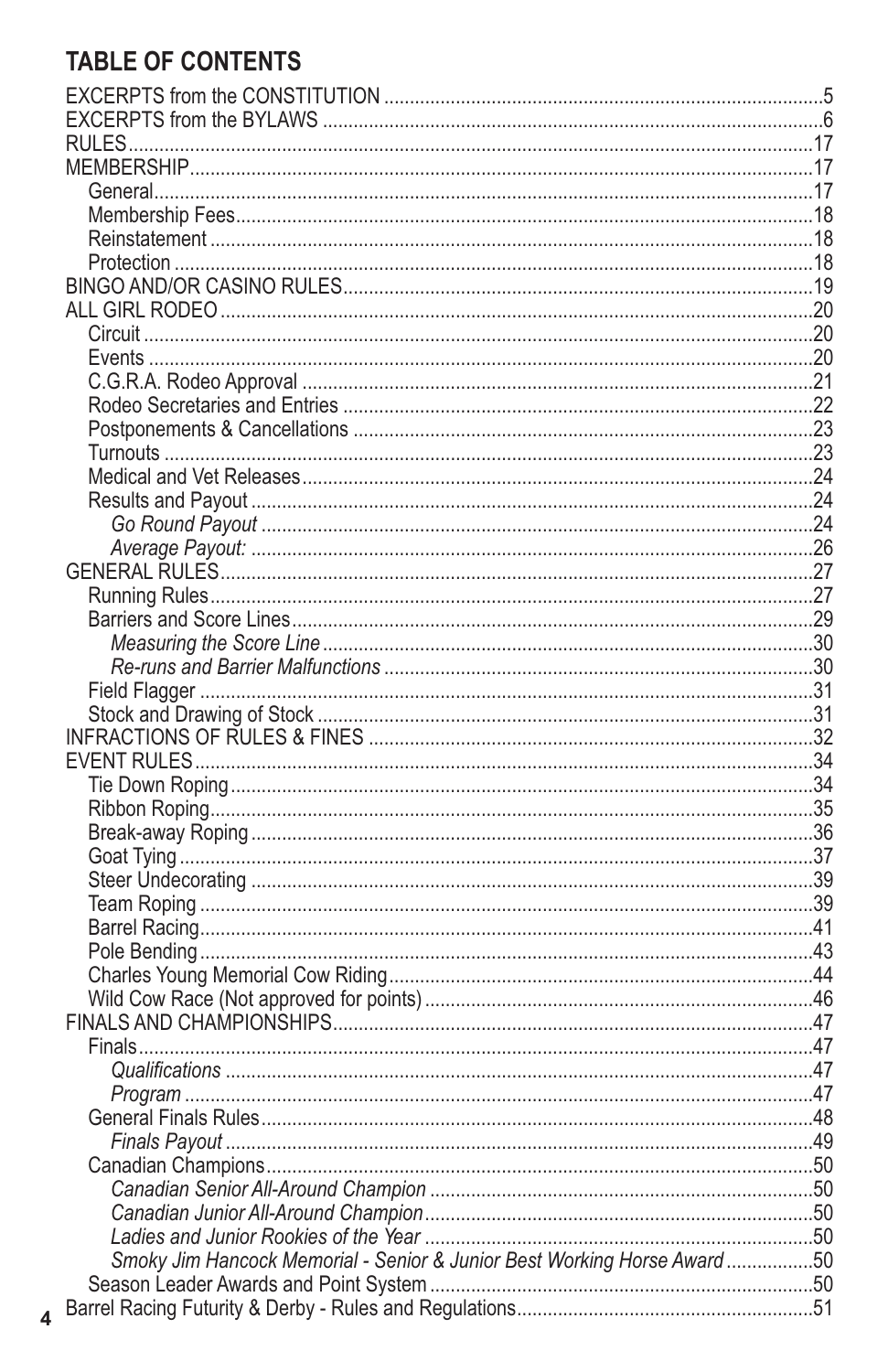#### **Canadian Girls Rodeo Association "Women in Professional Rodeo" 2020 Updated Bylaws**

A by-law relating generally to the conduct of the affairs of **Canadian Girls' Rodeo Association**

(the "Corporation")

**BE IT ENACTED** as a by-law of the Corporation as follows:

### **Definition**

In this by-law and all other by-laws of the Corporation, unless the context otherwise requires:

"**Act**" means the *Canada Not-For-Profit Corporations Act* S.C. 2009, c. 23 including the Regulations made pursuant to the Act, and any statute or regulations that may be substituted, as amended from time to time;

"**Articles**" means the original or restated articles of incorporation or articles of amendment, amalgamation, continuance, reorganization, arrangement or revival of the Corporation;

**"Association or C.G.R.A."** means the Canadian Girls' Rodeo Association

"**Board**" means the board of directors of the Corporation and **"director"** means a member of the board;

"**By-law**" means this by-law and any other by-law of the Corporation as amended and which are, from time to time, in force and effect;

**"Executive"** shall be: president, vice president, secretary, treasurer public relations

"**Meeting of members**" includes an annual meeting of members or a special meeting of members; **"special meeting of members"** includes a meeting of any class or classes of members and a special meeting of all members entitled to vote at an annual meeting of members;

"**Officers"** refer to as the Executive and Directors

"**Ordinary resolution**" means a resolution passed by a majority of not less than 50% plus 1 of the votes case on that resolution;

"**Proposal**" means a proposal submitted by a member of the Corporation that meets the requirements of section 163 (Shareholder Proposals) of the Act;

"**Regulations**" means the regulations made under the Act, as amended, restated or in effect from time to time; and "**special resolution**" means a resolution passed by a majority of not less than two-thirds (2/3) of the votes cast on that resolution.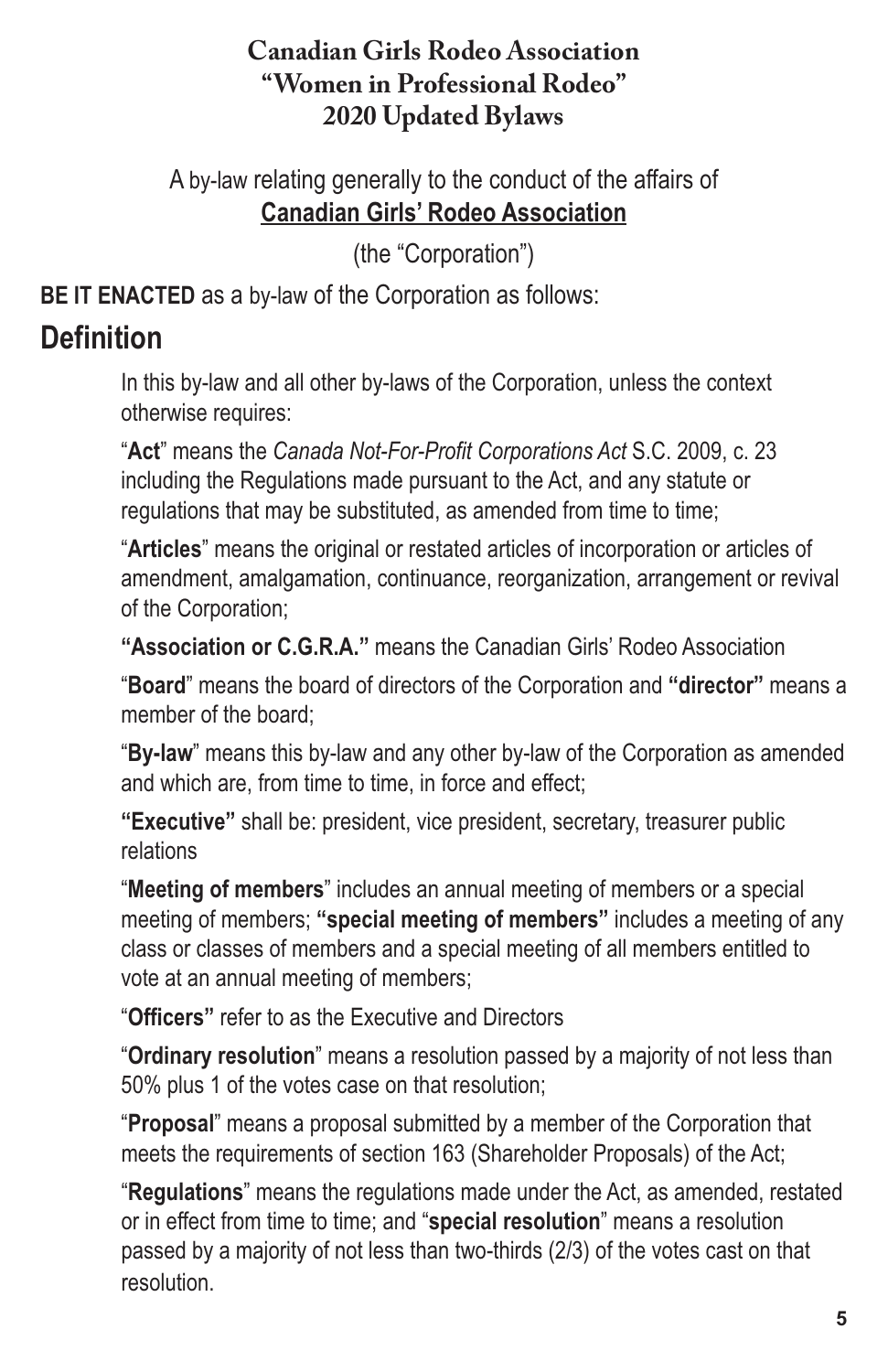### **Interpretation**

In the interpretation of this by-law, words in the singular include the plural and vice-versa, and "person" includes an individual, body corporate, partnership, trust and unincorporated organization.

## **Corporate Seal**

The seal of the Association shall be in such form as shall be prescribed by the provisional members of the corporation, and shall have the words: "Canadian Girls' Rodeo Association". The seal shall be in the custody of the Directors, and shall never be used except by their authority.

### **Execution of Documents**

Signature and Certification of Documents - Contracts, documents, or any instruments in writing, requiring the signature of the Association, shall be signed by any two (2) of: the President, Vice President, Secretary, or Treasurer, and all contracts, documents, and instruments in writing so signed, shall be binding upon the Association without any further authorization or formality. Directors shall have power from time to time by Bylaw to appoint an officer or officers on behalf of the Association to sign contracts, documents, and instruments in writing. The seal of the Association, when required, may be affixed to contracts, documents, and instruments in writing, signed as aforesaid by any officer or officers appointed by resolution of the Board of Directors.

### **Borrowing Powers**

The directors of the Corporation may, without authorization of the members, borrow money on the credit of the corporation; issue, reissue, sell, pledge or hypothecate debt obligations of the corporation; give a guarantee on behalf and mortgage, hypothecate, pledge or otherwise create a security interest in all or any property of the corporation, owned or subsequently acquired, to secure any debt obligation of the corporation.

### **Annual Financial Statements**

The C.G.R.A. will make the annual financial statements available to its members and upon a members request send a copy of the annual financial statements.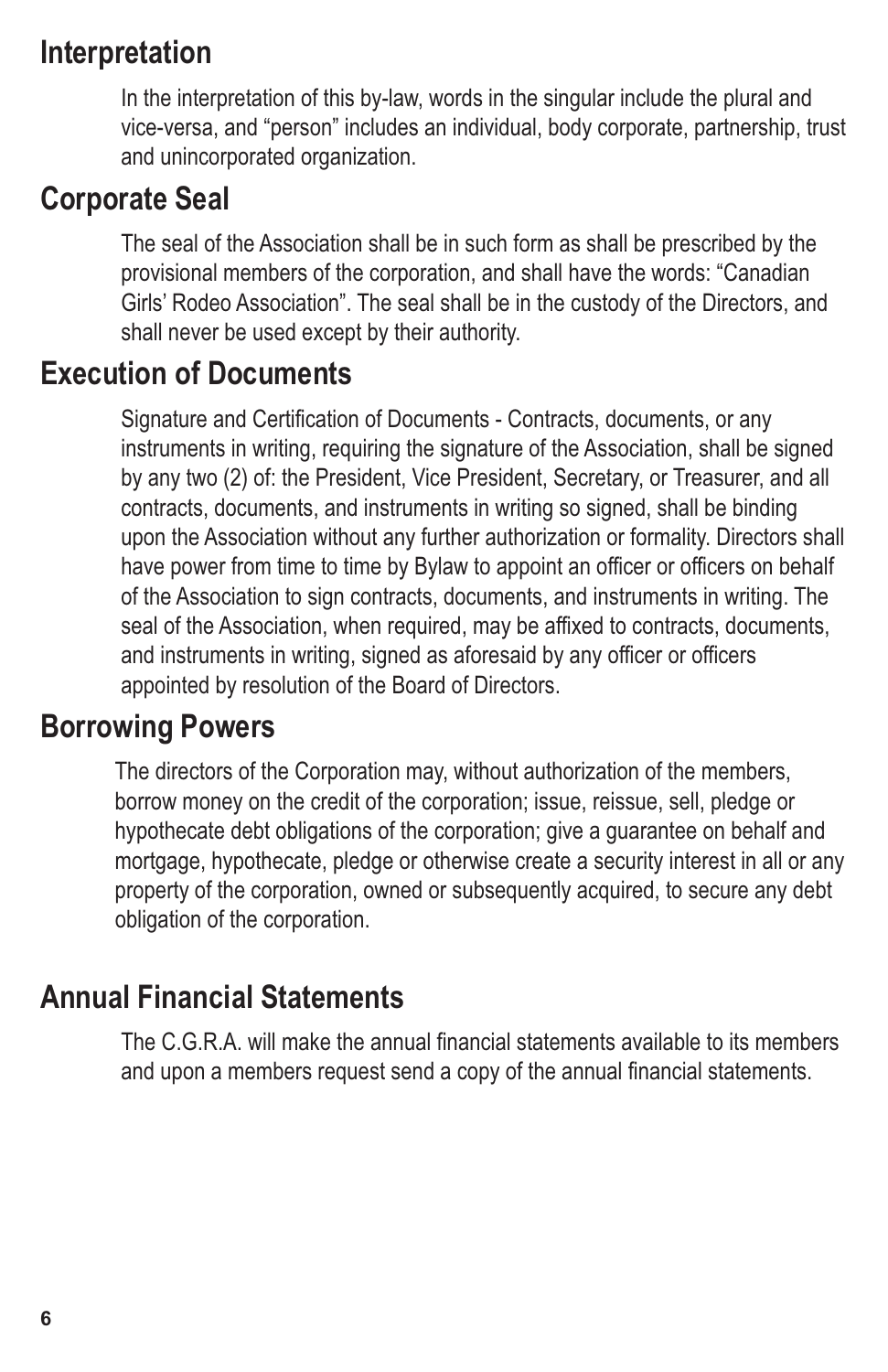## **Membership Conditions**

1. For the purpose of this Association, members shall be divided into the following classifications:

a) Ladies and Non-Active Members shall be limited to females residing in Canada. Member has voting privileges at general meeting.

b) Junior Members (age limit as per membership rules) shall be limited to females residing in Canada. One (1) parent of each Junior Member is allowed to vote on all issues, on behalf of that member, at the Annual General Meeting.

c) Little Cowgirls Membership (age limit as per membership rules) shall be limited to females residing in Canada. One (1) parent of each Lil Cowgirl member is allowed to vote on all issues, on behalf of that member, at the Annual General Meeting.

d) Non-resident Permits shall be limited to females residing outside of Canada. Non-residents are not eligible for Canadian Championships. No voting privilege.

e) Life Members:

i) A regular member who is in good standing, who has paid her membership dues for a period of ten (10) consecutive years, and who are of age 45 or over, shall be granted a Life Membership in the Association, if she applies, in writing, to the Association for such membership.

ii) A Life Member shall be entitled to all the privileges of a Ladies Member.

f) Honorary Member: The Executive may at any time appoint any person an Honorary Member of the Association. An Honorary Member shall not be entitled to vote at any meeting of the Association, to participate at professional rodeos, or to any benefit or privilege which may be provided by the Association, unless she has otherwise applied for a category that allows these privileges.

2. All of which are hereinafter referred to as "Members".

3. The Directors shall have the right to expel any member(s) for just cause.

4. A member shall be bound by, subject to, and shall be obligated to observe, the Bylaws, and Rules and Regulations of the Association, in like manner as if she had entered into an agreement to that effect.

# **Membership Transferability**

Withdrawal as a Member - Any member may withdraw from the Association, upon written notice to that effect, to the Secretary of the Association. Pursuant to Section 197(1) (Fundamental Change) of the Act, a special resolution of the members is required to make any amendment to add, change or delete this section of the by-laws.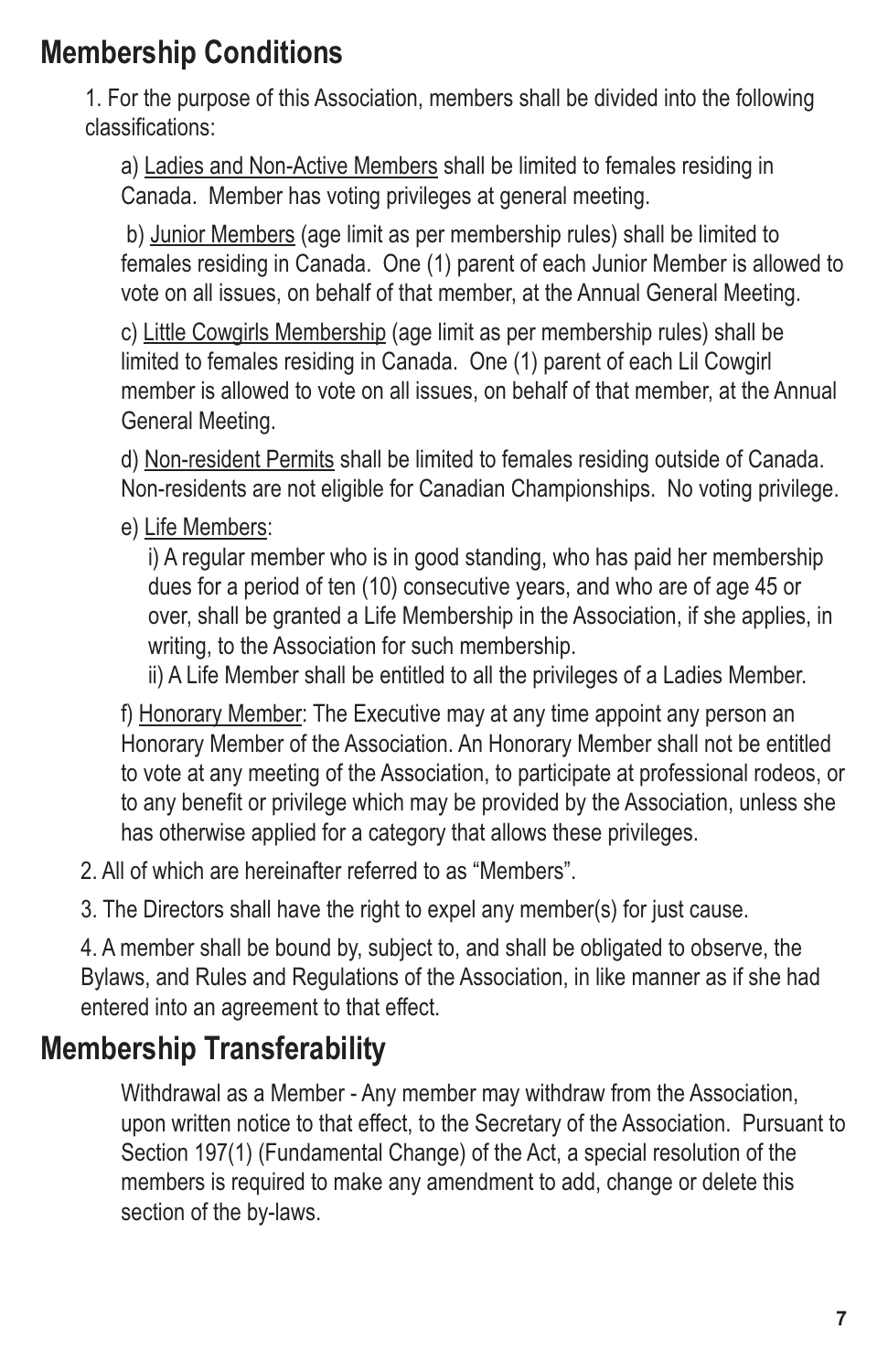## **Termination of Membership**

A membership in the Corporation is terminated when: the member dies or resigns; the member is expelled or their membership is otherwise terminated in accordance with the articles or by-laws; the member's term of membership expires; or the Corporation is liquidated and dissolved under the Act.

## **Effect of Termination of Membership**

Subject to the articles, upon any termination of membership, the rights of the member, including any rights in the property of the Corporation, automatically cease to exist.

### **Discipline of Members**

The Directors may refuse membership to any person without just cause or reason, and shall have the power and authority to fine or suspend, or both any member, and cancel the membership of any member.

### **Save Harmless**

Notwithstanding anything to the contrary herein contained, each member shall be deemed to have entered into an agreement with the Association wherein the said member agrees to accept full responsibility for, and release, indemnify, and save harmless, the Association from losses, injuries, or damages which the said member might suffer or receive, also to indemnify and save harmless the Association from any loss or damage that the Association may incur and which is caused to other persons by said member. Pursuant to subsection 197(1) (Fundamental Change) of the Act, a special resolution of the members is required to make any amendments to this section of the by-laws if those amendments affect membership rights and/or conditions described in paragraphs 197(1)(e), (h), (l) or (m).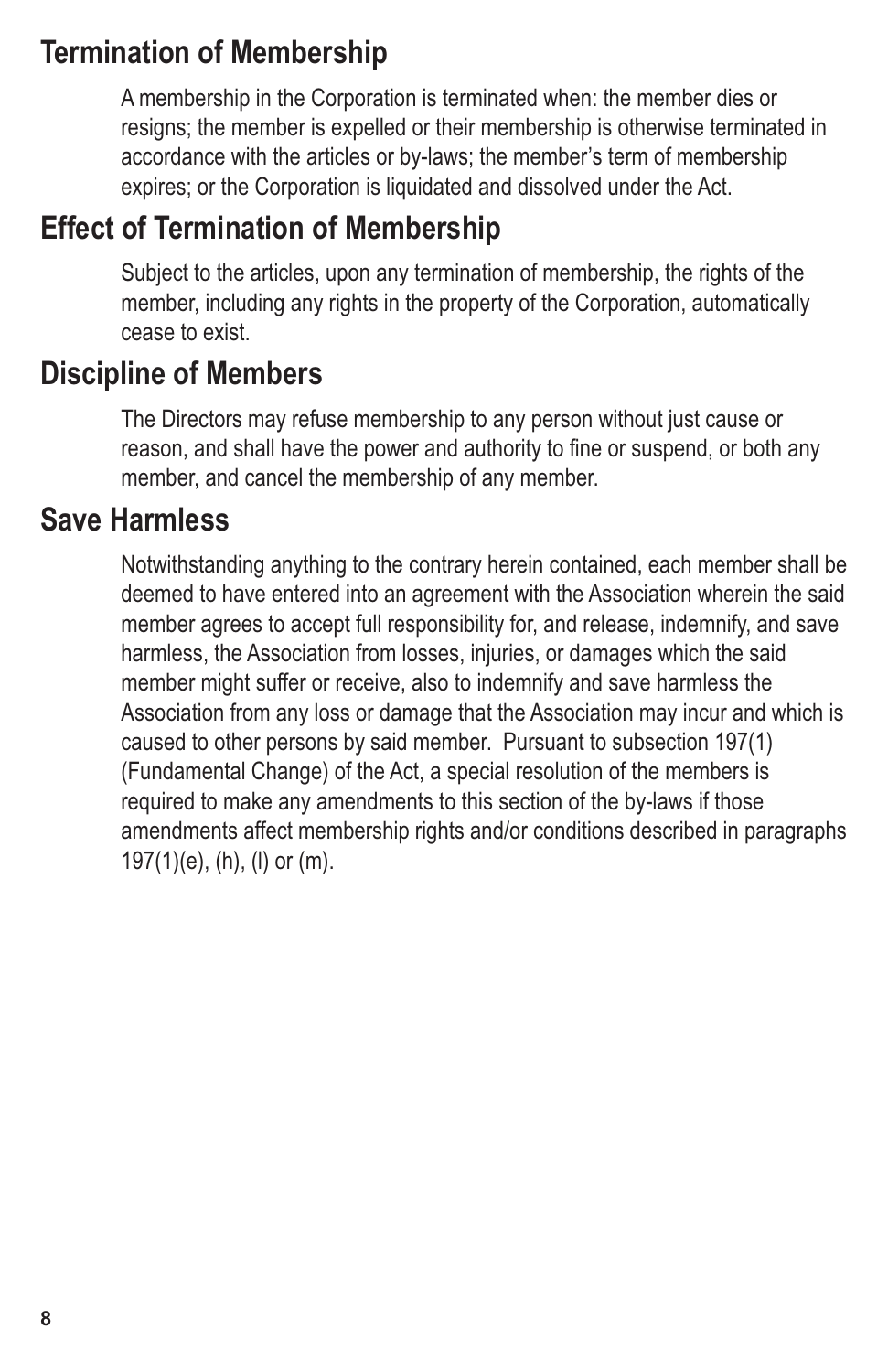# **Notice of Members Meeting**

#### MEMBERS' MEETINGS

• An Annual General Meeting of the members of the Association shall be held at least once in every calendar year, at such time and place as may be decided by the Directors. The Directors may proceed to convene a Special General Meeting of the members of the Association, at any time and place in Canada, and any such meeting shall be called a Special General Meeting.

• At least seven (7) days' notice of all meetings shall be given to the members, either by post or by publication in any official publication of the Association, and if the meeting is a Special General Meeting, the notice shall indicate the nature of the business which it is proposed will be discussed at the meeting. The accidental omission to give notice to all members of the Association, or the non-receipt by any member of such notice shall not invalidate the proceedings at any meeting.

• The business of the Annual General Meeting shall be to elect the Directors in any applicable year, and to receive and consider the Directors' reports, the financial statement, and to ratify and confirm the acts of the Directors and any of its delegates, agents, and officers. Pursuant to subsection 197(1) (Fundamental Change) of the Act, a special resolution of the members is required to make any amendment to the bylaws of the Corporation to change the manner of giving notice to members entitled to vote at a meeting of members.

# **Members Calling a Members' Meeting**

The board of directors shall call a special meeting of members in accordance with Section 167 of the Act, on written requisition of members carrying not less than 5% of the voting rights. If the directors do not call a meeting within twenty-one (21) days of receiving the requisition, any member who signed the requisition may call the meeting.

## **Absentee Voting at Members' Meetings**

No votes by proxy shall be allowed, and only members entitled to vote shall be those attending the meetings in person. Pursuant to subsection 197(1) (Fundamental Change) of the Act, a special resolution of the members is required to make any amendment to the bylaws of the Corporation to change this method of voting by members not in attendance at a meeting of members.

# **Proposals Nominating Directors at Annual Members' Meetings**

#### Directors and Officers Qualifications

The qualifications of a Director shall be that she is a member in good standing of the Association.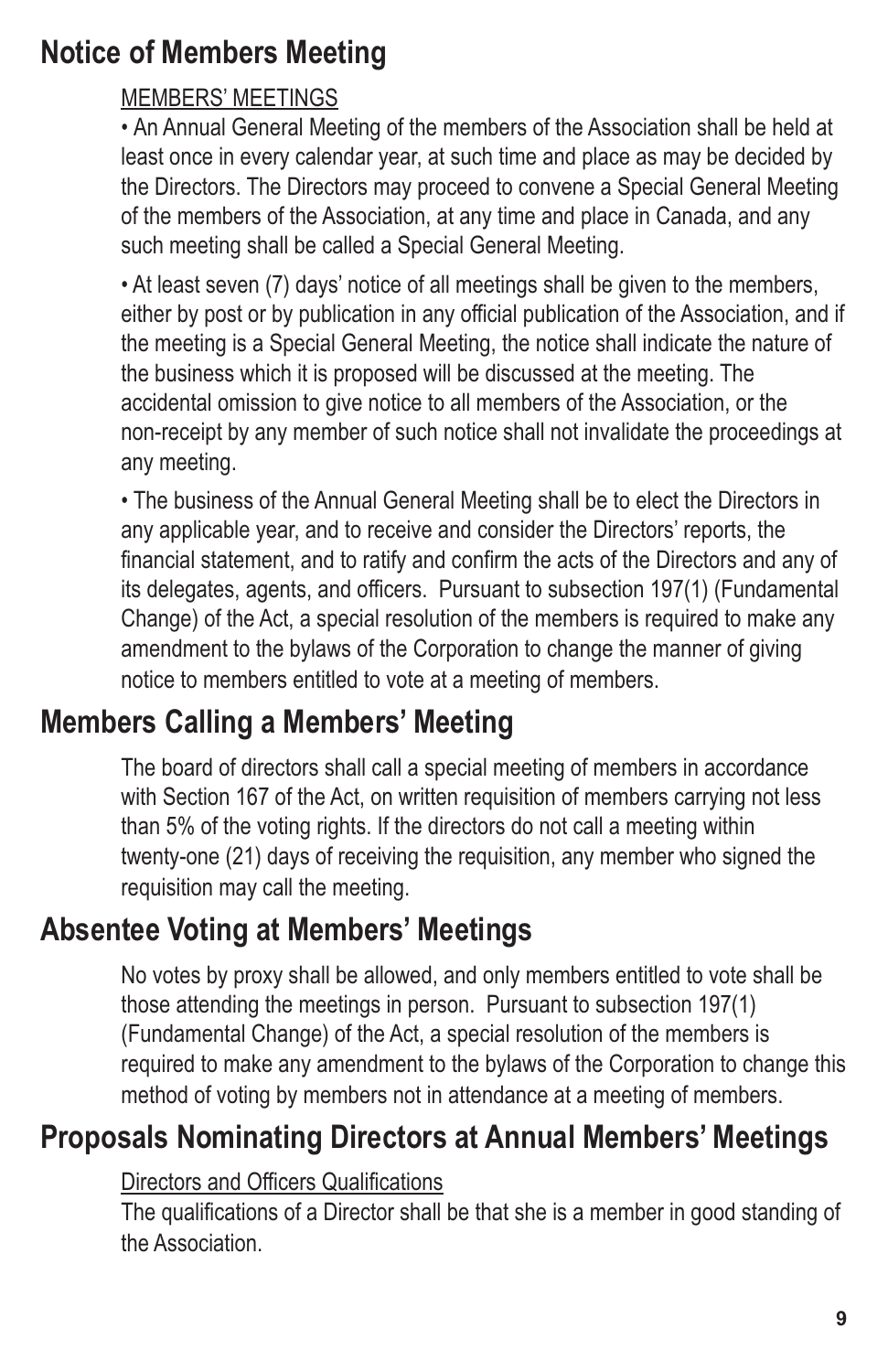## **Cost of Publishing Proposals for Annual Members' Meetings**

The member who submitted the proposal shall pay the cost of including the proposal and any statement in the notice of meeting at which the proposal is to be presented unless otherwise provided by ordinary resolution of the members present at the meeting.

# **Place of Members' Meeting**

Meetings of the Members' may be held at any place in the Dominion of Canada. The Directors may make regulations in regard to the manner and time that notice shall be given of such meetings.

### **Chair of Members' Meetings**

The President - shall preside at all meetings of the Association and of the Directors. The Vice President - shall preside at meetings in the absence of the **President** 

### **Quorum at Members' Meetings**

Ten (10) members who are otherwise entitled to vote, and who are personally present, shall constitute a quorum at any Annual or Special General Meeting of the Association.

### **Votes to Govern at Members' Meetings**

Every question submitted to a meeting shall be decided by a show of hands, and in the case of an equality of votes, the Chairman shall have a casting vote in addition to the vote to which she may be entitled as a member. At any meeting, the declaration by the Chairman that a resolution has been carried, or carried by a particular majority, or lost, or not carried by a particular majority, and an entry to that effect in the book of proceedings of the Association, shall be conclusive evidence of the fact without proof of the number or the proportion of the votes recorded in favor or against the resolution.

**One (1) parent of each Junior and Little Cowgirl member is allowed to vote on all issues, on behalf of that member, at the Annual Meeting.**

# **Participation by Electronic Means at Members' Meetings**

Participation at meetings of members may not be by telephonic, electronic or other communication facility.

## **Members' Meeting Held Entirely by Electronic Means**

Meetings of members may not be held entirely by telephonic, an electronic or other communication facility.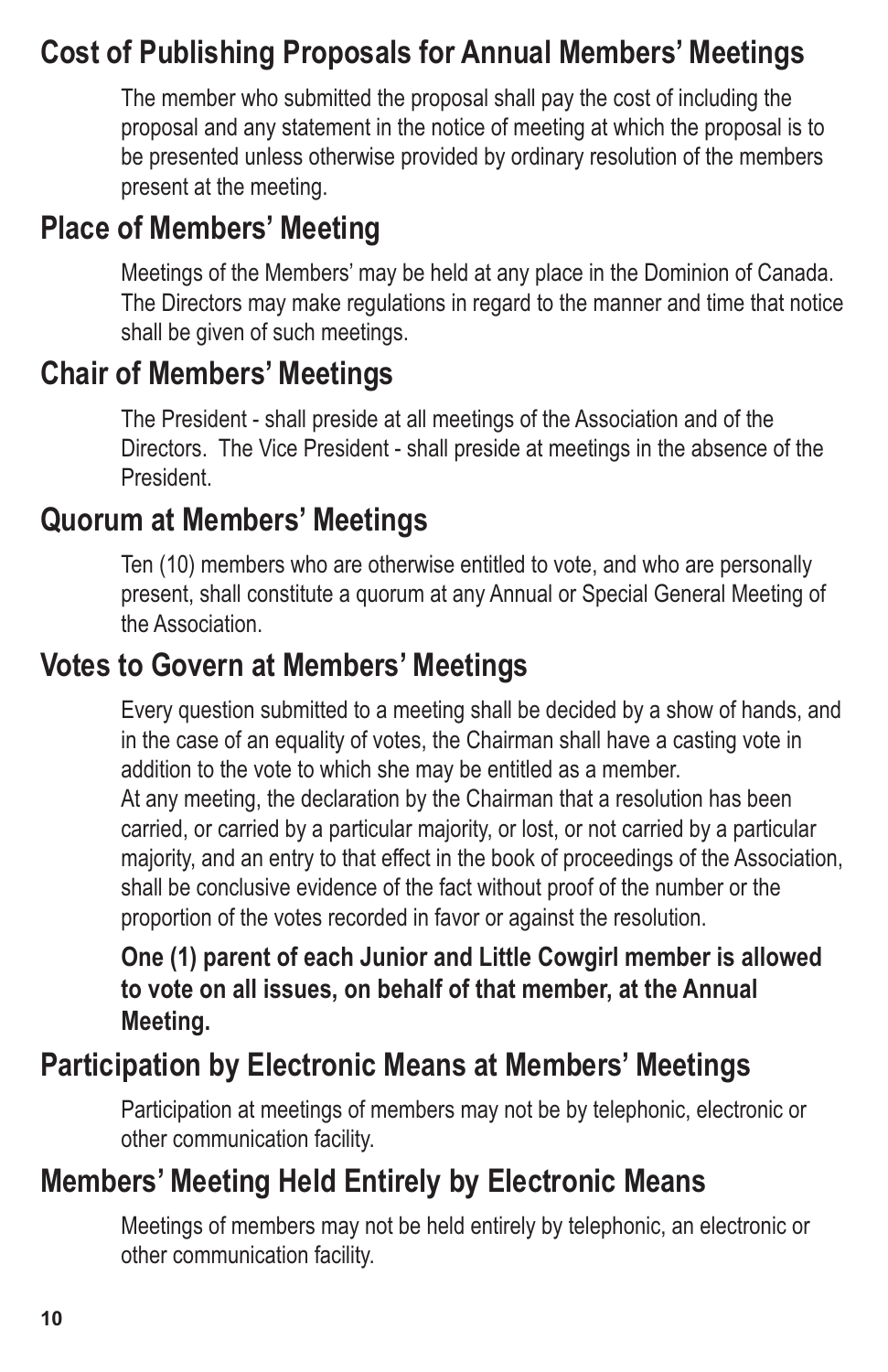## **Number of Directors**

Unless otherwise determined by a General Meeting, the number of directors shall not be less than five (5), nor more than twenty-two (22).

# **Term of Office of Directors**

• The applicants hereto shall be the first Directors of the Association, and shall hold office until a Special General Meeting is convened, and at that meeting onehalf (½) of the Directors shall be elected to office until the first Annual General Meeting, and the other half (½) until the second Annual General Meeting.

• After the Special General Meeting referred to above, Directors shall be elected at the Annual General Meeting of the Association, to hold office for a two (2) year term, and each Director shall retain office until the dissolution of the meeting at which her successor is elected. Any Province which has members in good standing, resident in that Province at the date of the Annual General Meeting, shall be entitled to representation on the Board of Directors, provided that no person shall be eligible for election to the office of Director at any Annual General Meeting unless such member has been nominated in writing by two (2) other members, and has endorsed her consent to such nomination thereon. Such written nomination must be addressed to the Secretary of the Association, not less than thirty (30) clear days, and not more than sixty (60) days before the Annual General Meeting. Nominations will also be accepted from the floor.

• A retiring Director shall be eligible for re-election.

### **Vacancy in Office**

- The Directors shall have power to appoint any member as a Director to fill a casual vacancy.
- The office of Director shall be automatically vacated:
	- a) if a Director shall resign her office by delivering a written resignation to the Secretary of the Association;
	- b) if at a Special General Meeting of members, a resolution is passed by threequarters  $(3/4)$  of the members present at the meeting, that she be removed from office;
	- c) On death; and/or
	- d) if a Director misses three (3) consecutive meetings without consent of the Board of Directors.

# **Calling of Meetings of Board of Directors**

The President may, or the Secretary shall, at the request of two (2) directors at any time convene a meeting of the directors.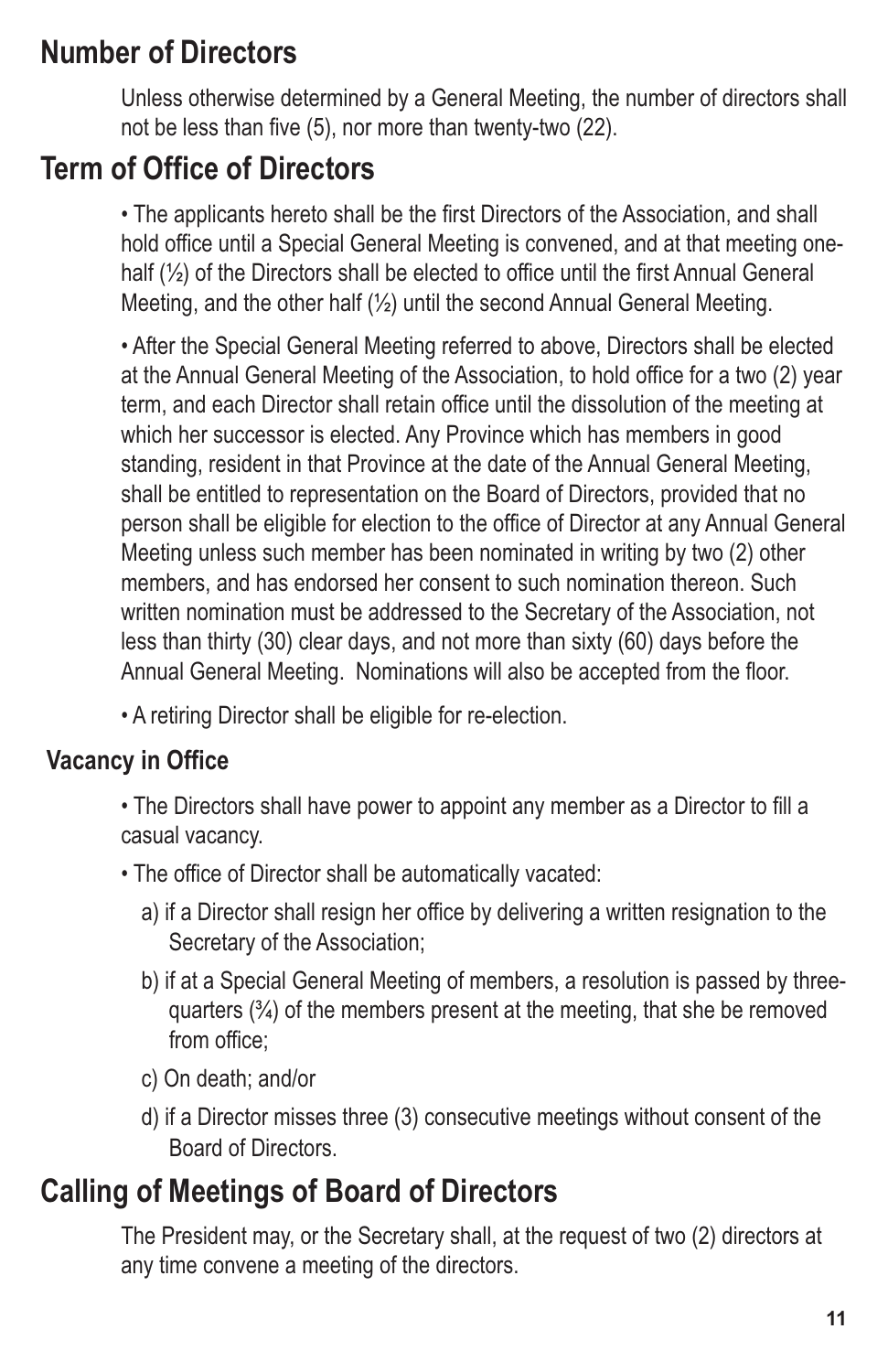## **Notice of Meeting of Board of Directors**

Meetings of the Directors may be held at any place in the Dominion of Canada. The Directors may make regulations in regard to the manner and time that notice shall be given of such meetings. Until such regulations are made, meetings of the Board may be held at any time without formal notice, if all the Directors are present, or those absent have signified their consent in writing to the meeting being held in their absence; and notice of any meeting where notice has not been dispensed with, delivered, mailed, or e-mailed to each Director at her ordinary address, four (4) days prior to such meeting shall be sufficient notice of any meeting of the Directors. In computing such period of four (4) days, the day on which such notice is delivered, mailed or e-mailed shall be included, and the day for which notice is given shall be excluded. Notice of any meeting or irregularity in any meeting or in the notice thereof, may be waived by any Director. The Directors may, by resolution, appoint a regular time and place for meetings, and no further notice of such time and place, than the entry of such resolution upon the minutes of the meeting at which it was passed, shall be necessary.

### **Votes to Govern at Meetings of the Board of Directors**

#### **Quorum**

• The Directors may meet together for the dispatch of business, adjourn and otherwise regulate their meetings and proceedings, and may declare the quorum necessary for the transaction of business, but until the Directors make such determination, ten (10) shall be a quorum.

• A meeting of the Directors for the time being at which a quorum is present, shall be competent to exercise all or any of the authorities, powers and discretion by or under the regulations of the Association, for the time being vested in, or exercised by, the Directors generally.

• A resolution signed by all Directors of the Association shall be as valid and effective as if it had been passed at a duly constituted meeting of the Directors. Questions arising at any Directors' meeting shall be decided by a majority of votes, and in case of equality of votes, the Chairman shall have a second or casting vote.

• The Directors may alter or amend the rules of the Association at any time, and from time to time.

• The Directors may, but shall not be required to do so, appoint members or persons to represent the Association in any district or province in Canada, and to delegate them such powers and authorities as the Directors may decide.

• A meeting of the Directors, at which a quorum is present, shall be competent to exercise all or any of the authorities and discretion by or under the regulations of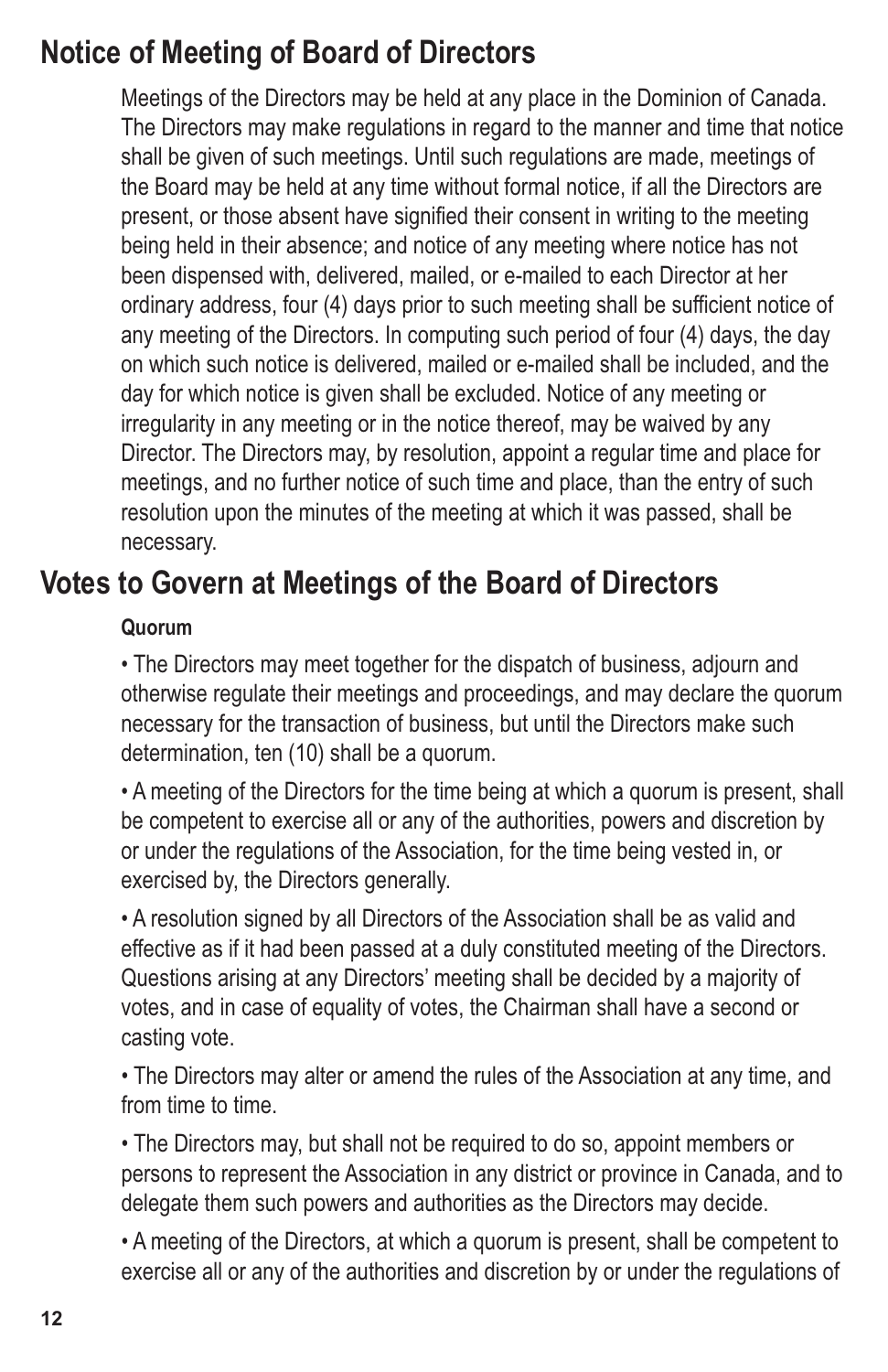the Association, for the time being vested in, or exercised by, the Directors generally; and any person to whom authority is delegated hereunder shall, notwithstanding that it shall afterwards be discovered that there was some defect in her or their appointment, or that she or they were disqualified, be as valid as if every such person was duly appointed or qualified.

• A Director or Delegate shall not be entitled to any remuneration for her services; provided however if any Director or Delegate is called upon to perform extra service for the Association, the Association may remunerate her for the said services by such sum as may be determined by the Directors. Provided that if by those present, or by any members or Directors' meeting, any general power given to the Board or any Committee thereof, or to any named Director(s), or to any number of Directors, such general delegation may be deemed specific authority for each act done by the Board, Committee or Director(s) in terms thereof.

### **POWER of DIRECTORS**

• The management of the business and affairs of the Association shall be vested in the Directors, who in addition to the powers and authorities by those present, or otherwise, expressly conferred upon them, may exercise all such powers, and do all acts and things as may be exercised or done by the Association, and are not hereby or by statute expressly directed or required to be exercised or done by the members in General Meeting.

• The Directors may delegate any of their powers to any other person or persons as they think fit, and may at any time revoke such delegation, and any such person or persons so appointed shall in the exercise of the powers so delegated, conform to the Bylaws and Rules and Regulations of the Association, and to any regulations that from time to time be imposed upon her or them by the Directors.

### **Committees of the Board of Directors**

• The Directors may delegate any of the powers to committees consisting of such one or more persons as they think fit, and may from time to time revoke such delegation. Any committee so formed, shall in the exercise of the powers so delegated, conform to any regulations that may from time to time be imposed upon it by the Directors.

• The meetings and proceedings of any such committee consisting of two (2) or more persons, shall be governed by the provisions herein contained for regulating the meetings and proceedings of the Directors, so far as the same are applicable thereto, and are not superseded by any regulations made by the Directors under the last preceding clause. Two (2) members of any such committee shall constitute a quorum for all meetings thereof, unless otherwise resolved by the Directors.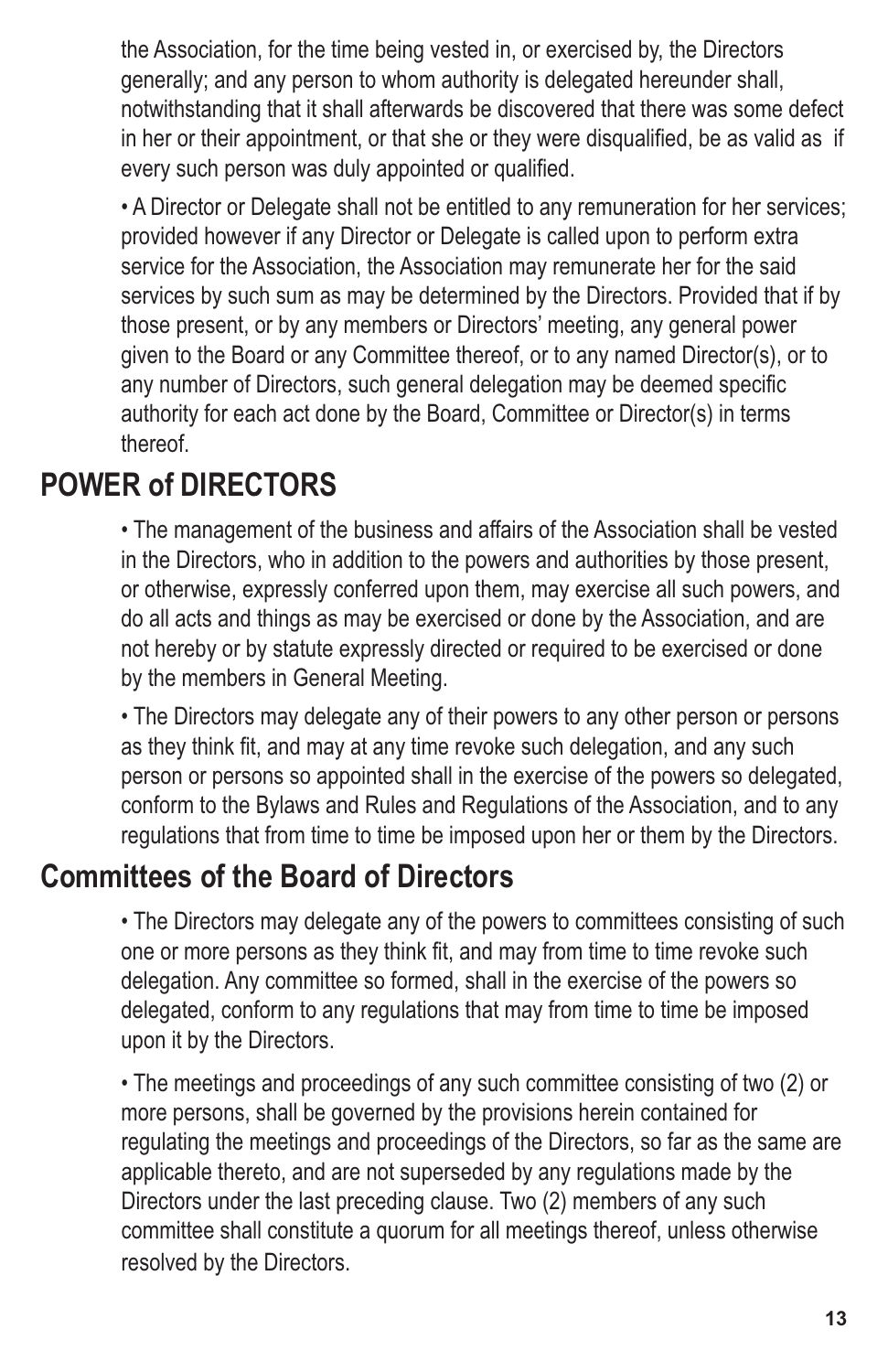### **Appointment of Executive and Event Directors**

The Executive and Directors of the Association shall be elected by the membership. ---The Executive shall be;

- a) President
- b) Vice President
- c) Secretary
- d) Treasurer
- e) Public Relations officer

• To be eligible for any Executive position the member must be a resident of Alberta.

• To be eligible for election for President, members must have been on the board for four (4) years prior to being nominated.

• And any such other officers as may be determined from time to time by the Directors. -All Directors will be elected for a term of two (2) years

# **Description of Offices**

Duties of Officers

• The President - shall preside at all meetings of the Association and of the Directors.

• The Vice President - shall preside at meetings in the absence of the President.

• The Secretary - shall keep minutes of all meetings, and shall keep same and other records of the Association. She shall conduct the official correspondence and be responsible for the safe custody of the corporate seal, and of all records and documents relating to the Association.

• The Treasurer - shall keep an account of all monies received by her, and shall deposit the same in the name of the Association in such depository as shall be designated by the Directors. She shall not disperse any monies of the Association except by cheque drawn on such depository, and signed by her and any other Director and officer that the Directors may designate from time to time. Will supply a monthly detailed transaction list to directors and all transactions will be audited/reviewed by a second board member. She shall also make a full report on the financial condition of the Association at each Annual Meeting.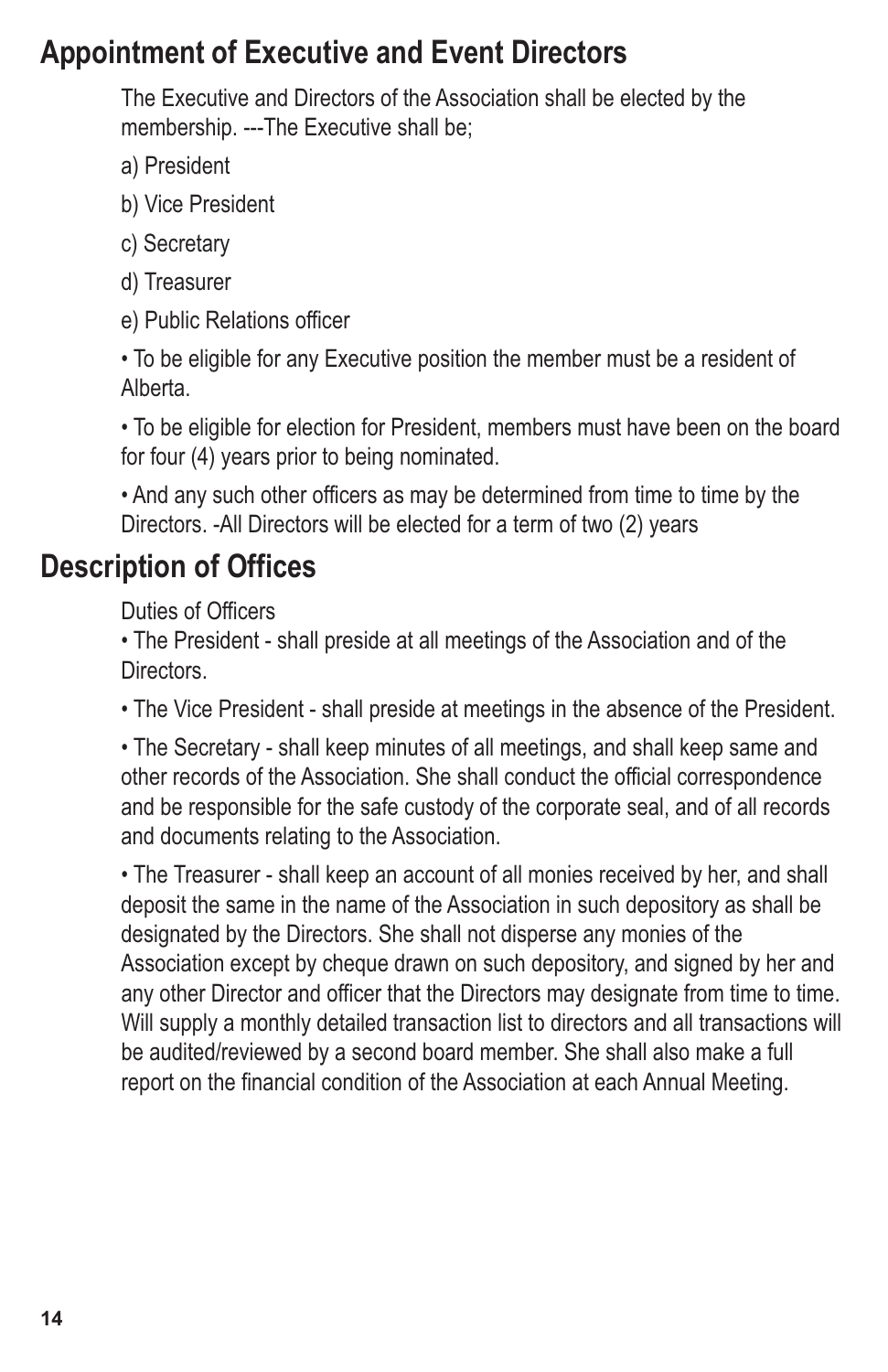### **Minutes**

The Directors shall cause minutes to be duly entered in books provided for the purpose:

- a) Of all appointments of Officers;
- b) Of the names of Directors present at each meeting of the Directors, and of any Committee of Directors;
- c) Of all resolutions made by the Directors, and Committees of Directors;
- d) Of all resolutions and proceedings of General Meetings.

Any such minutes of any meeting of the Directors, or of any Committee of Directors, or of the Association, if purporting to be signed by the Chairman of such meeting, shall be receivable as prima facie evidence of the matters stated in such minutes.

# **Invalidity of any Provisions of this By-law**

The invalidity or unenforceability of any provision of this by-law shall not affect the validity or enforceability of the remaining provisions of this by-law.

# **Omissions and Errors**

The accidental omission to give any notice to any member, director, officer, member of a committee of the board or public accountant, or the non-receipt of any notice by any such person where the Corporation has provided notice in accordance with the by-laws or any error in any notice not affecting its substance shall not invalidate any action taken at any meeting to which the notice pertained or otherwise founded on such notice.

# **Mediation and Arbitration**

• Disputes or controversies among members, directors, officers, committee members, or volunteers of the Corporation are as much as possible to be resolved in accordance with mediation and/or arbitration as provided in the section on dispute resolution mechanism of this by-law. Directors' Indemnity --- Except as otherwise hereinafter provided, every Director, Manager, Secretary, and other officer or servant of the Association, shall be indemnified by the Association; and it shall be the duty of the Directors, and out of the funds of the Association, to pay all loses and expenses which any such Director, Manager, Secretary, officer or servant s hall incur or become liable for by reason of any contract entered into, or act or thing done by her as such Director, Manager, Secretary, officer or servant, or in any discharge of her duties including traveling expenses.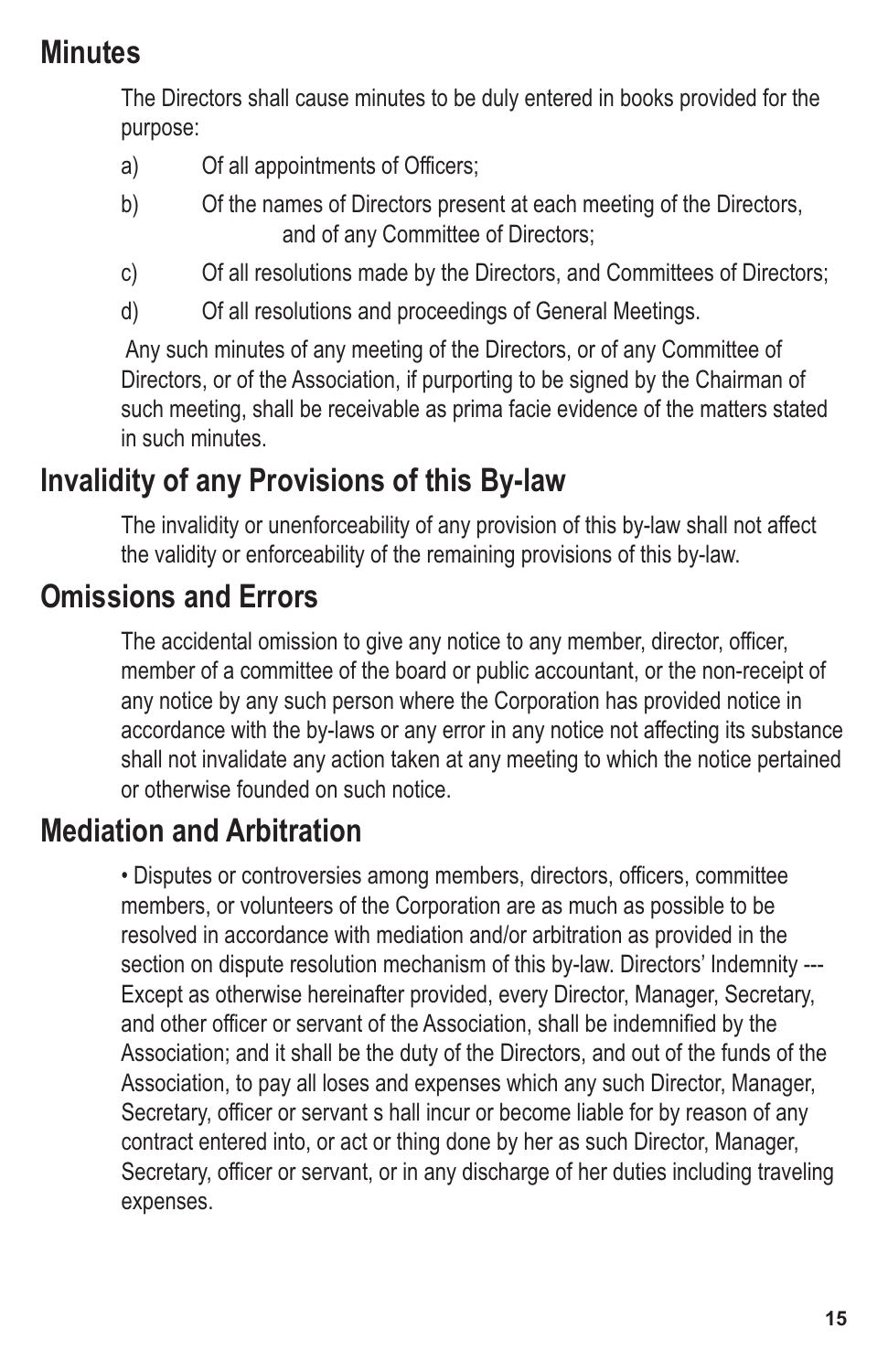• Any person or her estate made a party to any action, suit, or proceedings by reason of the fact that she is or was a Director, Manager, Secretary, or other officer, agent or servant of the Association, or of any corporation which she served as such, at the request of the Association, shall be indemnified by the Association against the reasonable expenses, including attorney fees, necessarily incurred by her in connection with any appeal therein, except in relation to matters as to which it shall be adjudged that such Director, Manager, Secretary, or other officer, agent or servant is liable for such negligence or misconduct in the performance of her duties. Such right of indemnification shall not be deemed exclusive of any other right to which such Director, officer or employee may be entitled. None of the provisions hereof shall be construed as a limitation upon the right of the Association to exercise its general power to enter into a contract or undertaking of indemnity with or for the benefit of any Director, Manager, Secretary, or other officer, agent or servant in any proper case not provided for herein.

• No Director or other officer of the Association shall be liable for the acts, receipts, neglects, or defaults of any other Director or officer, or for joining any other in any receipt or other act of conformity, or for any loss or expense happening to the Association through the insufficiency or deficiency of title to any property acquired by order of the Directors, for or on behalf of the Association, or for the insufficiency or deficiency of any security in, or upon which any of the monies of the Association shall be invested, or for the loss or damage arising from the bankruptcy or insolvency or tortuous act of any person with whom monies, securities, or effects shall be deposited, or for any loss occasioned by an error, judgment, or oversight on her part, or for any other loss, damage or misfortune whatever, which shall happen in the execution of the duties of her office, or in relation thereto, unless it is otherwise provided in a contract of service with such Director or officer.

### **By-laws and Effective Date**

#### Amendment of Bylaws

The Bylaws of the Association may be repealed and amended by a Bylaw enacted by the majority of the Directors, at a meeting called for that purpose, and sanctioned by an affirmative vote of at least two-thirds (2/3) of the members present at a meeting called for the purpose of considering the said Bylaw; provided that the enactment repeal and amendment of such Bylaw shall not be enforced and acted upon until the approval of the Registrar General of Canada has been obtained.

This section does not apply to a by-law that requires a special resolution of the members according to subsection 197(1) (fundamental change) of the Act.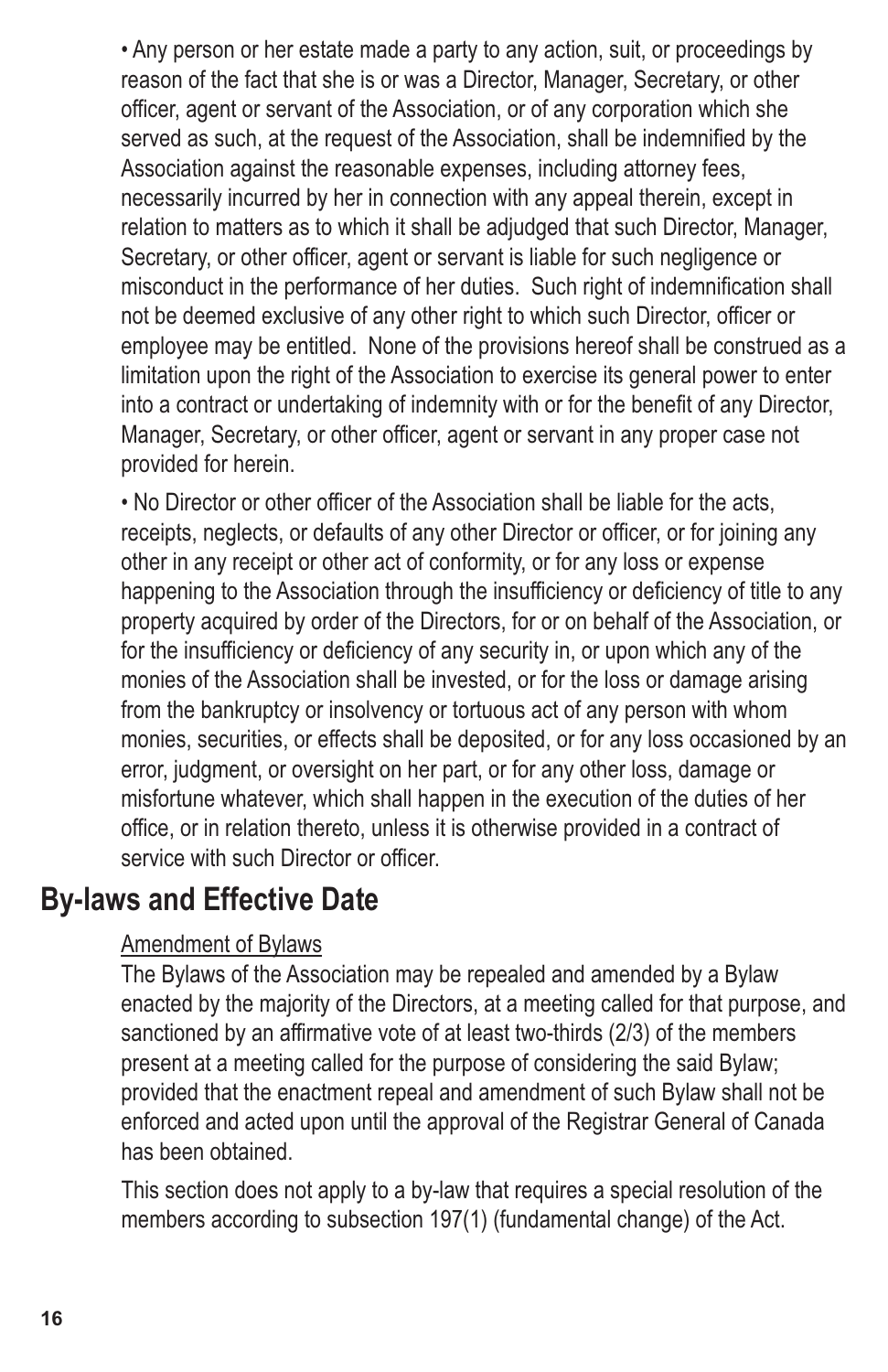# **RULES**

#### **MEMBERSHIP**

#### *General*

- 1. Members shall pay an initial membership fee payable to the Association before they are a member and able to enter a rodeo. Fee must be accompanied by a signed membership application card.
- 2. A current membership must be purchased and in order, by closing date of entries for any given C.G.R.A. rodeo, with the exception of locals. If a signed membership form and full payment is not received by the C.G.R.A. by the deadline, either the girl will be entered as a local (points do not count), or, if she has entered one rodeo as a local already, she will be unable to enter. Locals will be determined by show management.
- 3. A contestant may compete in one (1) rodeo without becoming a C.G.R.A. member, where definite residence is established, and approved by the Rodeo Committee. No points can be earned at that one (1) rodeo.
- 4. A girl is not a member of the C.G.R.A. until her membership has been paid in full. Points will not count until all monies have been received by the C.G.R.A.
- 5. All Active Members of good standing in the C.G.R.A. who are Canadian citizens, or who hold landed immigrant status in Canada, and who have resided in Canada for at least one (1) year after becoming landed immigrants, shall be eligible to compete for the Canadian Girls' Rodeo Association Championships.
- 6. Non-Resident Permits shall be limited to females residing outside of Canada. Non-Residents are not eligible for Canadian Championships.
- 7. A Non-Active Member may not compete unless she transfers to an Active membership by paying the additional fee. Members of any age holding a Ladies Active Membership shall not be allowed to compete in Junior approved events.
- 8. Life Members:

i) A regular member who is in good standing, who has paid her membership dues for a period of ten (10) consecutive years, and who is of age 45 or over, shall be granted a Life Membership in the Association, if she applies in writing, to the Association for such membership.

Ii) A life Member shall be entitled to all the privileges of a Ladies Member.

- 9. Once a girl of Junior age has taken out a Ladies Active Membership, she is no longer eligible to apply for a Junior Membership.
- 10. Junior Members must be fifteen (15) years of age or younger, as of January first (1st) in that rodeo year.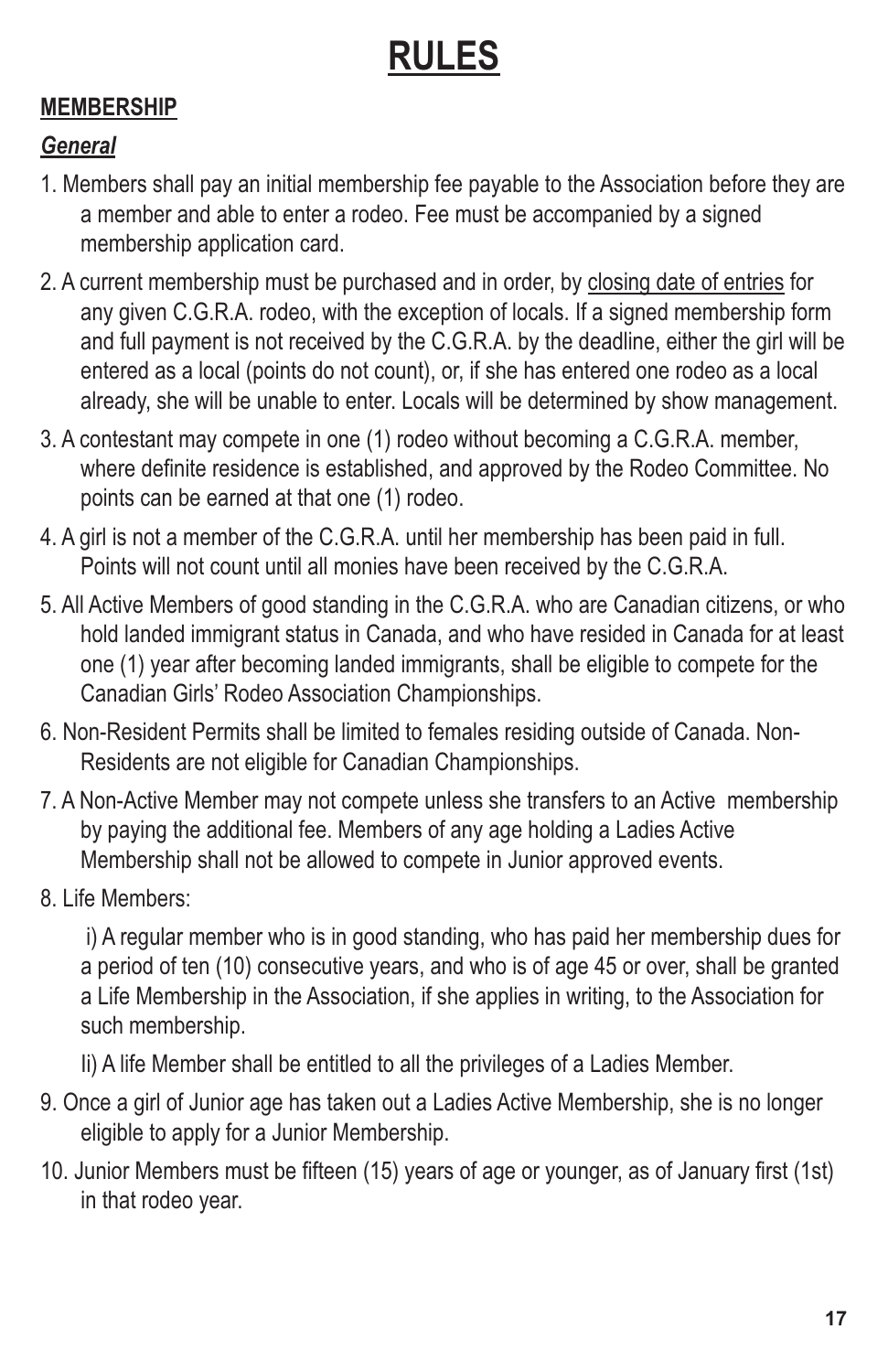- 11. Any person of junior age wishing to compete in approved events must take out a Ladies Active Membership, with the exception of Team Roping and Cow Riding.
- 12. Little Cowgirls must be Ten (10) years of age or younger as of January first (1st) in that rodeo year.
- 13. Little Cowgirls events will include Barrel Racing and Pole Bending. No Lead line.
- 14. Cannot compete in any Junior Events unless they purchase a Junior Membership and move up into that Division.

#### *Membership Fees*

Annual dues for membership in the Association shall be as follows:

| Ladies Active Membership \$100.00 per year                                          |
|-------------------------------------------------------------------------------------|
| Non-Active Membership \$25.00 per year                                              |
|                                                                                     |
|                                                                                     |
| Non-Resident Permit U.S. Funds - \$100.00 per year                                  |
| At All Girl Rodeos, contestants must hold a membership card or non-resident permit. |

#### *Reinstatement*

Any member resigning from the C.G.R.A. will have a one (1) year waiting period before their membership application can be submitted to the Board of Directors for acceptance.

#### *Protection*

No member of the C.G.R.A. shall at any time organize a C.G.R.A. clinic without the approval of the Board of Directors, nor shall she speak, write or appear on behalf of the C.G.R.A. without the approval of the Board. By becoming a member of the C.G.R.A. a member releases to the Association the right to use her name and/or picture for the good of the Association, or the sport of rodeo, as long as there is no commercial endorsement or resale value involved.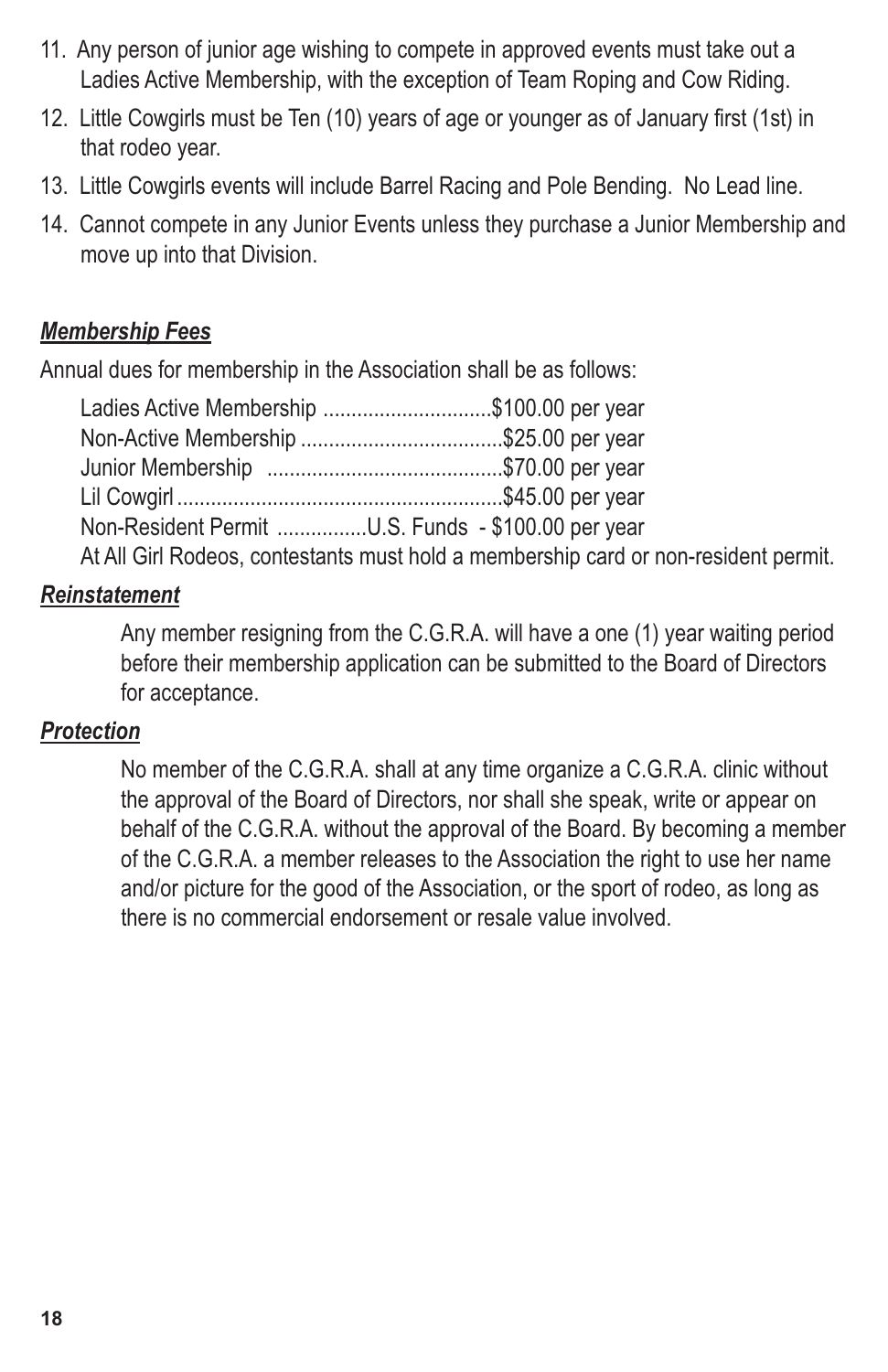## **BINGO AND/OR CASINO RULES**

In a current Rodeo Year, Members are required to work, or receive credit for, a total of **TWO (2)** bingos if signed up before March 1st and after March 1st a member will be required to work **THREE (3)** bingos. If a member fails to work or receive credit for these bingos they will be unable to qualify for the Finals or for any award(s).

Rookie Members are required to work only 2 bingos in their Rookie year.

Any member who signs up for a bingo event, and then doesn't show up to work the event will be fined **\$200.00**, and will not be eligible to enter another rodeo until such time as the fine is paid.

Any member who signs up for a bingo event, and then doesn't show up to work the event will be fined \$200.00, and will not be eligible to enter another rodeo until such time as the fine is paid.

If a member signs up for extra workers to work their bingo and those workers don't show up for the event, the member will be fined \$200.00 for each worker who fails to attend to work the event.

If a member signs up for a bingo and cancels with less than seven days notice, the member will be fined \$200.00 per person who cancelled. To avoid this fine, the member can recruit other workers to fill the vacant space left when she cancels.

Members under 18 have an option of a buy out in lieu of working bingos in the amount of \$250.00. This buy out money must be into the C.G.R.A. office 6 weeks prior to the finals. This date will be announced and posted each year.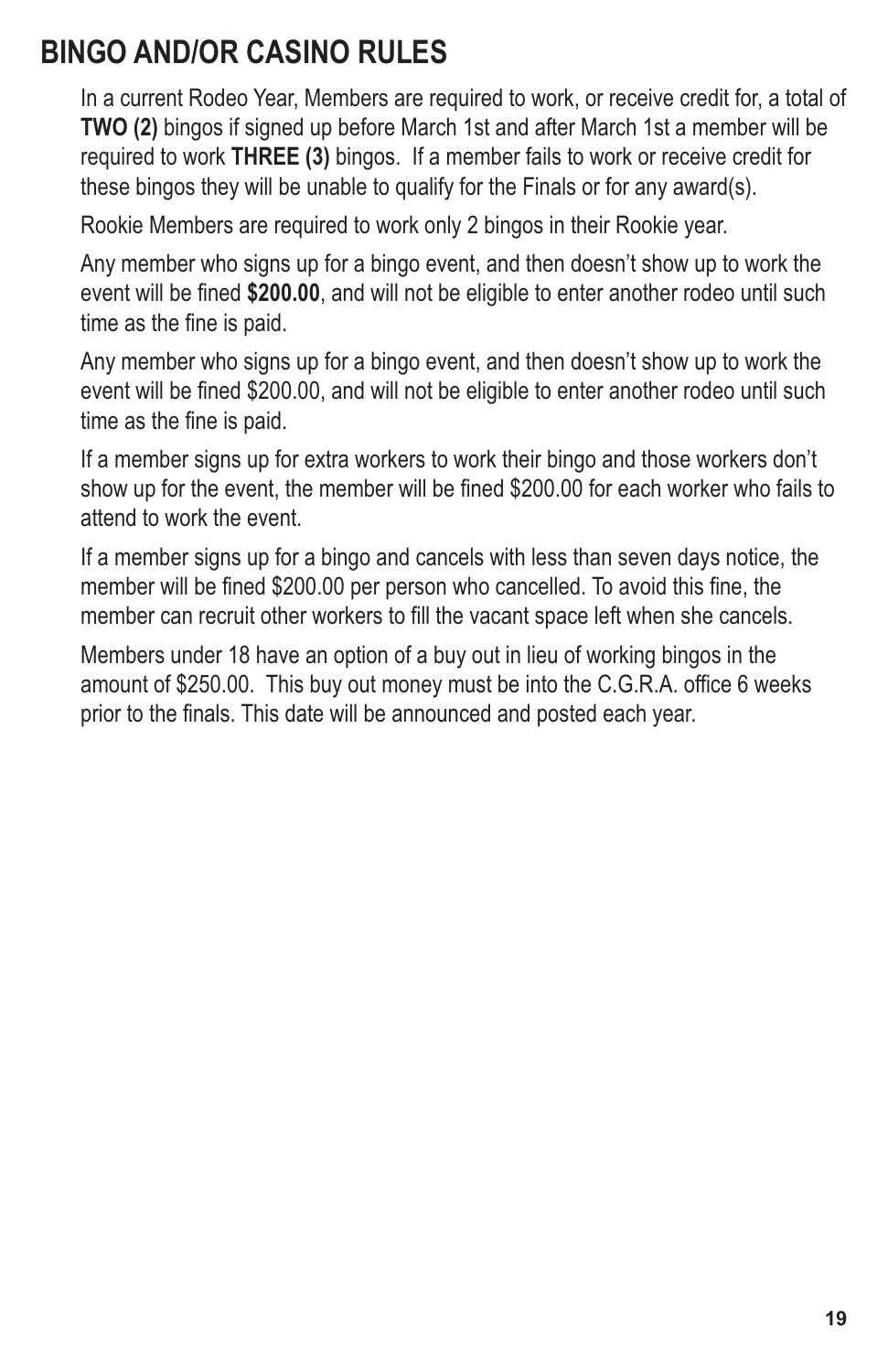#### **ALL GIRL RODEO**

#### *Circuit*

The C.G.R.A. Circuit consists of approved events held at:

- a) All Girl Rodeos
- b) Promotional Events

#### *Events*

All Girl Rodeos must advertise all C.G.R.A. approved events, which are:

#### **Ladies Events:**

- Barrel Racing
- Tie Down Roping
- Pole Bending
- Steer Undecorating
- Breakaway Roping
- Team Roping
- Cow Riding
- Goat Tying

#### **Junior Events**:

- Barrel Racing
- Goat Tying
- Pole Bending
- Breakaway Roping

#### **Little Cowgirl Events**:

- Barrel Racing
- Pole Bending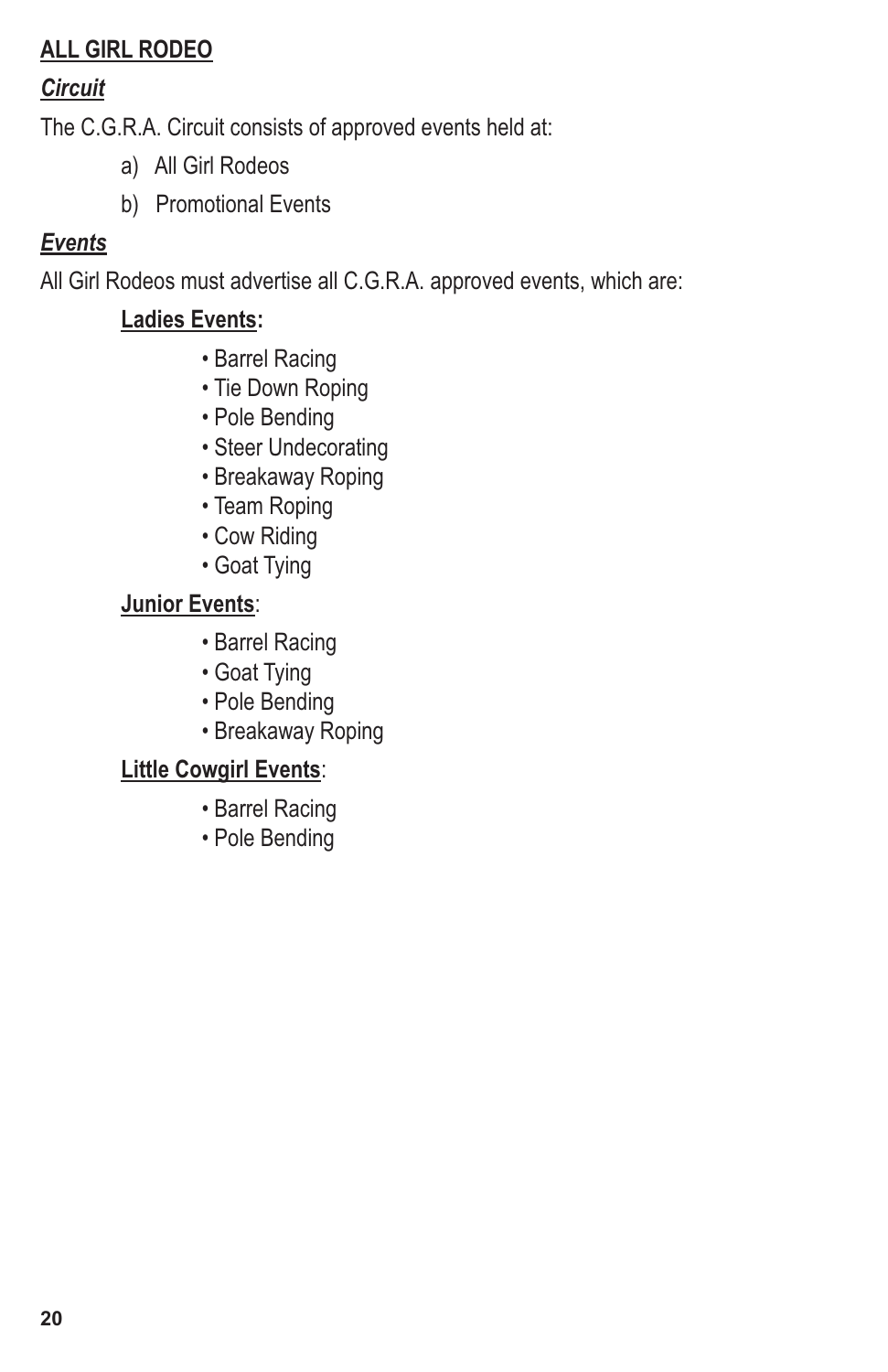#### *C.G.R.A. Rodeo Approval*

- 1. Anyone wishing to run a C.G.R.A. approved event(s) in accordance with the C.G.R.A. circuit as outlined in this rule book must submit details in writing to the C.G.R.A. for approval, thirty (30) days prior to the opening date of the rodeo.
- 2. Each All Girl Rodeo and promotional event must come through the Association Office for approval, and be listed in a C.G.R.A. official circuit publication mailed a minimum of two (2) weeks prior to the closing date of the rodeo entry.
- 3. When a rodeo committee hosts a rodeo, they will receive 3 free bingos along with assistance for each day.
- 4. All C.G.R.A. approved events listed on the C.G.R.A. official website count for points. If such events listed are postponed, it is up to the individual contestant to find out the re-scheduled date, but it must be re-scheduled and held within three (3) weeks of the date of postponement, or it will not count for points, unless it reappears on the C.G.R.A. official website.
- 5. Ladies events require a minimum purse of one hundred dollars (\$100.00) per performance, two hundred dollars (\$200.00) for Team Roping.

Minimum entry fee of twenty-five dollars (\$25.00) for all Ladies events.

- 6. Junior events require a minimum purse of fifty dollars (\$50.00) per performance. Minimum entry fee of fifteen dollars (\$15.00) for all Junior events.
- 7. Little Cowgirls events require a minimum purse of twenty five dollars (\$25) per performance. Minimum entry fee of ten dollars (\$10) for all Little Cowgirl Events
- 8. At a one (1) day show, there will be only one (1) go-round, regardless of purse.
- 9. The minimum purse for a promotional event is five hundred dollars (\$500.00).
- 10. Purse money from rodeo committees is to be paid one (1) week prior to the rodeo date, at the Directors' discretion.
- 11. Individual Rodeo Committees must use the C.G.R.A. point system in determining their All-around Award winner, if applicable.
- 12. The Rodeo Committee has the right to cancel an event if only three (3) contestants have entered.
- 13. A Rodeo Committee cannot exceed more than a \$10/day Gate Fee per rodeo
- 14. All Timers, Flagmen and/or Judges used by the Rodeo Committee must be C.G.R.A. approved. Timers, Flagmen and/or Judges may not be changed after the first (1st) performance except for sickness, injury or by the request of a C.G.R.A. official as a result of incompetence.
- 15. There shall be two (2) or more Timers, a Barrier Judge and a Field Judge. Judges' decisions are final at all times
- 16. The Board of Directors has the right to reject any approval form which it feels is detrimental to the Association.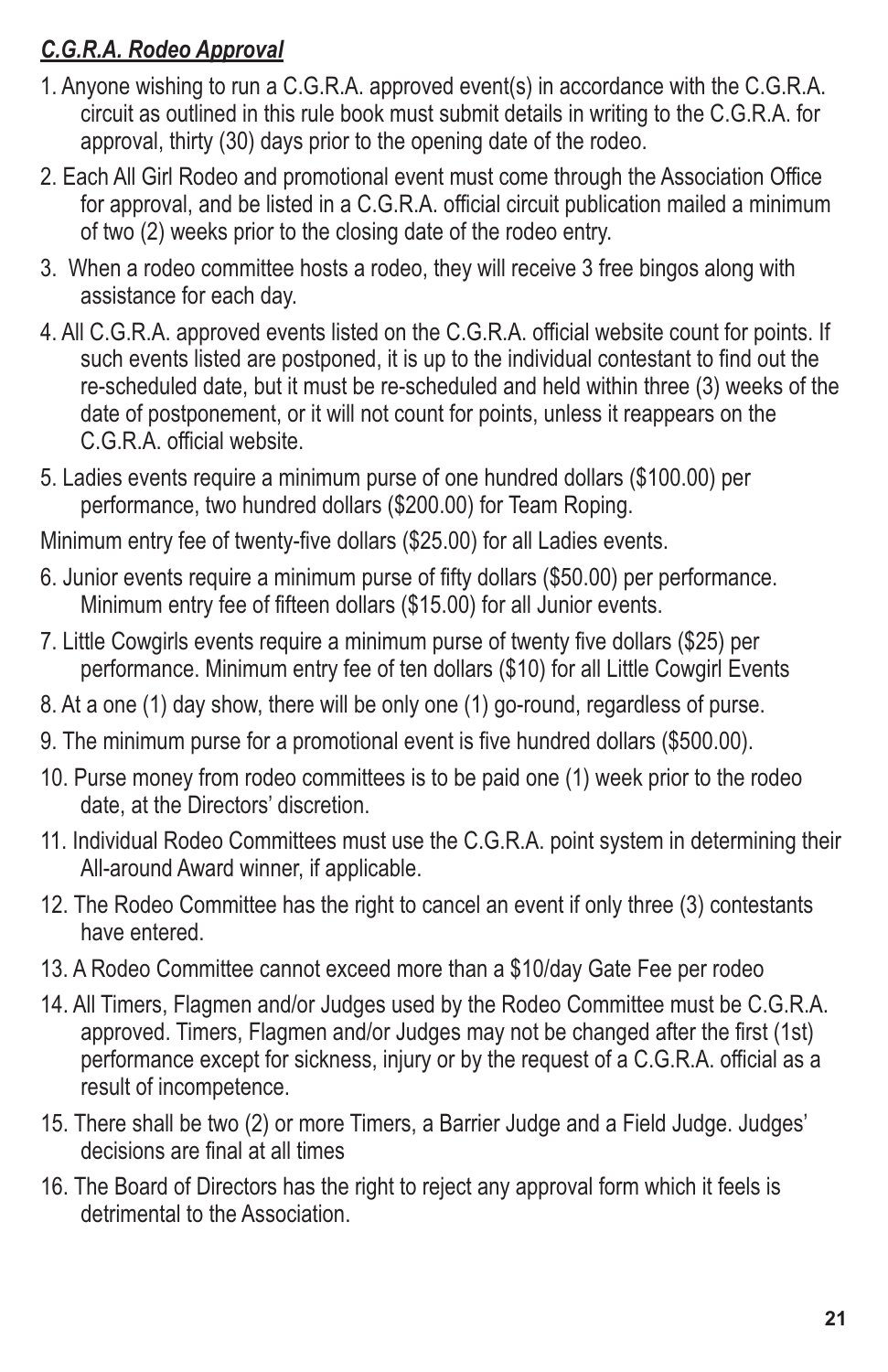#### *Rodeo Secretaries and Entries*

- 1. All calls to the Central Entry Office may be recorded.
- 2. Email entries open one day prior to phone in entries (Mondays) at 9 am and close at 9 pm (same time as phone in entries-Tuesdays). Phone entries are open from 5 - 9 pm, Tuesdays. Check website for dates.
- 3. Local Entries are to be received by the host rodeo committee prior to CGRA Entry Date and then they are to forward entries onto Central Entry. Host Rodeo Committee is responsible for collection of fees.
- 4. The Management and the C.G.R.A. reserve the right to reject the entry of any contestant who has violated the governing rules, who has been dishonest in competition, or who has proven to be undesirable in any recognized contest.
- 5. It is the contestant's responsibility to find out when she is drawn up in her particular event(s). Trading positions will not be permitted.
- 6. There will be no cross entries between Junior and Open events, with the exception of Team Roping and Cow Riding.
- 7. In Team Roping both the contestants must be named when entering. Entry fees per person will be the same as in other events.
- 8. No exhibition runs will be allowed in any scheduled C.G.R.A. event.
- 9. If necessary, slack may be held prior to advertised rodeo date, or at any time management desires.
- 10. There will be a stock charge of \$8/run/rodeo. There will be \$5/run/rodeo tractor fee for barrels and pole events to go to the rodeo committee.
- 11. The C.G.R.A. Show representative on duty at any C.G.R.A. approved rodeo will be responsible to obtain from the Rodeo Secretary, the results and points of any girl placing in a C.G.R.A. approved event(s), on an official C.G.R.A. Result Form, and this form must be signed by the Rodeo Secretary of said rodeo and mailed to the C.G.R.A Box 6152 Station D, Calgary, AB T2P 2C8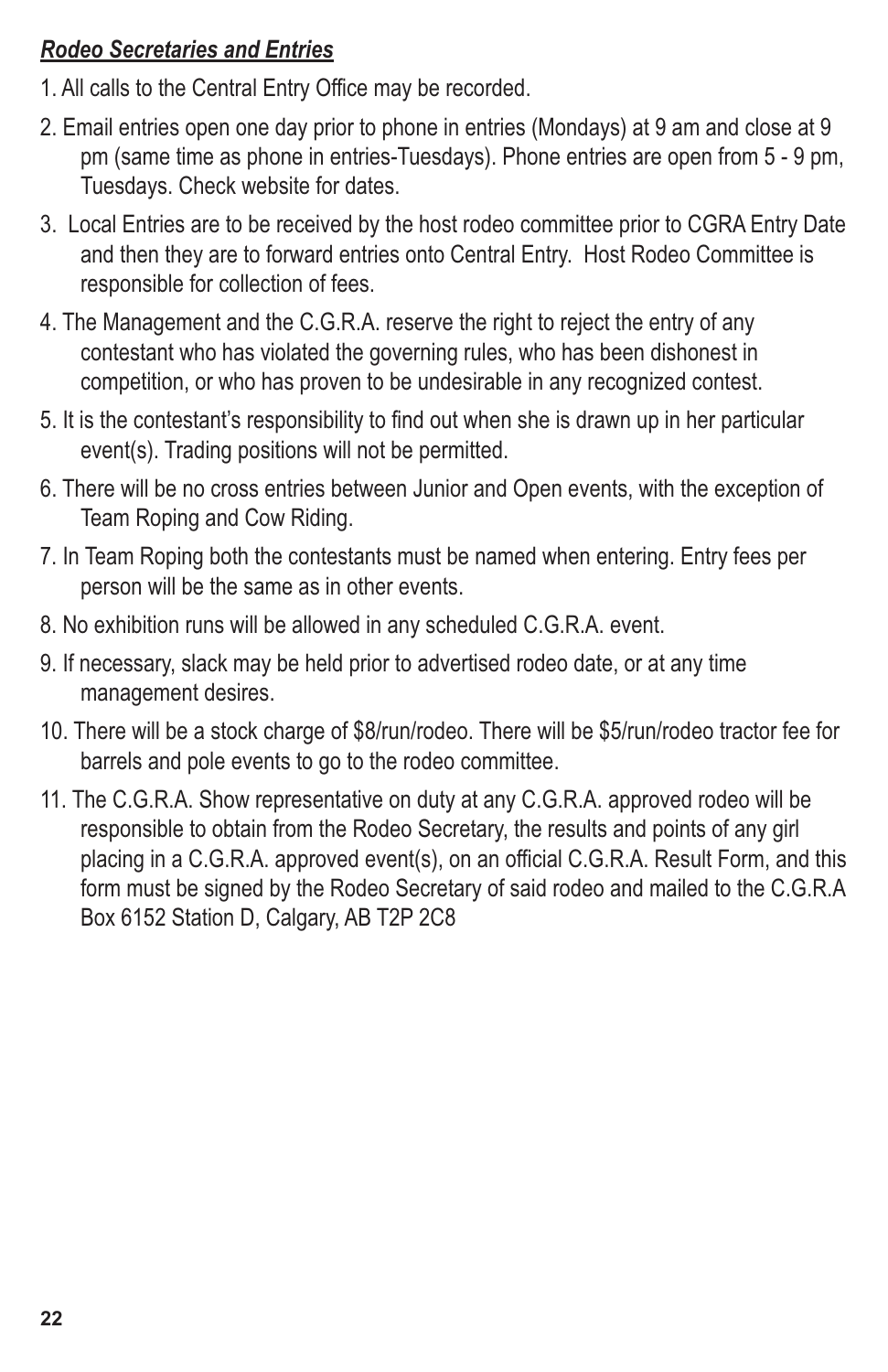#### **Postponements & Cancellations**

- 1. No cancellation of a performance will be permitted unless in the unanimous opinion of the Committee Chairman, Stock Contractor, and C.G.R.A. Official, it is physically impossible to hold the performance.
- 2. If a rodeo is postponed for more than twenty-four (24) hours, the books will be reopened, and all contestants will be required to re-enter the re-scheduled rodeo.
- 3. All contestants are responsible for ½ of the Central Entry Office fees, even when the rodeo is cancelled.

#### *Turnouts*

- 1. The Central Entry office must be notified by phone or email of any turnout.
- 2. There will be no drawing out after position is drawn, without a doctor's release or a veterinarian's certificate.
- 3. C.G.R.A. member's entry fees in a rodeo are guaranteed by the C.G.R.A. Where a member turns out of a C.G.R.A. approved event(s) the C.G.R.A. will pay all entry fees, and the Board of Directors will levy a turn out fine for each day in the amount stated below, plus the entry fee amount, and CEO fees plus tractor and stock fee. The fine must be paid before the member can compete at the next rodeo.
- 4. Turn out fines should not exceed entry fees. Ladies fine will be \$25 per rodeo. Junior Fine will be \$15 per rodeo. Lil Cowgirls will be \$10 per rodeo.
- 5. Contestants turning out stock at any time will receive no time or marking for that goround, but will be eligible to compete on all other stock. Contestant will not be eligible for average money in the event in which the stock is turned out.
- 6. A contestant will be disqualified for not being ready to contest when called.
- 7. In Team Roping:

A. In the case of injury/medical release to one (1) partner, or a turn-out of one (1) partner, the remaining partner may pick up a second partner so long as she is not already entered twice in the Team Roping. The alternate must be entered in the rodeo.

B. In the event one member turns out in Team Roping, replacement partner gets the points. The turn-out partner in Team Roping must pay fees and turn-out fine. Replacement partner must pay fees and stock fees.

C. Entry fees for the turn out partner will go into the general account (not into the payout).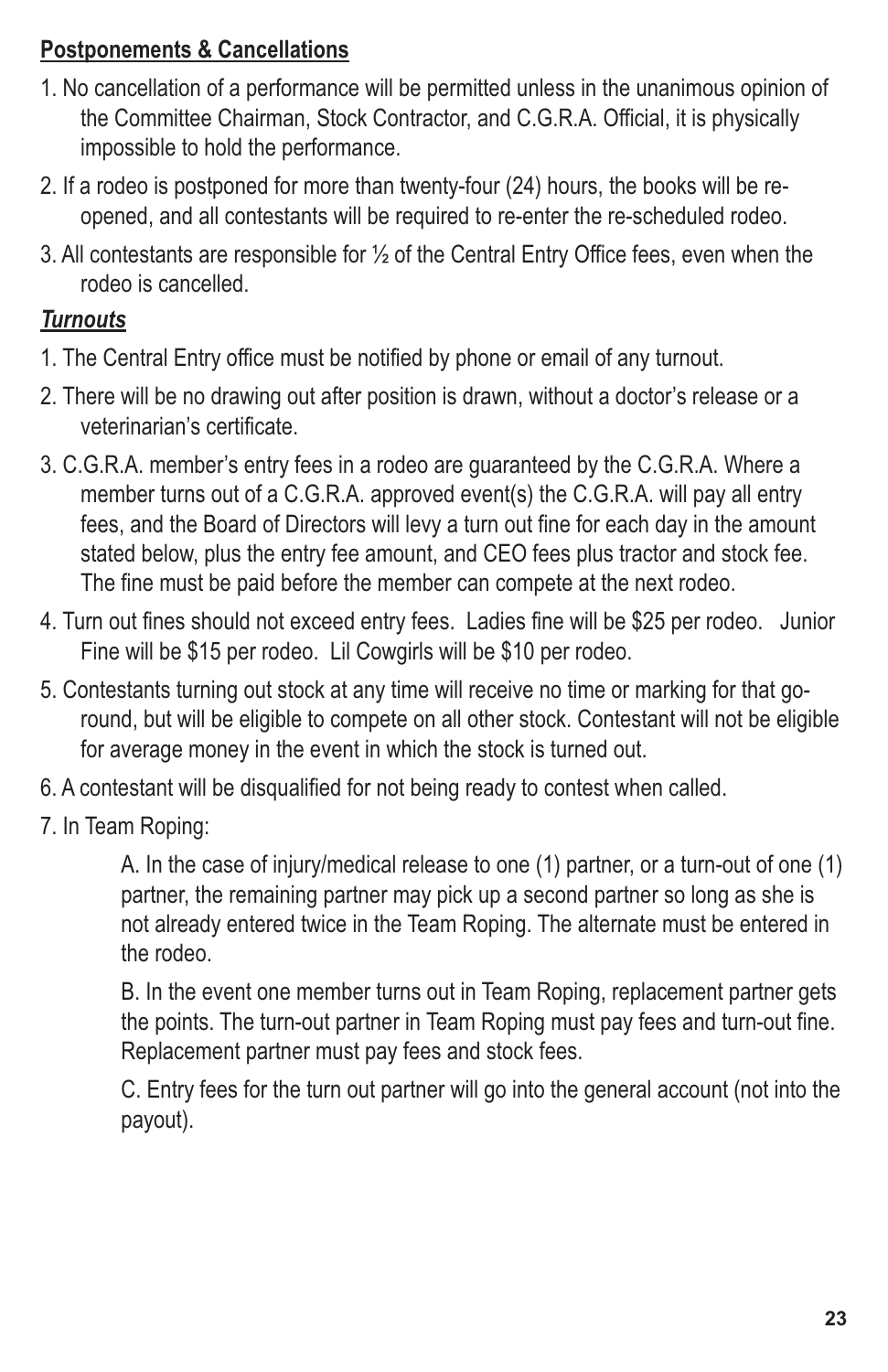#### *Medical and Vet Releases*

- 1. Contestants using medical and/or vet releases, must notify the Payout or Rodeo Office within twenty-four (24) hours of completion of the rodeo.
- 2. A veterinarian's or doctor's certificate must be received by the C.G.R.A. within three (3) days of the rodeo.
- 3. A contestant submitting a doctor's release or veterinarian's certificate may not compete at another rodeo for five (5) clear days.
- 4. Only two (2) veterinarian certificates can be submitted in one (1) year.
- 5. Upon submission of a veterinarian or doctor's release, entry fees will not be payable, but central entry fee will be applied.
- 6. Judges will be permitted to do a "visual" vet or medical release at a C.G.R.A. rodeo. The contestant must pay their fees, however no fine will be imposed.
- 7. If, in the opinion of the judge(s), or as stated on a doctor's release, a contestant is unable to compete in a particular event because of injury, she may withdraw. This does not prevent her from competing in other events in which she may be entered.

#### *Results and Payout*

All entry fees, including any local contestants who compete, are to be added to the purse.

A three percent (3%) approval fee will be charged at C.G.R.A. and promotional events. The approval fee is defined at three percent (3%) of the total purse plus entry fees. All division of monies is to be calculated after the three percent (3%) fee has been deducted. Medical and Vet Release entry fees do not count towards the payout.

#### *Go Round Payout*

| <b>Total Entries X Fee</b> |     |
|----------------------------|-----|
| Plus                       |     |
| <b>Total Money Added</b>   | S.  |
| Equals                     |     |
| <b>Total Money in Pot</b>  | S.  |
| Less                       |     |
| CGRA3%                     | \$. |
| Equals                     |     |
| <b>Total Payout Purse</b>  |     |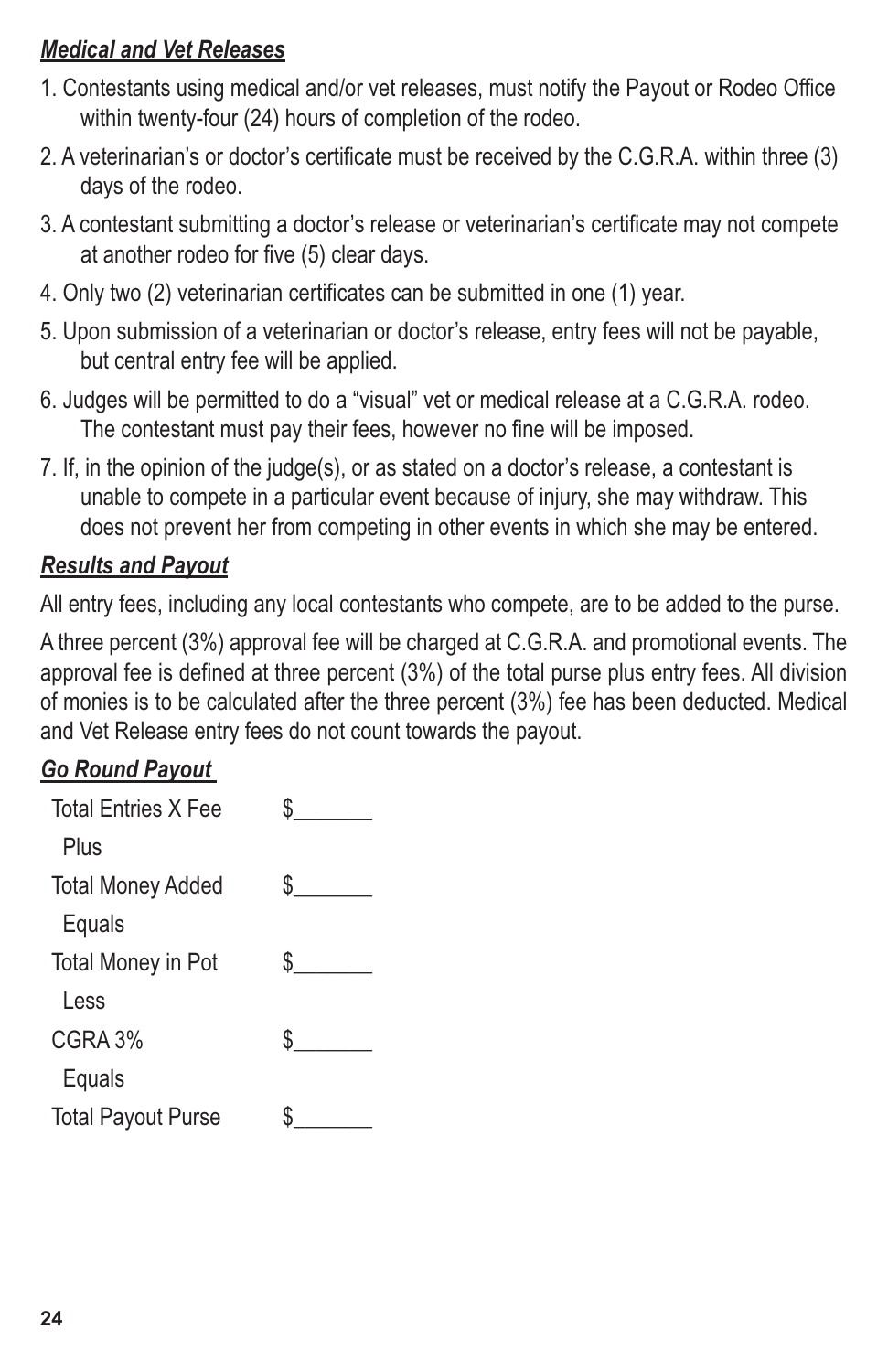The purse will be split as follows:

#### **Ladies Payout:**

Where purse money plus entry fees is under five-hundred dollars (\$500.00), or in the case of Team Roping under one-thousand (\$1,000.00), in a go-round or average, four (4) monies shall be paid to be split as follows: 40%, 30%, 20% and 10%.

Six (6) monies shall be paid in a go-round or average whenever there is a fivehundred (\$500.00) to one-thousand, nine-hundred and ninety-nine dollars and ninety-nine cents (\$1,999.99), or in the case of Team Roping, one-thousand dollars (\$1,000.00) to three-thousand, nine-hundred and ninety-nine dollars and ninety-nine cents (\$3,999.99) in the go-round or average. Six (6) monies are split as follows: 29%, 24%, 19%,14%, 9% and 5%.

Eight (8) monies shall be paid in a go-round or average whenever there is twothousand (\$2,000.00) to three-thousand, nine-hundred and ninety-nine dollars and ninety-nine cents (\$3,999.99), or in the case of Team Roping four-thousand dollars (\$4,000.00) to six-thousand, nine-hundred and ninety-nine dollars and ninety-nine cents (\$6,999.99) in the go-round or average. Eight (8) monies are split 29%, 23%, 16%, 10%, 7%, 6%, 5% and 4%.

Ten (10) monies shall be paid in a go-round or average whenever there is fourthousand \$4,000.00) or more, or in the case of Team Roping, seven-thousand (\$7,000.00) or more. Ten monies are split 24%, 19%, 16%, 13%, 8%, 6%, 5%, 4%, 3% and 2%.

If a person unknown to the C.G.R.A. enters and turns out of the membership rodeo and does not buy a membership, entry fee will not be included in the payout.

#### **Junior & Little Cowgirls Payout:**

Where purse money plus entry fees is under two-hundred and fifty dollars (\$250.00), four (4) monies shall be paid to be split as follows: 40%, 30%, 20% and 10%.

Six (6) monies shall be paid in a go-round or average whenever there is more than two-hundred and fifty dollars (\$250.00), and shall be split 29%, 24%, 19%, 14%, 9% and 5%.

**Note:** The C.G.R.A. strongly recommends two (2) or more runs whenever the added purse is \$3,000.00 (thee-thousand dollars) or more.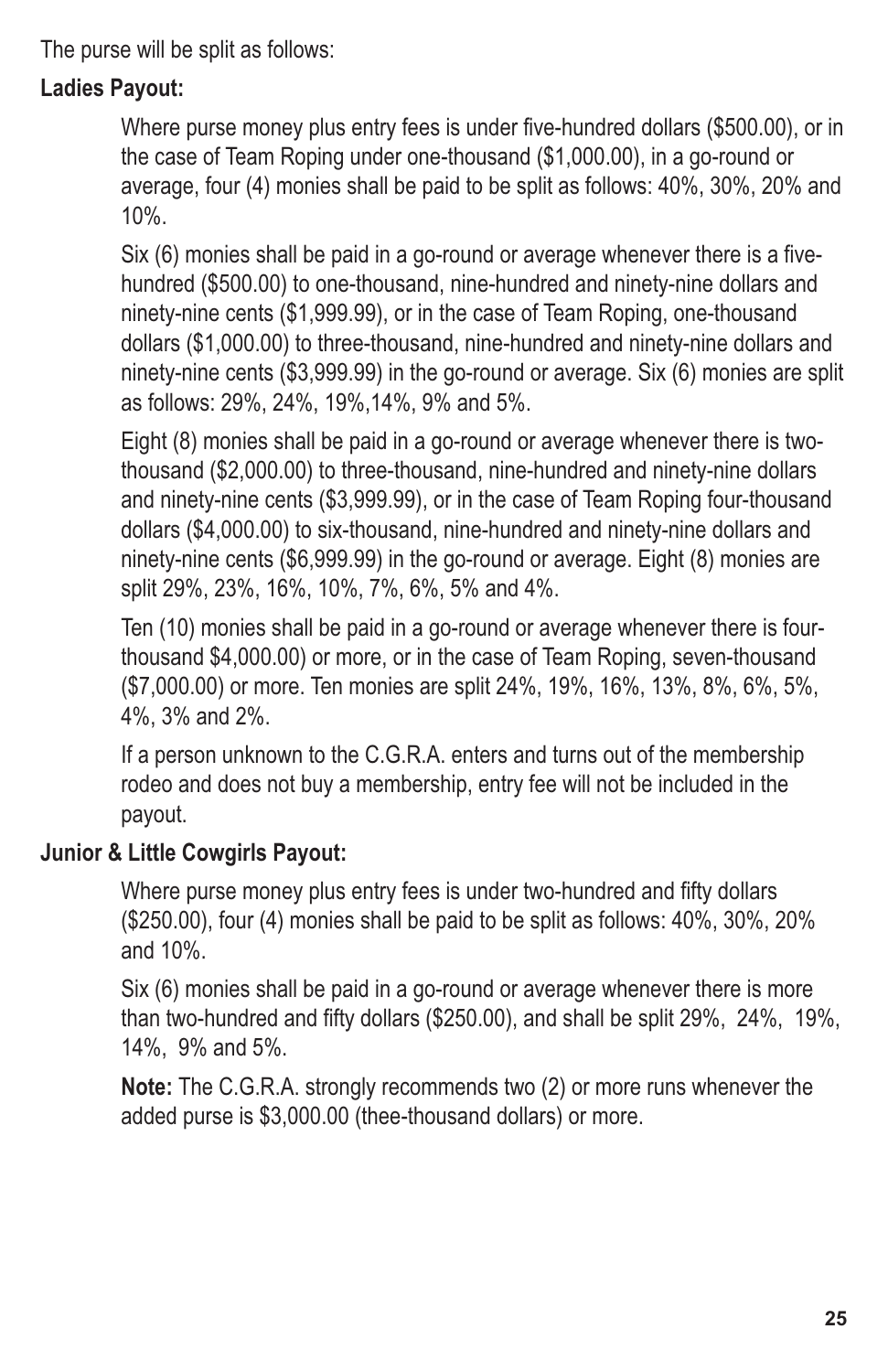#### *Average Payout:*

Where there are two (2) go-rounds, the average will be the same as go-round money in all events.

Where there are three (3) go-rounds, the average will be one and one-half (1½) times the amount paid in the go rounds.

Where there are four (4) go-rounds, the average will be twice (2x) the amount paid in the go-rounds.

On five (5) or more go-rounds, the average will be three (3) times the amount paid in the go-rounds.

The average will never exceed three (3) times the amount paid in the go-rounds.

If a final is called by Management, and no one is eliminated from previous gorounds, the final will be paid off as a go-round.

When a final is held in any event, all markings or times will be counted for the average.

If a final or short go-round is requested by a Show Committee, the monies paid out towards the final or short go round will be ten percent (10%) of the total purse.

Should there be no qualifying times or rides, the added purse money put in by the rodeo committee will be given back to the committee. The entry fees paid by the contestant(s) to the C.G.R.A. will be kept by the association and be incorporated into the operating account.

In the case of a tie, the points and monies will be split. A run-off will be for the trophy only.

If all places are not filled by contestants qualifying in all go-rounds, the highest marked ride(s), fastest time(s) in any go-round will be used to fill these places. No ground splits will be paid in the average unless no one qualifies in the gorounds,

If a go-round has been completed, and there are less than four (4) contestants to compete in any event, the remaining places in the last go-round and the average are equally divided among those who place, and shall be known as "ground money". Ground money shall not count towards standings.

If attendance at any rodeo is substantially reduced, then the members of the Association who have entered as contestants at the rodeo may appoint a Committee of three (3) of their members to negotiate with the Management of the rodeo, which Committee shall be empowered to agree to such reduction in day money as circumstances warrant.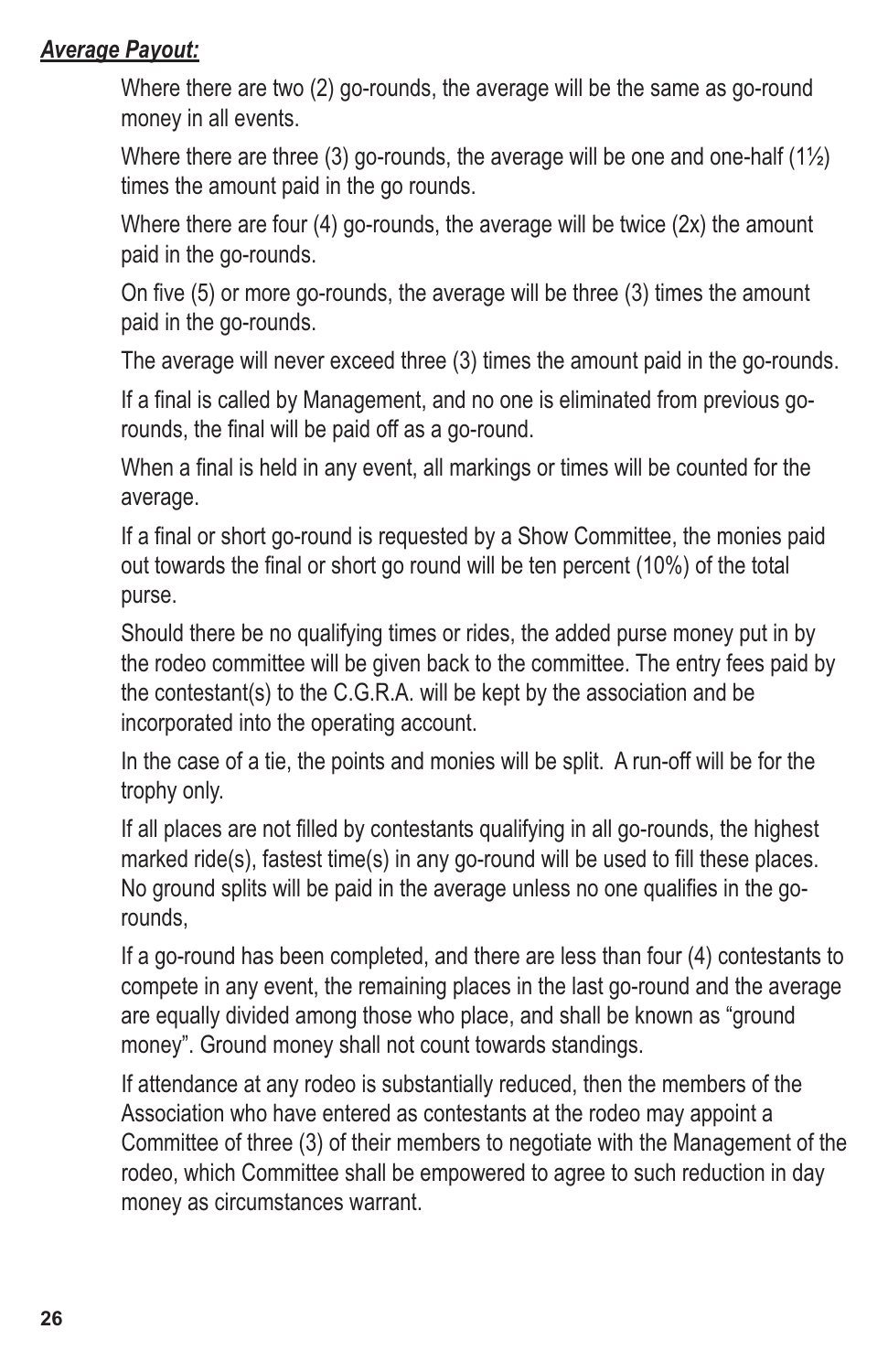#### **POINT SYSTEM**

When money is paid to 4 (four) placings, points will be given to 6 (six) placings starting at 80 points for 1st then will go down in increments of 10: 80/70/60/50/40/30

When money is paid to 6 (six) placings, points will be given to 8 (eight) placings starting at 80 points for 1st then will go down in increments of 10: 80/70/60/50/40/30/20/10

In addition to above points, there will also be BONUS POINTS added to the placing points. The bonus points are determined by the number for entries in the event in which you placed.

*For Example:* If there are 40 entries in an event, you will be given an additional 40 points added to your placing points. In the Team Roping, both the Header and Heeler will be given an additional 40 points each.

Points will count towards Season Leaders in each event, Horse of the Year and All Around. Bonus Points will not be awarded at Sudden Death Finals. Refer to Finals Rules.

# **General Rules**

- 1. All contestants are required to read the rules carefully. Failure to understand the rules will not be accepted as an excuse for infractions.
- 2. All deadlines to read "POST MARKED" by the specific date i.e. Scholarship, junior bingo buy out.
- 3. If it is found that a rule has not been clarified in the rulebook, until such time that an item may be voted on, then precedence should prevail.
- 4. The C.G.R.A. will not let itself become involved in personal conflicts.
- 5. Fully equipped EMT be on site for the duration of the rodeo if the location exceeds 15 minutes from a hospital otherwise a certified first aid is sufficient.

# **Running Rules**

- 1. All judges decisions, made in accordance with the C.G.R.A. Rule Book, are final.
- 2. Questions or disputes with Judges must be handled through the event Director or assistant event Director. If the dispute involves an event Director, than she must seek a neutral Director to act on her behalf. The Arena Director shall not be involved in questions or disputes. Only Contestant entered in that given event may create discussion of any kind with Director and Judge while event is in progress. Once the event is complete, any member may approach the Director for discussion of the event.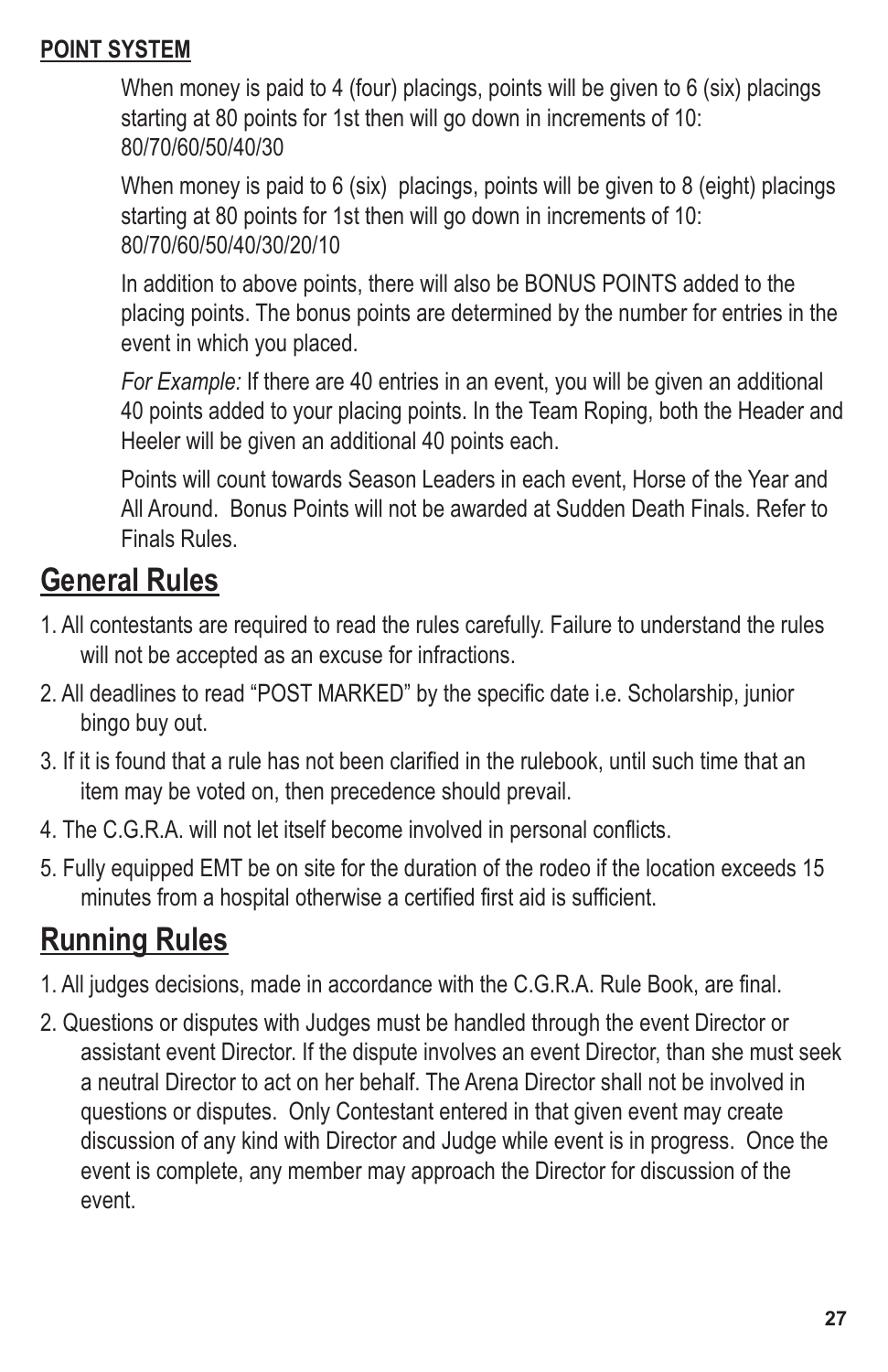- 3. Any disputes arising during the performance will be dealt with immediately following the event during which they occurred. Failing that, such dispute will be dealt with within one (1) hour of the completion of the performance, or it will be considered abandoned. Event director is to approach the president or vice president (or acting) to arrange a meeting in the rodeo office about the dispute.
- 4. "Management" means the organization in charge and responsible for each particular rodeo, horse show, or promotional event carried on under the rules of the Canadian Girls' Rodeo Association (hereinafter referred to as "C.G.R.A.").
- 5. In the case of rodeos, "Management" means the Official Judges, Arena Director in charge, and a C.G.R.A. Representative.
- 6. Only female contestants shall be allowed in C.G.R.A. approved events.
- 7. In every event, girls must have their own equipment, or have made arrangements for equipment before the event starts. In all events, no re-run will be given due to faulty or broken equipment furnished by the contestant.
- 8. Contestants must appear in the arena in appropriate, complete, neat and clean, western attire, including tucked in long-sleeved western style shirts with buttons/snaps/zipper shirt with collar and cuffs (no rolled sleeves while in arena). western hats or helmets, and western boots. Western style running shoes are NOT considered proper western attire. Any contestant in the arena one (1) hour prior to rodeo start time must be in full western attire.
- 9. If numbers are furnished by Management, contestants must wear them while contesting, on their backs or it will result in disqualification.
- 10. A contestant must ride in the Grand Entry when requested to do so.
- 11. Contestants must be on hand to answer the call of the Arena Director; must comply with all the rules of Management; and must be mounted and ready to go back into arena after rodeo for placement recognition.
- 12. A contestant will be disqualified for not being ready to contest when called three times and at the judge's discretion.
- 13. Any unnecessary delay by the contestant, in starting her event, may result in disqualification.
- 14. It shall be the responsibility of each Event Director to ensure that all equipment, stock, etc. is organized for their particular event, at each rodeo throughout the season.
- 15. Electric timer will be used in Barrel Racing and Pole Bending and times will be recorded to one one-thousandth (1/1000). If timer fails, stop watch times will be used and stop watches are recorded to one one-hundred (1/100) of a second. Stop watches will be used in all other events and recorded to one one-hundred (1/100th). At no time shall there be less than two (2) watches, with a flagger.
- 16. All contestants must compete in the order they were drawn. Failure to do so may result in a no time at the discretion of the Judge.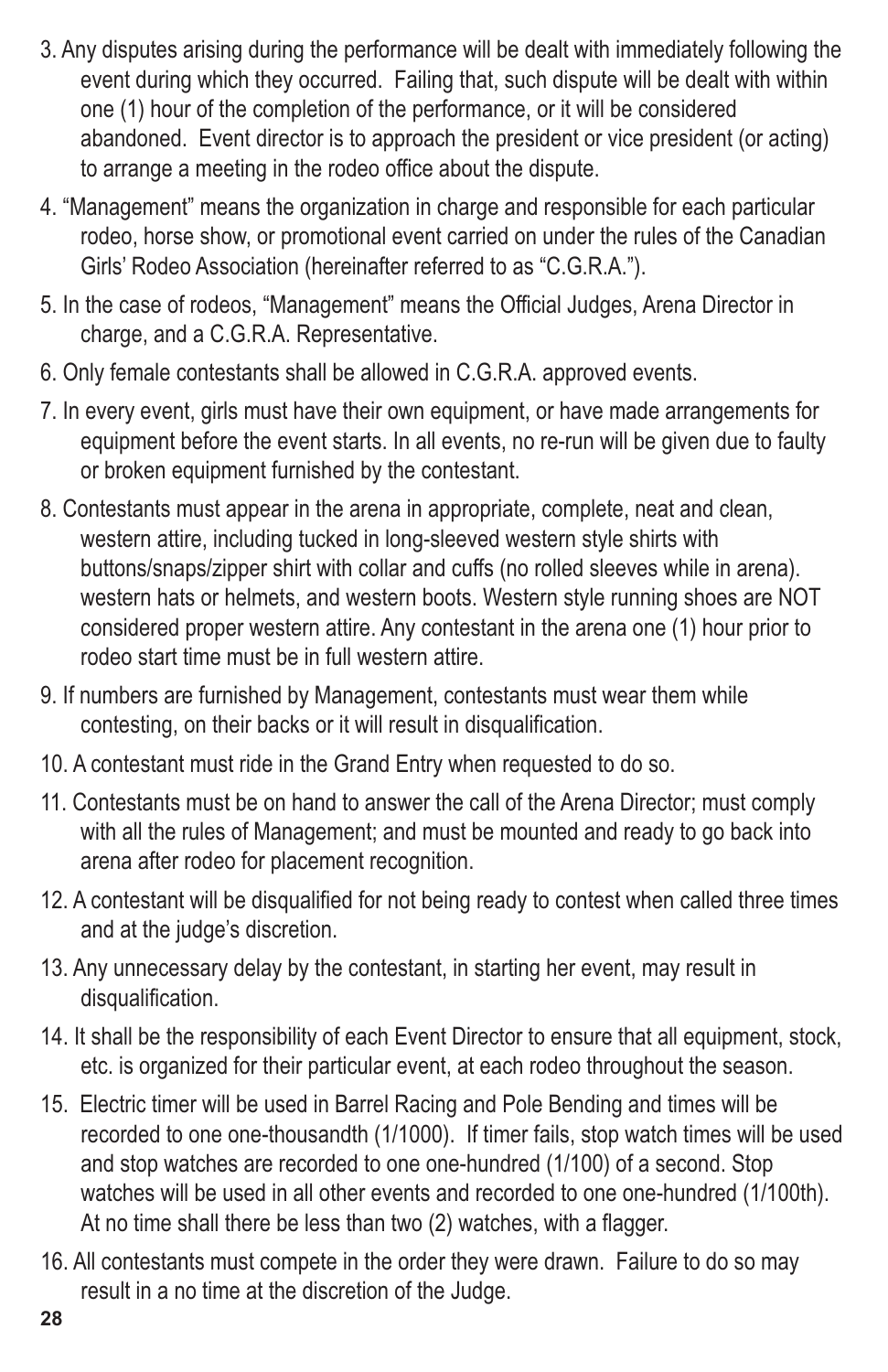- 17. There will be an open gate for the events Breakaway, Tie Down Roping, Team Roping, and Steer Undecorating. Once the stocks' nose clears the opening of the gate of the catch pen, no time is taken. Any participant blocking the gate of the catch pen will result in a no time as well.
- 18. In the roping and steer undecorating events, no helper will be allowed to stand on the wall side of the boxes.
- 19. Contestant is privileged, if she so desires, to see all records of all contestants in any event in which she competes, at the end of each go-round, provided that said request is made at a time convenient to the Rodeo Secretary, and when the records are available.
- 20. Dual events are not permitted at C.G.R.A.
- 21. Once the committee and managing director/secretary have set the program order, and it has been published on the website, then the program order is deemed set and cannot be changed with the exception of extreme circumstances to be determined by the committee and a minimum of 4 Directors.
- 22. No person shall be allowed in the arena during a rodeo performance unless entered in an event, or unless he or she has signed a waiver releasing the management and producers from liability. This rule will be enforced by the Arena Director.
- 23. There will be no batting allowed in front of the shoulder in any events.

### **Barriers and Score Lines**

- 1. A measuring tape must be on hand for the Barrier Judge.
- 2. Arena conditions will determine the score, with length to be set by the Timed Event Director or Delegate.
- 3. Automatic barrier must be used in all timed events, and there must be a score line at the point where barrier trips.
- 4. The length of the score line must be determined one (1) hour before the rodeo commences.
- 5. Once a score line has been set in the timed events, it cannot be changed during the course of the rodeo, nor can the length of the box be changed.
- 6. Barrier equipment must be inspected by the judge before each timed event. If equipment is faulty, it must be replaced.
- 7. The Barrier Judge is responsible to change the barrier string, and see that the neck rope is on properly, at the request of the contestant. Should the barrier break at any other than its designated breaking point, the decision is up to the Barrier Judge. If the contestant obviously beats the barrier, but the staples are pulled, or the barrier rope is broken and the string unbroken, the Barrier Judge may assess a ten (10) second penalty, otherwise this will not be considered a broken barrier.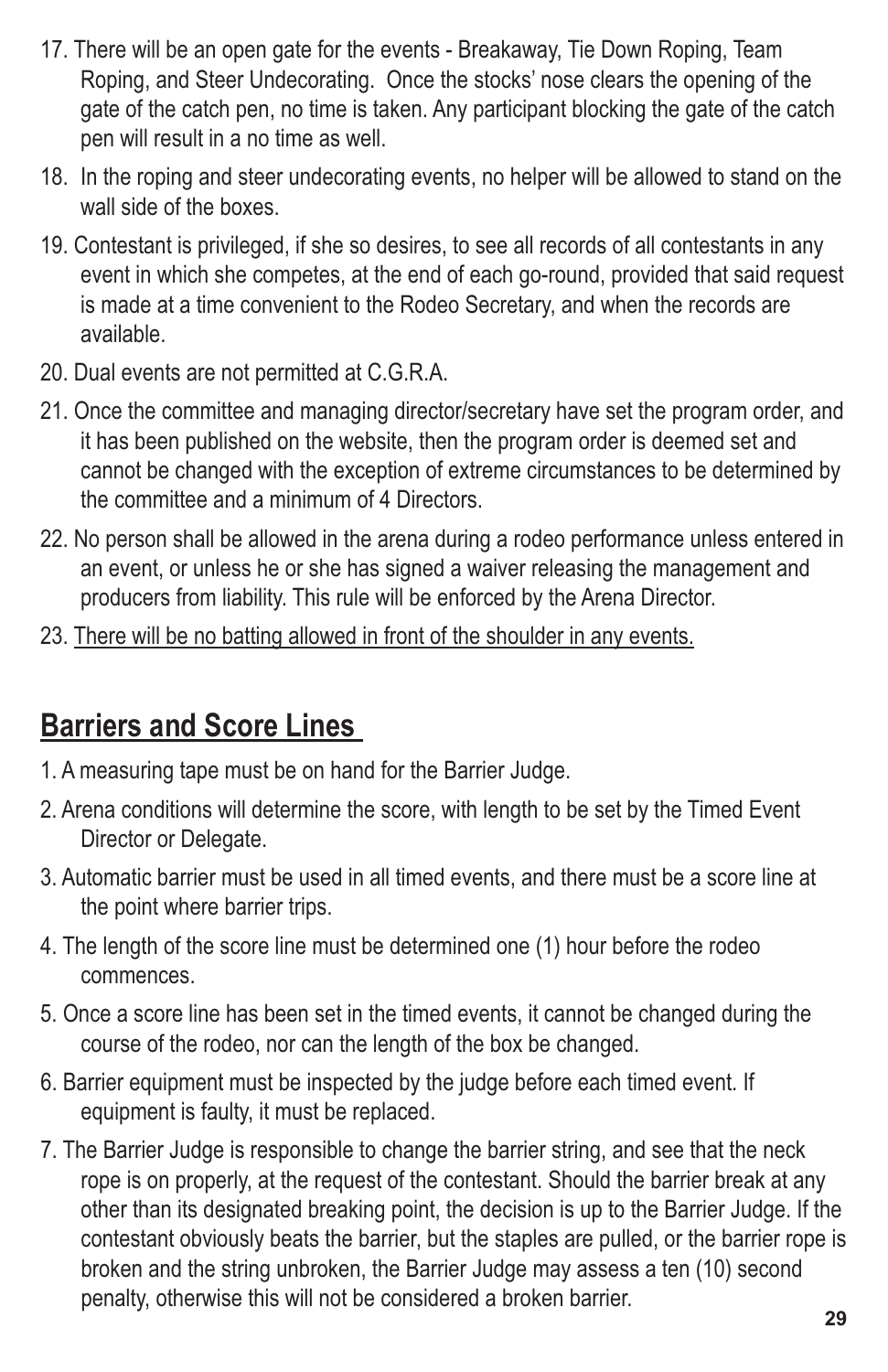- 8. The Neck Rope must be fastened with string. No metal snaps or hardware shall be used on Neck Ropes in the timed events.
- 9. A ten (10) second penalty will be added for breaking or beating the barrier.
- 10. In all timed events, a barrier will not be considered broken unless the ring drops within ten (10) feet (3.05m) of the post.
- 11. If a Barrier Flagman is used, the animal is to be flagged when crossing the barrier starting line in front of the Flagman.
- 12. The Barrier Judge shall ensure that no one is allowed to stand close enough to the barrier, or barrier equipment, to tamper with same.
- 13. In order for time to be considered official, the barrier flag must operate.
- 14. Neither the Barrier Judge nor Field Flag Judge may be changed during the course of a rodeo, except in the case of injury or illness.
- 15. A broken barrier must be reported, and announced, by the Barrier Judge to the timers, before the next contestant competes.

# **Measuring the Score Line**

- 1. Determine what "score" is going to be used. Measure out this length from the front of the "closed" chute gates. This is where to lay the "score line".
- 2. Measure back (towards the chute) eighteen (18) inches (0.46m) from the score line. This is the point at which the barrier should release. Check this by putting the barrier up with a pin in the barrier ring, and run tied neck rope out through the open chute. Give the neck rope a pull, and when it reaches the point eighteen (18) inches (0.46m) behind the score line, the pin will be pulled out of the ring and the barrier released. If an eight (8) foot score is used, the neck rope should be tied off at six and one-half (6½) feet (1.94m), or eight (8) feet less eighteen (18) inches (0.46m).
- 3. At indoor rodeos, length of score may be no longer than the length of the roping box minus three (3) feet (0.9m), unless other arrangements are approved by the Tie Down Roping, Team Roping, Breakaway and Steer Undecorating directors or their delegates.

# **Re-runs and Barrier Malfunctions**

- 1. Once a contestant asks for stock, she accepts it as sound.
- 2. The stock belongs to the contestant when she calls for him, regardless of what happens, except in cases of mechanical failure (horn wraps not included), or the stock escaping from the arena.
- 3. The contestant is allowed to claim a re-run on stock by indicating claim, and pulling up immediately if:

The animal is released before it is asked for,

Any foul results from the barrier not working properly or,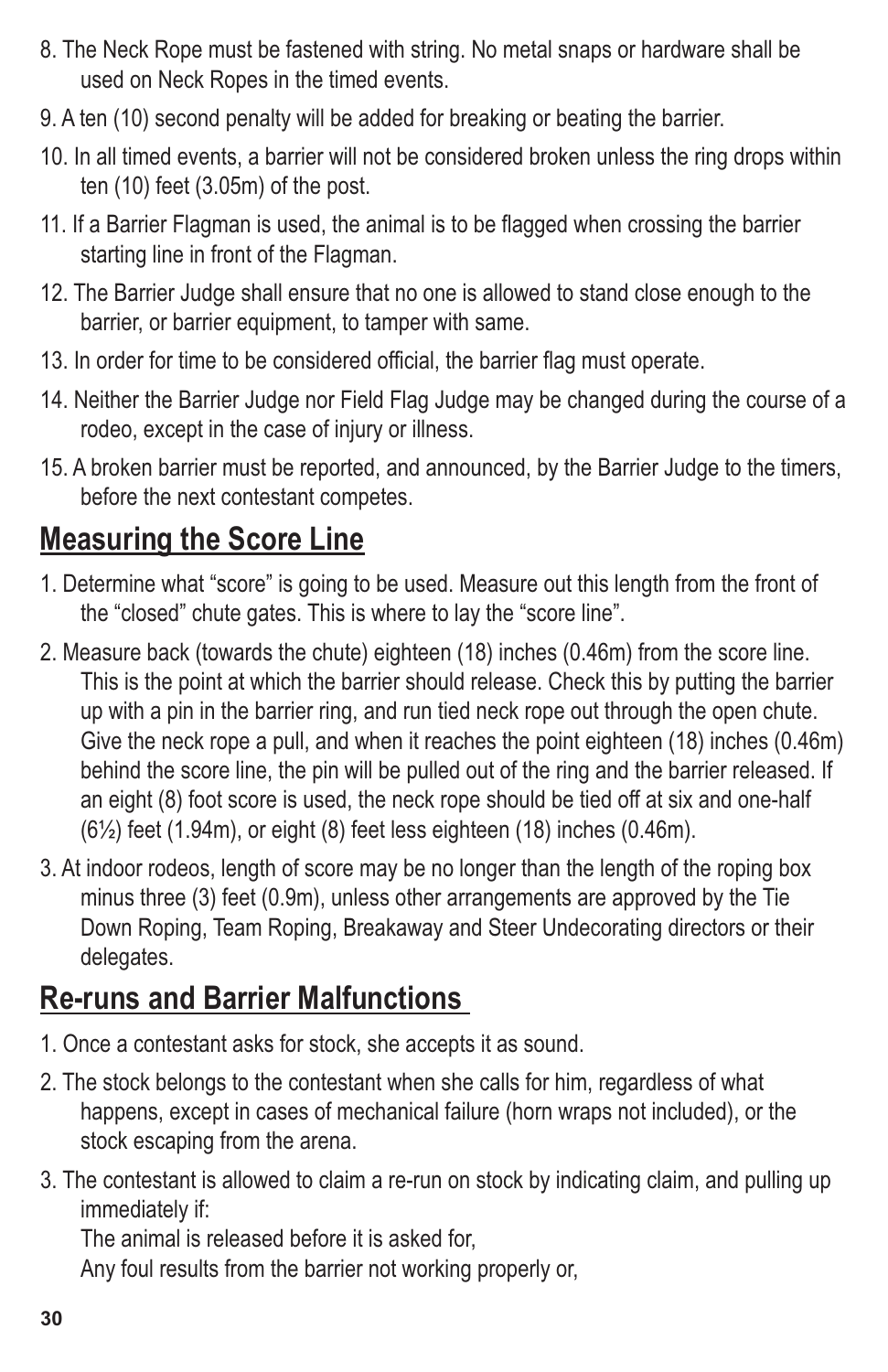- If a roper is fouled by a barrier (moving part of barrier or neck rope). No re-run will be granted if fouled by a non-moving object.
- 4. If barrier equipment hangs on animal and contestant tries the animal, she accepts the animal. If contestant pulls up, she receives the animal back.
- 5. If the barrier malfunctions, the contestant must take a re-run, provided she has made a qualified run, or has pulled up and claimed her animals. If the barrier malfunctions due to human error; neck rope not being placed properly therefore not pulling the pin or pin placed wrong so that it won't release, the Barrier Judge can, at his discretion, asses a ten (10) second barrier penalty, or award a qualified time.
- 6. It is a contestant's responsibility to ensure that she takes the stock which was drawn for her. If she takes the wrong stock, her run will be disqualified, and no re-runs allowed, excluding Goat Tying, where if the wrong stock is taken, a re-run will be given on correct stock.
- 7. When chute run stock is claimed, the re-run must be taken right away.
- 8. During any performance, if an animal in the timed events escapes the chutes or pens before it is called for by the contestants, or if the automatic barrier fails to work and stock is brought back, that animal will be returned by the Arena Director and the labor crew, during or at the end of that performance, in the same manner he was originally worked, or brought to the pens for contesting.
- 9. Once official time begins, re-runs are not allowed. However, if time is missed due to the electric timer or Flagman not being ready, official time will be taken again.
- 10. In the Tie Down Roping, Steer Undecorating, Team Roping and Breakaway Roping, if in the opinion of the line judge, the animal falls (falls is defined as: goes to knees or hocks) before it crosses the score line, the contestant shall be entitled to a rerun. There will be no penalty added to the rerun if, in the opinion of the judge, the contestant broke the barrier due to the animal falling. If the judge believes the contestant would have broken the barrier whether the animal fell or not, no rerun will be given. Contestant must declare themselves. In the Tie Down Roping, Steer Undecorating, Team Roping and Breakaway Roping, in the opinion of the line judge, if the animal turns between the chute and the score line, or ducks back into the box and does not allow the competitor to compete, a rerun will be rewarded on the designated spare. In the case of shoot run cattle, the competitor will take the stock next in line. The animal may be removed from the draw.

# **Field Flagger**

1. In any timed event, if any animal escapes from the arena, the flag will be dropped and watches stopped. The contestant will get the animal back with lap and tap start, and time already spent will be added to time used in qualifying; including barriers. If time is not recorded, the decision of the Flag Judge shall be final. If the rope is on the animal, the roper will get lap and tap with the rope on it in chute.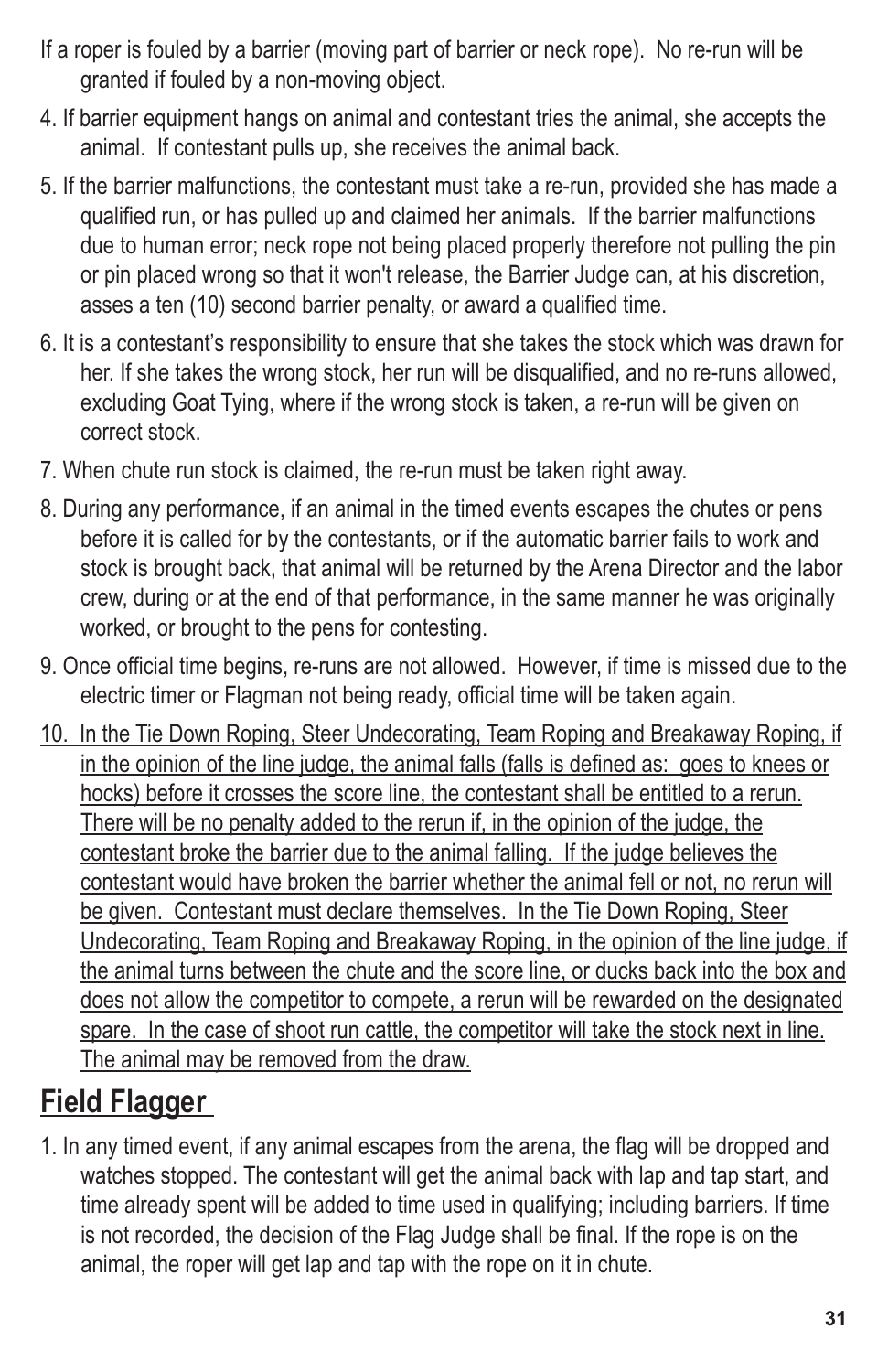2. When flagging timed events, the Field Flagger must position himself so as to stay out of the contestant's way.

# **Stock and Drawing of Stock**

- 1. At least one (1) Judge should be present for the stock draw. If there is no Judge available, the draw must be made with the Rodeo Secretary. The Stock Draw is to be made at the Committee's convenience.
- 2. Drawing must be conducted so that any event director may witness the draw, and the draw must be posted at the rodeo office.
- 3. All roping stock will be chute run, regardless of number of go rounds.
- 4. In each event, stock should be of consistent size and weight.
- 5. Stock must be predetermined by the Stock Contractor at least one (1) hour before show time.
- 6. A C.G.R.A. Director, or an Official Representative of the Association, must inspect all rodeo stock at a reasonable time before the start of the rodeo, and has the right to declare any stock unsatisfactory, and any stock so declared shall be taken from the draw.
- 7. Any stock in the original draw that is turned out (not bucked) will automatically go into re-rides if needed.
- 8. All timed event stock must be run prior to performance.
- 9. No practicing on stock prior to or during any rodeo.
- 10. Fresh Team Roping stock may not be roped prior to competition.
- 11. Cattle in timed events must be rotated in such a manner that the first run is completed before the following run starts, and so on.
- 12. Livestock used for contesting shall be entirely free from effects of stimulants or hypnotics.
- 13. Livestock may be prodded upon request of contestant with the approval of the Stock Contractor.

# **Infractions of Rules & Fines**

- 1. At all approved rodeos, all livestock may be subject to a Veterinarian inspection for humane reasons before and after an event. If any rider refuses to allow such an inspection, or if any contestant is found using stimulants or hypnotics of any kind at any C.G.R.A. approved event, she will automatically be disqualified from the event, and if she is a member of the Association, a fine and/or suspension will follow.
- 2. The Board of Directors of the C.G.R.A. may fine or suspend from the C.G.R.A. any girl who violates any of the governing rules of the Management or of the C.G.R.A., or for any reason whatsoever, and without restricting the generality of the foregoing in particular: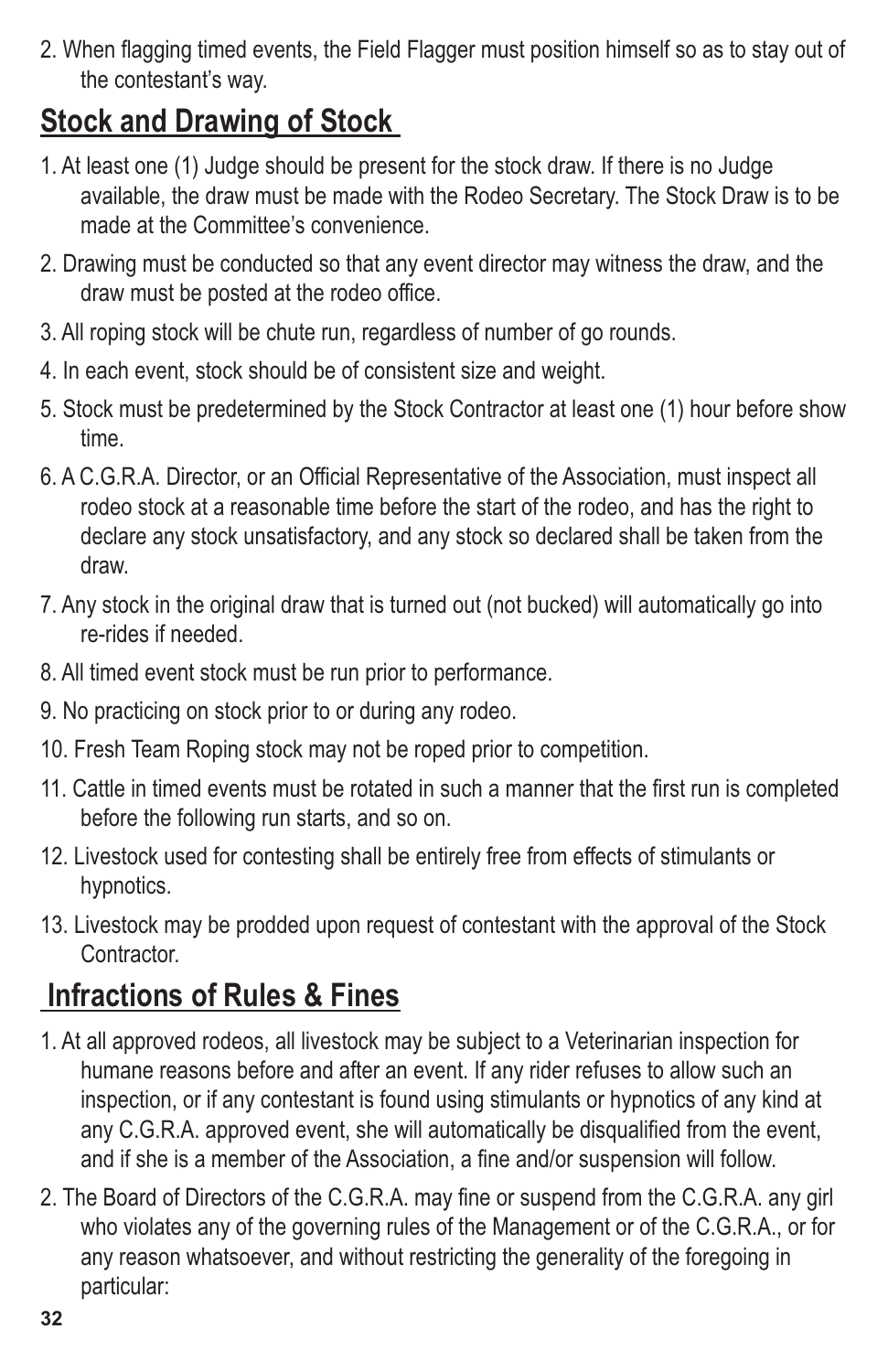- a). Excessive yelling during an event
- b). Hats falling off during competition. Bandannas must not be worn over or under the hat;
- c). Any relative of a C.G.R.A. competitor complaining to Management or Arena Director on behalf of said C.G.R.A. member(s);

d). The decision of the Timers, Flagmen, and Judges shall be final, and no protest by any contestant or parent/guardian will be permitted. All complaints must be made to the Director; failure to abide will result in a verbal warning; second offense will result in fifty dollar (\$50) fine. Any harassment, altercations, or quarreling with Timers, Flagman or Judges after final decision is made will result in a written warning upon first offence; second offence will result in a one hundred dollar (\$100) fine. This shall be at the discretion of the Board of Directors.

- e). Tampering with or removing ropes used as barrel markers.
- f). Being under the influence of liquor during the performance.
- g). Rowdyism

h). Bad cheques. An automatic twenty dollar (\$20.00) fine for first N.S.F. cheque and any further infractions to be handled by the Board of Directors

- i). Not participating in the Grand Entry when requested to do so.
- j). Mistreatment of stock or horse will result in:
	- 1st offence Two hundred (\$200.00) fine
	- 2nd offence Five Hundred (\$500.00) fine and;

suspension of 4 (four) rodeos.

k). Ill-mannered horses will be disqualified at the judge(s) discretion.

l). Excessive use of bats will result in a fine of twenty-five dollars (\$25.00); second offence will result in a fine of twenty-five dollars (\$25.00) and a forfeit of points.

m). Non-payment of entry fee.

- 3. Any persons bullying or verbally abusing a Director, shall be accessed a fine of \$100.00 immediately. This shall be at the discretion of the Board of Directors. Such said persons, will not be able to enter that specific rodeo and will be blacklisted until the fines are paid.
- 4. Any member who has violated any of the governing rules of Management or C.G.R.A. will be notified to appear before the Board of Directors, and shall be able to speak in her own defense.
- 5. The Directors shall make the final decision without recommendations from other members. Any rule infractions shall be reported either directly to the Board of Directors or through a C.G.R.A. Representative on duty. This report, in writing, must reach the Board within twenty-one (21) days of the date of the rodeo at which such violation occurred.
- 6. Any member, who has neglected to answer the request of the Board to appear before such Board, may not compete in any C.G.R.A. approved event until cleared by said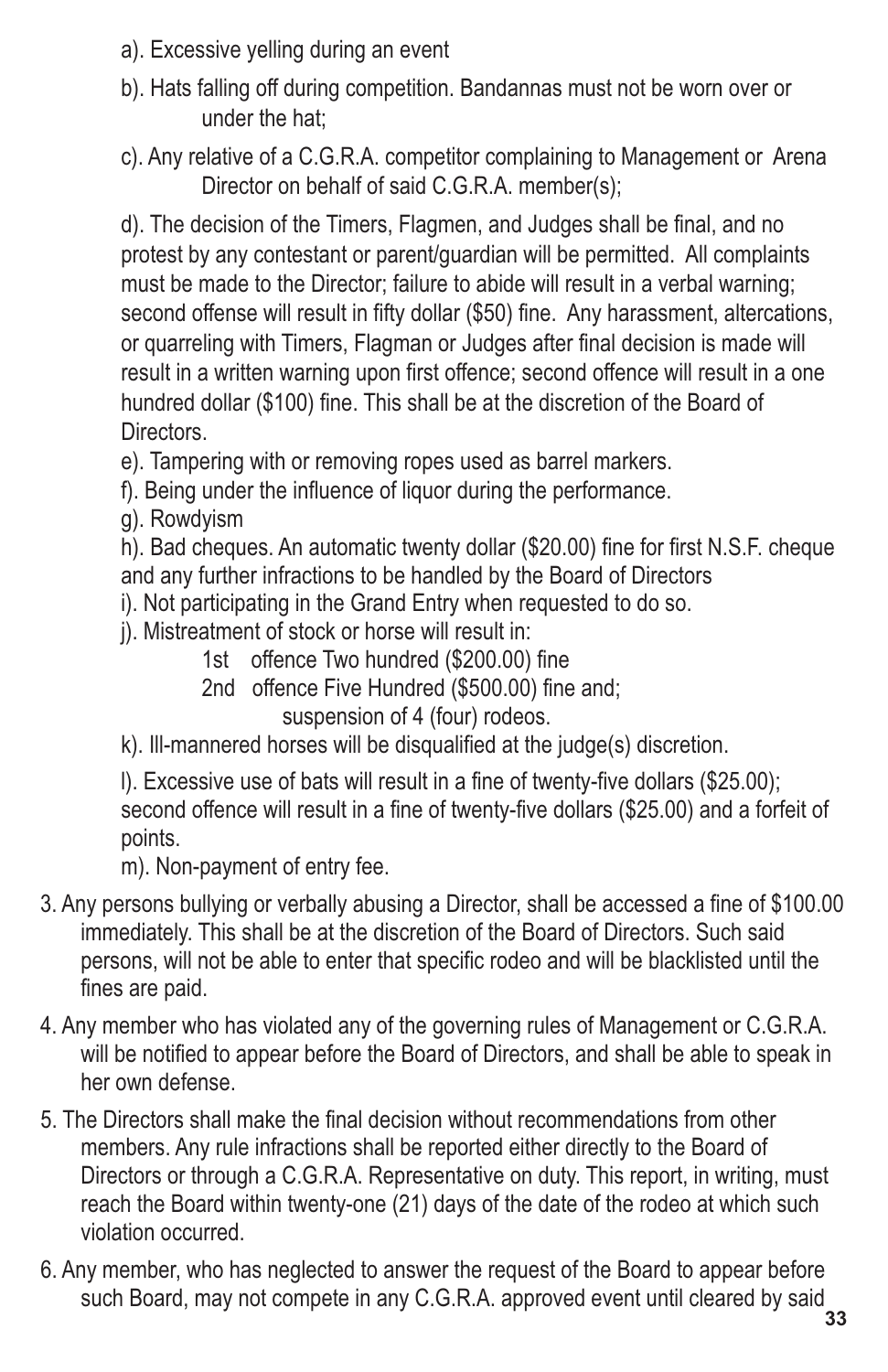Board.

- 7. A member will not be allowed to compete in any C.G.R.A. approved event until her levied fine has been paid. All violators are subject to a fine to be levied by the Board of Directors.
- 8. A suspended list will be drawn up, and the name of such suspended member will remain until the levied fine is paid, regardless of what year it involves.
- 9. No Rattling of the Chute. A timed event contestant may not have someone rattle the chute gate for her. This applies to both performance and slack. The contestant and/or person rattling the gate shall be disqualified.
- 10. General complaints must be submitted in writing to the Board of Directors for consideration and documentation. Anyone found to be harassing Directors, Judges, Stock Contractors, Committee Members, Volunteers or Paid Help will receive a written warning; second offense will result in a one hundred and fifty dollar (\$150) fine; third offense will result in a two hundred and fifty dollar (\$250) fine and/or 4 rodeo suspensions. This shall be at the discretion of the Board of Directors.

# **Event Rules**

### **Tie Down Roping**

- 1. Maximum weight for calves will be two hundred (200) pounds (90kg) for Tie Down Roping. If over two hundred (200) pounds (90kg), the event will be run as Ribbon Roping. The maximum weight is not to exceed three hundred and fifty (350) pounds (157.5kg).
- 2. If there must be a re-run of calves to complete a go-round, all calves must be tied down before any stock is run. If, after a go-round has been completed, a fresh calf has to be used, it must be roped and tied before the next go-round, but if extra calves have been tied at that rodeo, they will not be considered fresh.
- 3. Roper's horse must break the plane of the barrier and the stock breaking the plane of the score line before the contestant is allowed to throw her loop. Once calf is caught roper must tie calf and the field flag judge will drop the flag when roper declares her tie done. Time will become official when contestants Jean pockets meet the saddle provided the calf does not kick out of the tie. If rope comes off the calf while the contestant is tying it, the flag will be dropped once the roper declares her tie done and time will become official when roper steps back 3 ft.
- 4. Only one (1) loop will be permitted, and should the roper miss, she must retire and no time will be allowed. Roping a calf without releasing the rope from the hand is not permitted.
- 5. Contestant will be allowed sixty (60) seconds to get the loop on the calf and complete the run. Catch as catch can rule shall apply.
- 6. Contestants must adjust the rope and reins in a manner that will prevent the horse from dragging the calf. Contestants must receive no assistance of any kind from outside.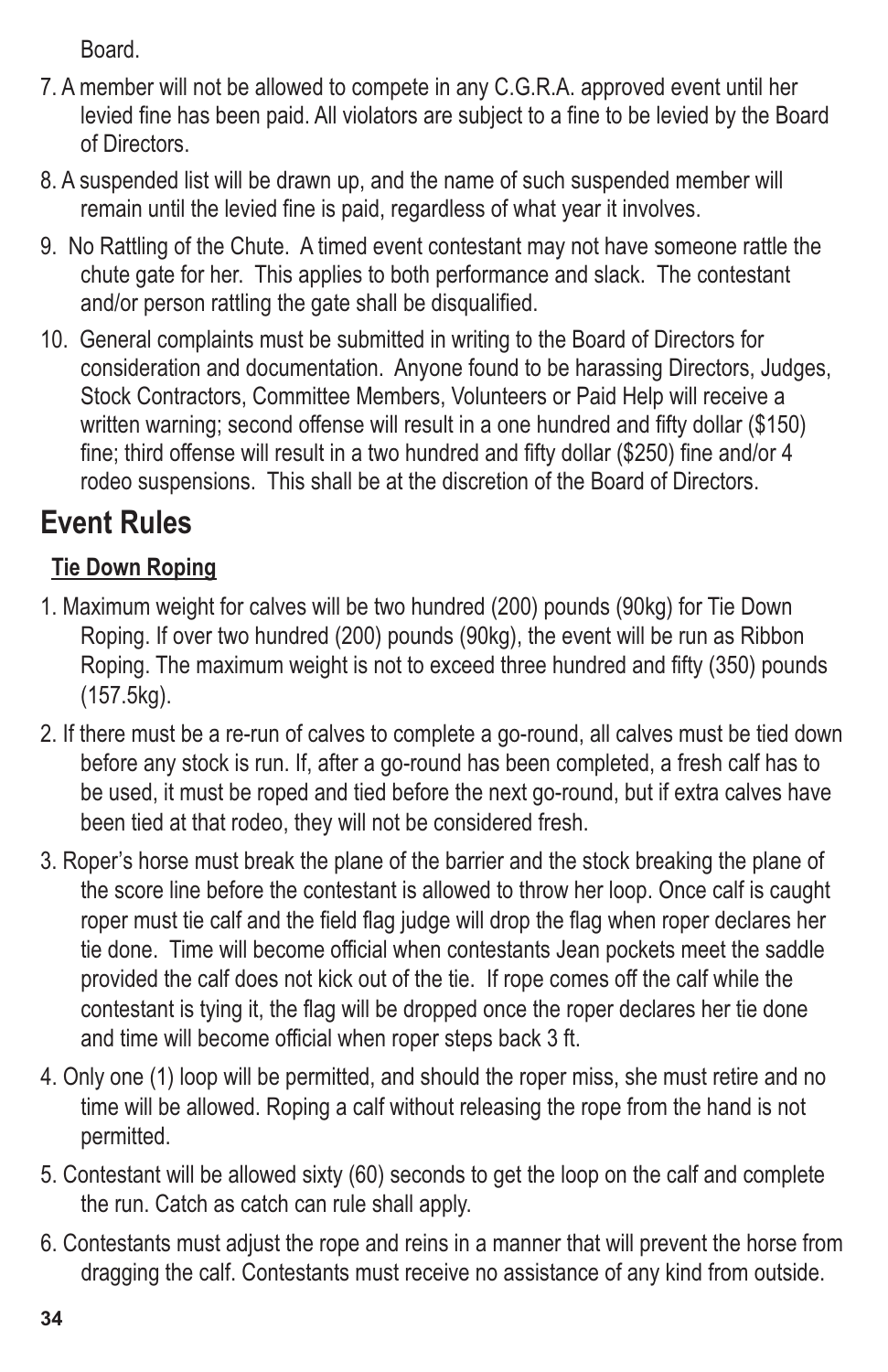- 7. The rope must be tied hard and fast. Contestants must dismount, go down rope, throw calf by hand, and cross and tie any three (3) feet. If the calf is down when the roper reaches it, the calf must be let up to its feet and thrown by hand. If the roper's hand is on the calf when it falls, the calf is considered thrown by hand. The rope must hold the calf until the roper gets her hand on the calf. The tie must hold until passed by the Judge, and the roper must not touch the calf after giving the finish signal with both hands and until after the Judge has completed his examination. If the tie comes loose, or the calf gets to his feet before the tie has been ruled a fair one, the roper will be marked NO TIME. The untie man must not touch the calf until signaled to do so by the Flag Judge.
- 8. The roper will be penalized ten (10) seconds if a calf is jerked down by the horse with the first jerk of the rope which is used when the calf is caught. A jerk down means that a calf is jerked over backwards (with all 4 legs leaving the ground) between 10 and 2 o'clock on the standard clock and at 150 degrees.
- 9. If the horse drags the calf, the Field Flag Judge may stop the horse. Penalty for such offence can only be assessed by the Flag Judge. The horse cannot drag the calf more than a total of 10 feet or the contestant will be flagged out.
- 10. Once the calf is tied, the rope will not be removed from the calf. A roper cannot touch her horse or rope, or encourage in any way her horse to back up, until remounted, or disqualification will result. If the rope is free and clear from the calf during the run, roper is free and clear to do with equipment as need be.
- 11. Regardless of circumstances, the roper will be disqualified for removing the rope from the calf after signaling for time, until the tie has been passed on by the Field Judge.
- 12. A maximum of three (3) people are allowed to line stock, standing at the score line in the centre of the heading box, three (3) feet apart, as per stock contractor's request.
- 13. In inclement weather, where arena conditions are questionable, it will be at the judge's discretion to continue the event.

#### **Ribbon Roping**

- 1. The ribbon must be secured between the calf's hipbones. The calf must be on its feet when the ribbon is removed.
- 2. If the ribbon comes off due to no fault of the contestant, the re-run is to be made at the end of that performance, or end of that particular section.
- 3. Time is to stop when the contestant raises the ribbon above shoulder level.
- 4. All other preceding Tie Down Roping rules apply to this event.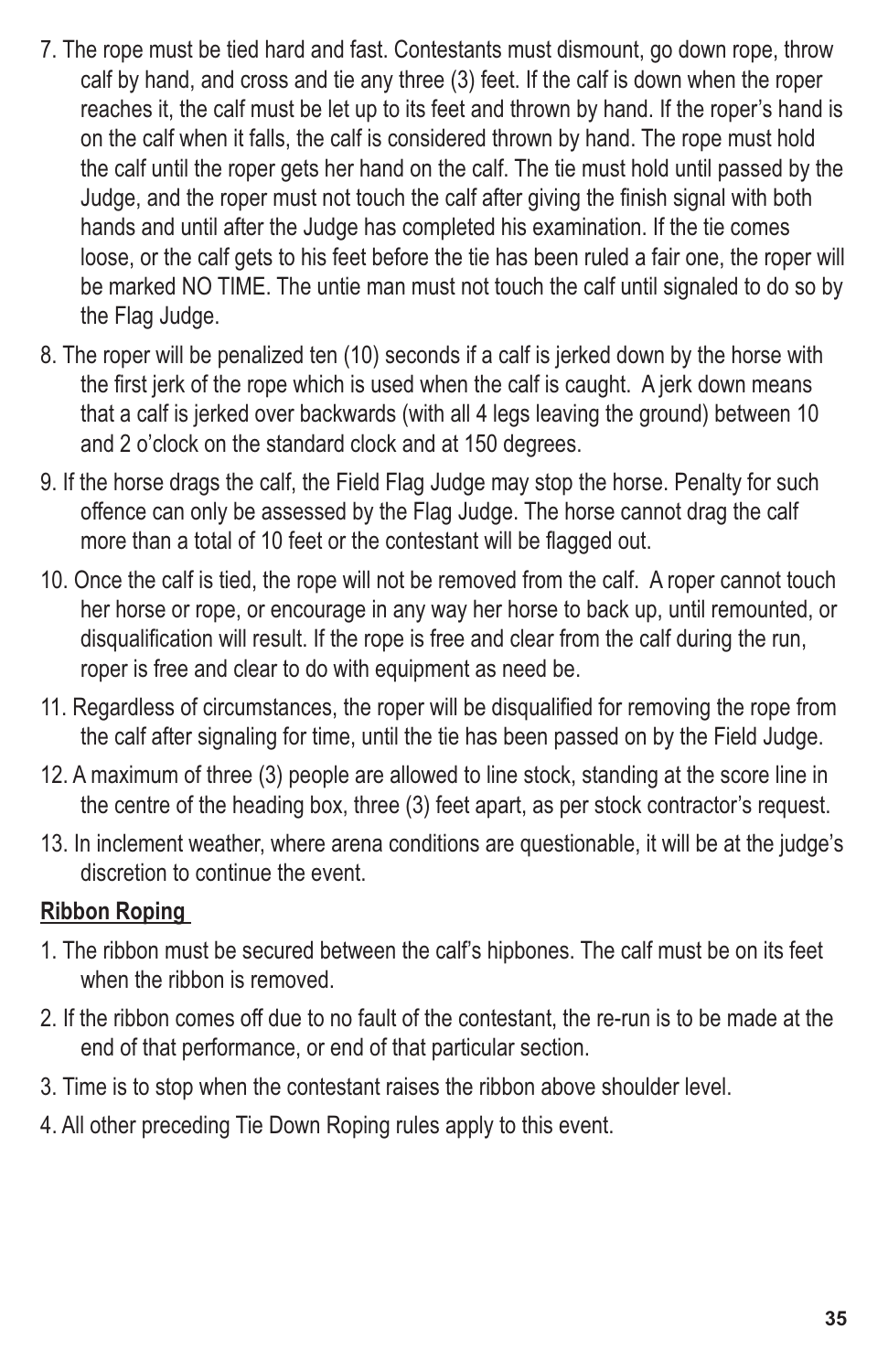#### **Break-Away Roping**

- 1. Breakaway calves shall be a minimum of one hundred and eighty (180) pounds, to a maximum of three hundred and fifty (350) pounds.
- 2. Horns on calves are not to exceed 2 inches long in length.
- 3. Animals used for this event should be inspected, and objectionable stock eliminated.
- 4. There will be a thirty (30) second time limit.
- 5. Break-away competitors must come out of the Tie Down Roping box.
- 6. The same barrier as Tie Down Roping will be used. Once the score line has been set in the timed events, it will not be changed in that "go", nor can the length of the box be changed.
- 7. The rope must be tied to the horn in such a manner as to allow the rope to be released from the horn when the calf hits the end of the rope. This will be the contestant's responsibility.
- 8. The rope must be tied to the horn with a string, and may not be run through the bridle, tie-down, neck rope or any other device. Ropes are to be tied to the saddle horn with nylon string. A knot must be at the end of the rope with the string tied to the knot. There will be no tail to the rope.
- 9. Contestants must use the colored breakaway string supplied by C.G.R.A. and the tie will be inspected by the Event Director prior to the contestant roping (or competing).
- 10. A cloth of brightly colored, including white, material must be attached to the rope at the saddle horn, and so the judge can tell when the rope breaks from the horn.
- 11. A contestant must be on her horse. Her horse must break the plane of the barrier and her stock breaking the plane of the score line before the contestant is allowed to compete.
- 12. The rope must be released from the contestant's hand to be a legal catch.
- 13. The "catch as catch can" rule shall apply, meaning that the loop may draw up on any part of the calf's body, after the loop has passed over the calf's head, to break the string from the horn.
- 14. Time shall be taken between two (2) flags.
- 15. Only one (1) loop will be permitted, and should the roper miss, she must retire and no time will be allowed. Roping a calf without releasing the rope from the hand is not permitted
- 16. The contestant will receive no time should she break the rope away from the saddle horn by hand. However, if the rope should dally around the horn, the contestant may ride forward, undally, and then stop her horse to make the rope break away.
- 17. If the field judge flags out a roper that still legally has one loop coming, the judge may give the same calf back, lap & tap, plus time already elapsed.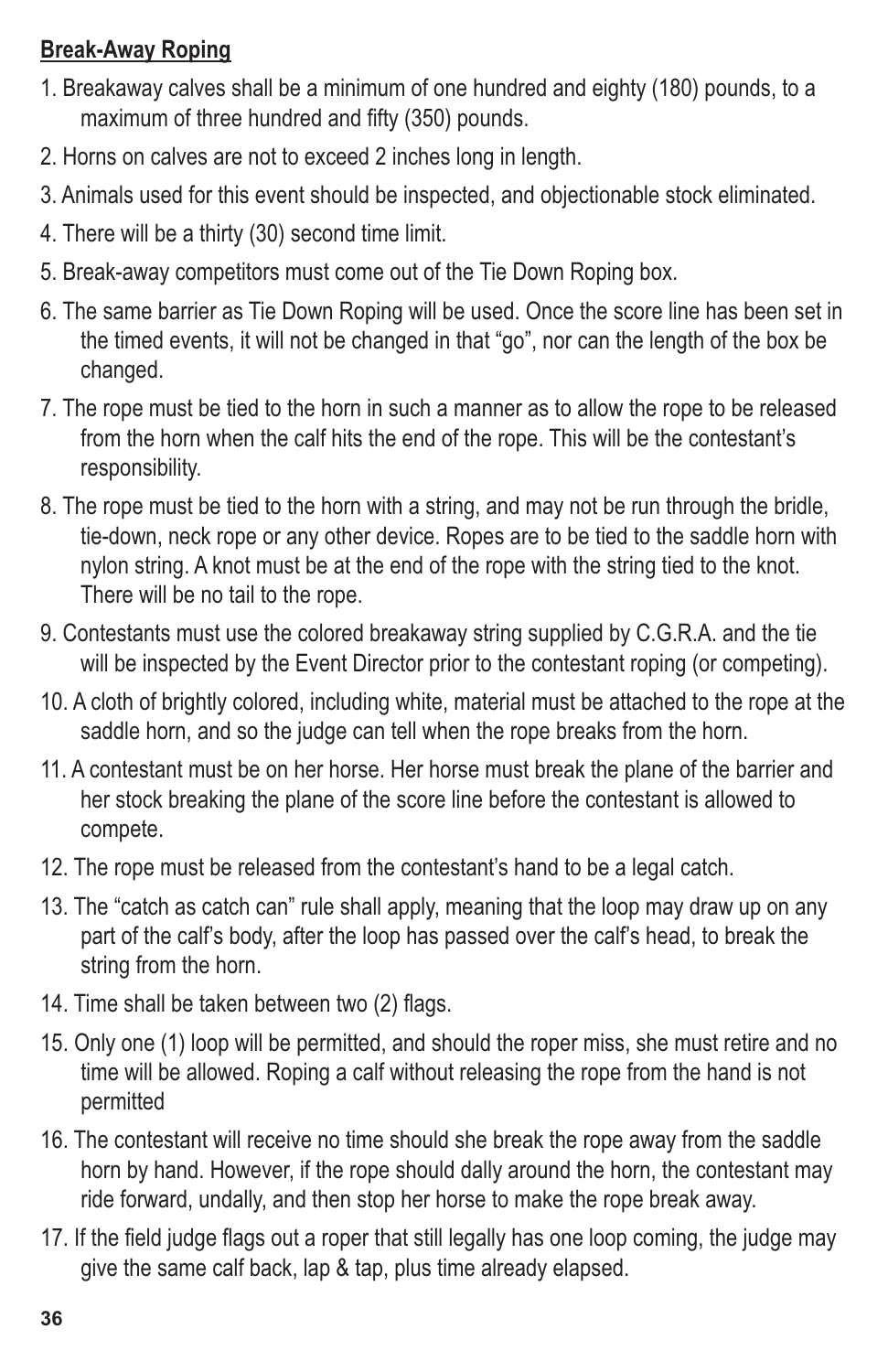#### **Goat Tying**

- 1. Goat order will be drawn prior to the rodeo.
- 2. Fresh goats must be tied down three (3) times, prior to the show.
- 3. The starting gate or gates will remain the same throughout the entire rodeo.
- 4. The goat is to be tied to a stake with a rope ten feet (10) in length, from snap to snap. The stake is to be pounded completely into the ground with no part of it visible.
- 5. The goat peg must be a minimum of twenty-five (25) feet from any fence.
- 6. The score line to the goat peg will be one hundred (100) feet.
- 7. Contestant is allowed a running start, and will be required to run in the arena only when an acceptable, centrally located gate or gates safely permits, or by event directors approval.
- 8. No circling horse in the arena. One spin or pivot in either direction is acceptable if centrally located gate is not used. Once the contestant has crossed the score line the time has started. There is no exception to this rule.
- 9. Time will start when the horse's nose crosses the starting line.
- 10. Time will stop when the goat tyer signals the completion of the tie by letting go of the rope/string with both hands.
- 11. The goat must be held by the collar at the end of the rope in a vertical position from the starting line until time begins. Goat holders cannot be a contestant in the category competing (Juniors cannot hold for Junior goats, but can hold the Ladies' goats)
- 12. The contestant must be mounted on a horse and must ride from the starting line to the goat, dismount from her horse, flank the goat by hand, cross, wrap and tie at least three (3) feet together with a leather/cotton rope or pigging string. No wire is to be used in the goat string.
- 13. To qualify as a legal tie, there will be at least one complete wrap around at least three (3) legs, and a half hitch, hooey or knot. The contestant must tie the goat by hand with no pre-made wraps, coils, knots, hooeys or half hitch.
- 14. If the goat is down when the contestant reaches it, goat must be elevated high enough that it has the opportunity to regain its feet and then stand clear of the goat when the tie is finished.
- 15. If contestant's hand is on the goat when goat falls, the goat is considered thrown by hand.
- 16. Once a contestant has signaled her tie complete, she may not touch the tie or the goat. Any attempt to enhance competitive opportunity after signaling for the time will result in disqualification.
- 17. The contestant must move back three (3) feet from the goat before the judge will start the six (6) second time limit on the tie – for the goat's legs to remain crossed and tied. If contestant gets rope that is holding goat wrapped around her leg, she may ask the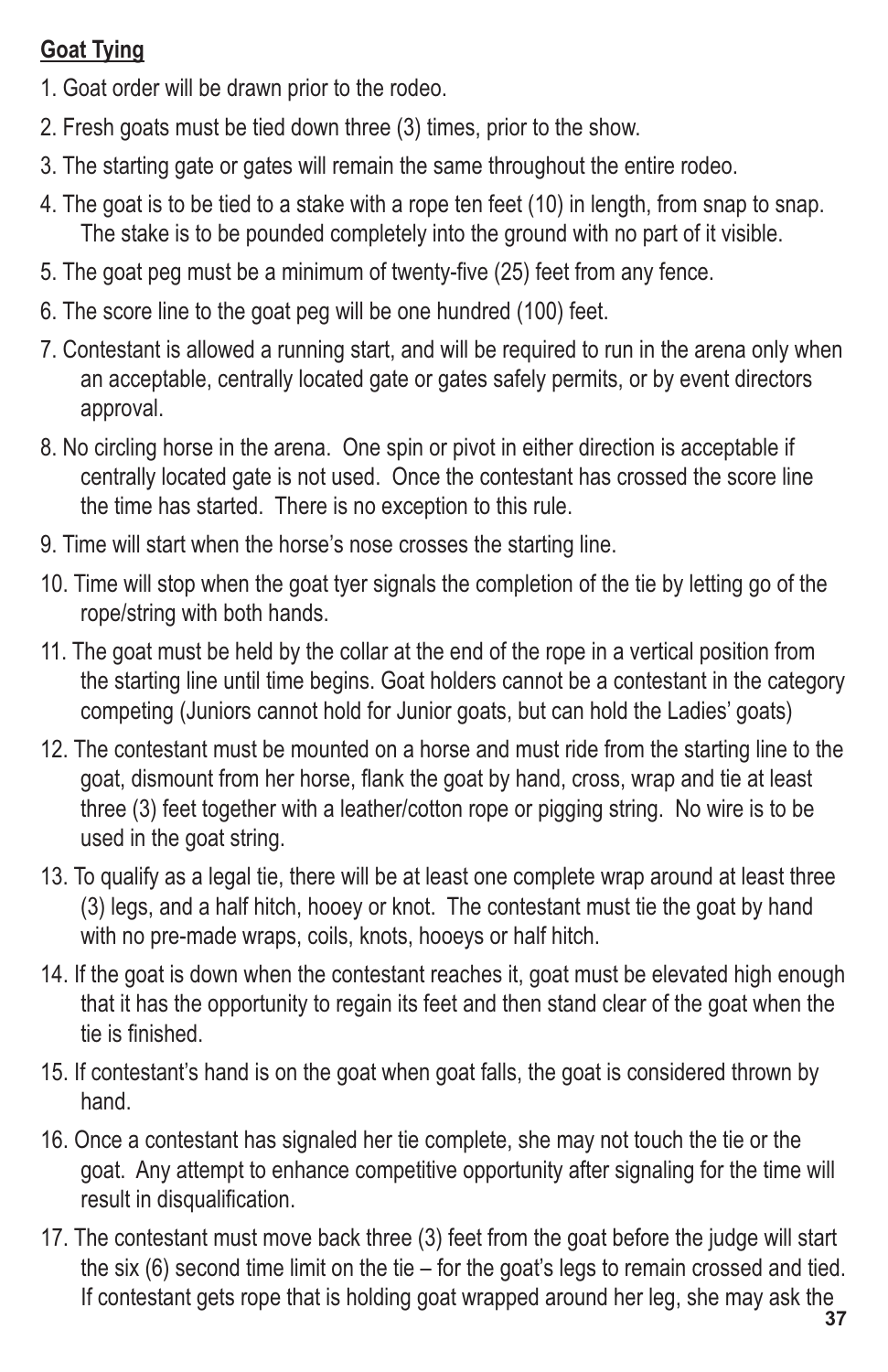judge if she can remove it. After getting permission from judge, removing rope and moving back three (3) feet her six (6) second time limit will start. While the judge is performing the six (6) second time limit, the contestant will make no gestures, motions or noises to distract the goat. This will be considered trying to make an unfair advantage and will result in disqualification.

- 18. Legs must remain crossed and secure for six (6) seconds after completion of tie. While the judge is performing the six (6) procedures, the contestant will make no gestures, motions or noises to distract the goat. This will be considered trying to make an unfair advantage and will result in a disqualification.
- 19. Should the horse run over, or touch the rope, with or without contact to the goat, the contestant will be fined ten (10) seconds. If the violation occurs after the flagman has signaled for time, there will be no penalty.
- 20. If the goat should break away because of the fault of the horse, the contestant will be disqualified.
- 21. If the goat gets loose from tether or the peg comes out from the ground before the contestant touches the goat, a rerun will be assessed.
- 22.If the horse/rope violation is declared but timer fails to get time, and a rerun is awarded. A ten (10) second penalty will go with contestant on rerun.
- 23. A contestant may untie her own goat, after the allotted time has elapsed.
- 24. No goat will have more than three (3) consecutive ties made on them. Three paid ties (non-notified turnouts and doctor releases included) will constitute a run on the goat. Each goat must be "run" before any goat can be "run" the second and subsequent times. In no situation should the goat order of competition change from the original drawn position.
- 25. In the event that stock is injured, and there is no spare available, the spare should be pulled from another goat tying event. (I.e. Use a junior goat to fill the gap in the senior event, or vice versa.)
- 26. Both judges must be on the ground for flagging. The Field judge must move to be able to clearly see the contestant complete the tie.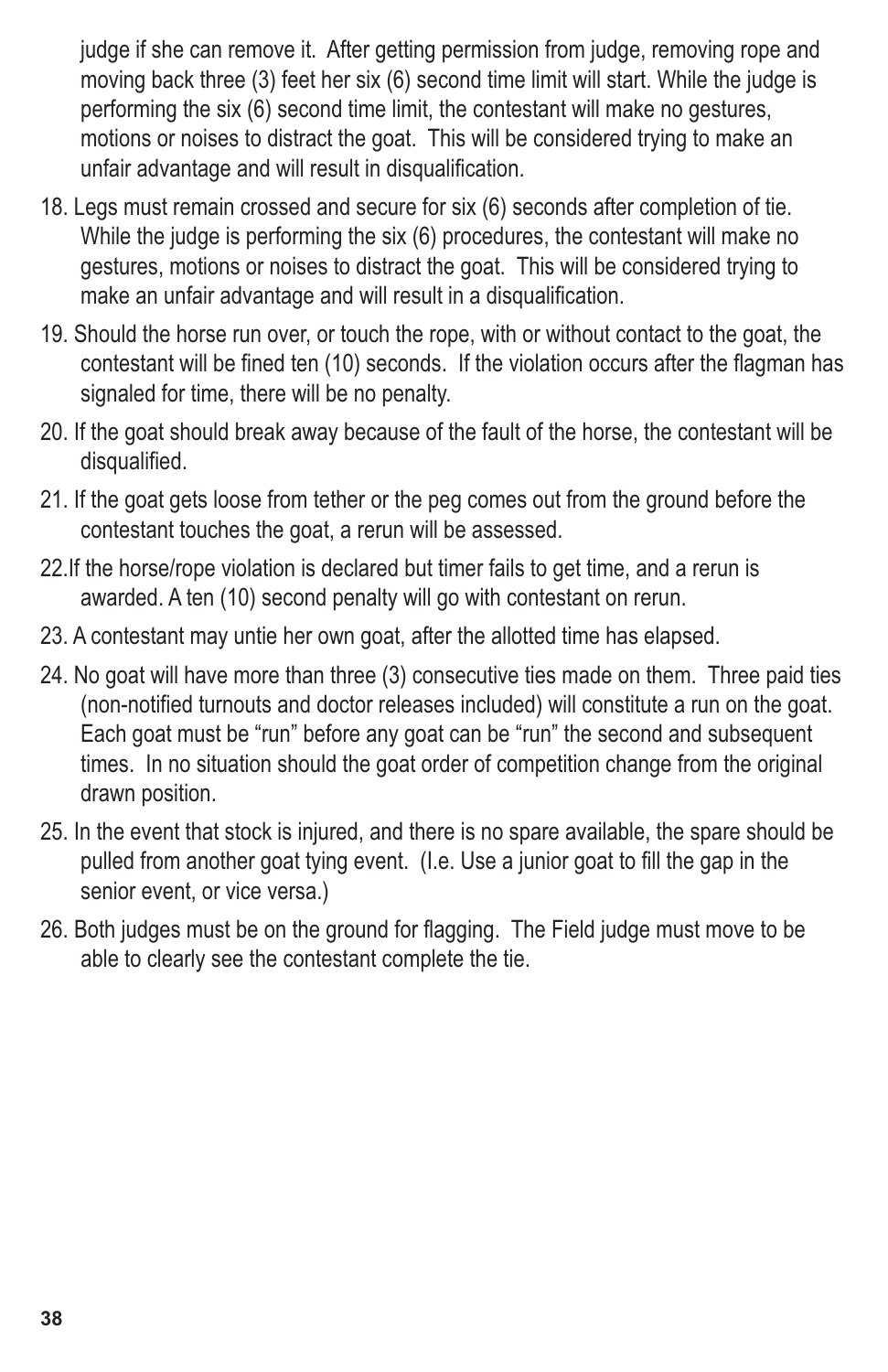#### **Steer Undecorating**

- 1. Animals used for this contest should be closely inspected, and objectionable ones eliminated. Stock must be predetermined by the Stock Contractor and Director at least one (1) hour before show time. Horned cattle may be used for this event, with a maximum of twelve (12) inch horns with recommendation to have horns tipped. The same cattle cannot be used for both Steer Undecorating and Team Roping.
- 2. To receive qualified time, the rider must be mounted when the ribbon is taken off the steer.
- 3. The ribbon must be a piece of cloth, ten inches by ten inches (10" x 10"), bright in color, and placed between the shoulders of the steer.
- 4. Once clear of the chute, contestants may take the ribbon from either side of the steer. The Undecorator must come out on the left side of the chute, and the hazer must come out on the right hand side of the chute.
- 5. Time will not be taken until the ribbon is raised at least to the contestant's shoulder height, however, if a contestant raises her hand above the shoulder without the ribbon, they have declared themselves, and they will receive a no-time.
- 6. If the ribbon falls off through no fault of the contestant, she will receive a re-run. If the barrier was broken on the first run, the ten (10) second penalty will be assessed to the re-run time.
- 7. If the animal gets out of the arena in any way time will be stopped, and the contestant will get the animal back lap and tap from the time the animal leaves the arena.
- 8. If the rider falls off, the horse trips or falls, "No Time" will be given unless it is within the thirty (30) second time limit, in which case the rider may re-mount and continue.
- 9. Disqualification may result from:
	- a. undecorating the steer when cornered;
	- b. tampering with the steer or chutes;
	- c. the hazer undecorating the steer
	- d. any unnecessary delay caused by the contestant or hazer.
	- e. If the hazer bats steer or contestant's horse, contestant will receive no time.
- 10 Hazer's will be allowed to enter one (1) rodeo as a Local. They must purchase a membership to compete in any other all-girl rodeo in that season.
- 11. Any violation of any rule by hazer will disqualify the contestant they are helping. Failure to observe this rule will result in no time.

### **Team Roping**

- 1. Prior to the rodeo, it will be decided by the Event Director, if the cattle will be roped as muley or horned cattle.
- 2. Contestants may enter twice so long as the same combination of ropers is not used (no cross entering). Both ropers must be named when entering. Entry fees per person will be the same as in other events.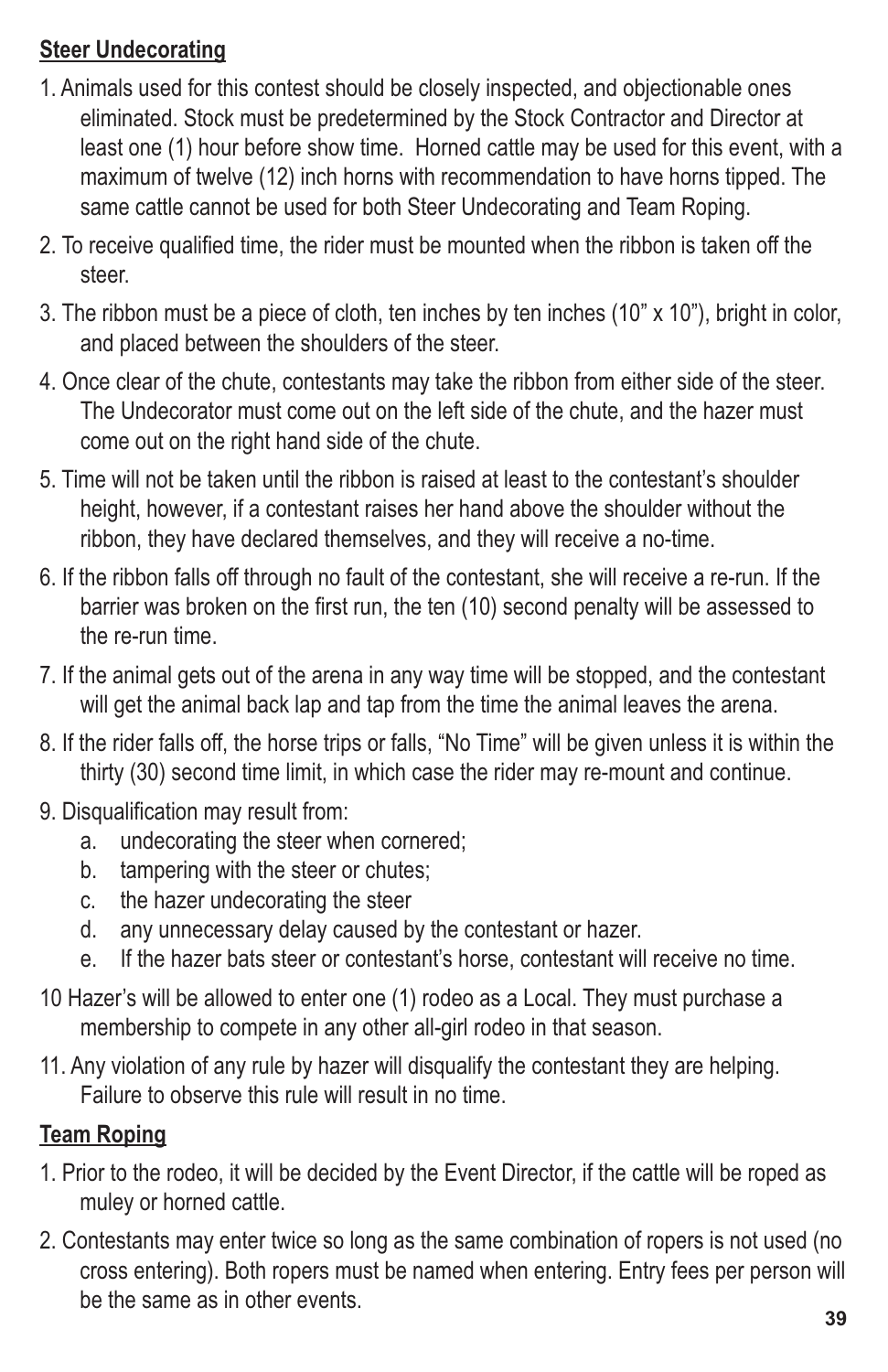- 3. There will be a thirty (30) second time limit before penalties.
- 4. Each team is allowed two (2) loops in all.
- 5. The header will start from behind a barrier.
- 6. Time will be taken when the steer is roped, both horses facing the steer in a reasonably straight line with both feet on the ground, with ropes dallied and tight. The steer must be on its feet when either head or heel rope is thrown.
- 7. Once a steer has been roped and the Flagman drops the flag, the ropers must hold their dallies until the Flagman has had a chance to inspect the head and heel loops and dallies. If the loops and dallies are not legal the Flagman will flag the team out.
- 8. Heelers 50 years of age and older have the option to tie on versus dallying.
- 9. Roping the steer without releasing the rope will be considered a NO TIME
- 10. Legal catches are:
	- a. both horns;
	- b. half a head;
	- c. around the neck;
	- d. any heel catch behind the shoulder is legal if the rope goes up the heels or;
	- e. one hind foot, penalty of five (5) seconds.
- 11. Illegal catches are:
	- a. if Hondo passes over one (1) horn, and loop over other horn;
	- b. figure eight (8) on both horns;
	- c. belly catch defined as when the loop passes over the head and front feet or;
	- d. horn or neck catch with any feet in the loop.
- 12. The Flagman will immediately flag out the roper as soon as a front leg is picked up in the head loop.
- 13. If the heeler ropes a front foot or feet in the heel loop, this is a foul catch. Neither team roper is allowed to remove the rope from the front feet by hand, however should the front feet come out of the heel loop by the time the Flagman drops the flag, time will be counted.
- 14. Cross Firing The header must have enough control of the steer to have turned the steer's body toward the header, and the steer must have made one (1) full hop out of the bend before the heeler's delivered loop makes contact with the steer. If not, this is considered "cross-firing", and the team will be given a "No Time".
- 15. Steers must not be handled roughly at any time, and ropers may be disqualified if in the opinion of the Field Judge they have intentionally done so. In the event of intentional injury or cruelty to an animal, contestants will be flagged out.
- 16. If either roper dismounts, the team will be flagged out.
- 17. A broken rope will be considered as a used loop. A dropped rope will be considered as "No Time".
- 18. All ropes must be taken off in the catch pen and not in the arena. **40**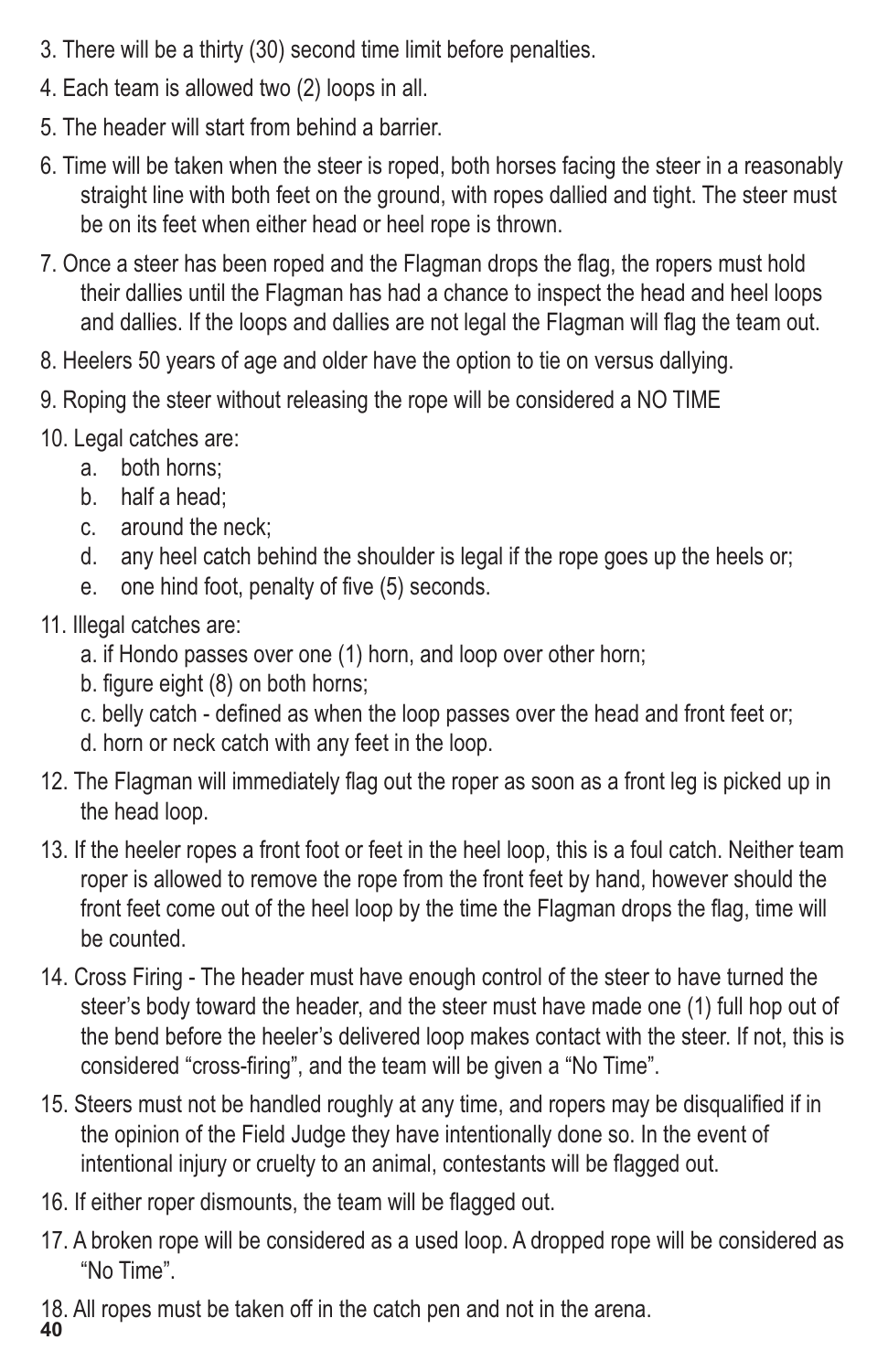#### **Barrel Racing**

- 1. The Barrel Racing event may be run on a horse or pony of any size.
- 2. A horse can be ridden more than once in a go-round and/or performance by different girls, but a girl may only ride one (1) horse in a go-round. (I.e. A contestant may change horses between go-rounds.)
- 3. A C.G.R.A. approved race is open to members and non-members, unless closed to members only at the request of the Show Management.
- 4. A Junior member shall be able to compete at all Ladies approved Barrel Races, unless there is a Junior Barrel Race at the same show, in which case, the Junior is only able to run in the Junior Barrel Race. Juniors competing in the Ladies Barrel Race event are competing for prize money only.
- 5. Where necessary, back-to-back runs will be allowed. This will be at the discretion of the Board of Directors.
- 6. The first 3 Ladies and Junior Barrel Racers in the program are required to assist in taking down the poles at the completion of the event. The last 3 Ladies and Junior Barrel Racers in the program are required to help set up the poles and timer prior to the start of the event. You may appoint someone to do this for you but you are responsible for the appearance of the worker. Failure to do so will result in the \$25 fine. This will be enforced by the Event Director.
- 7. Barrels are to be forty-five (45) gallon (202.5 liter) metal drums.
- 8. Barrel pattern size and measurements must be posted, with a copy to the judge(s).
- 9. Regulation barrel distances are ninety (90) feet from barrel 1 to 2, and a one hundred and five (105) foot arc from barrels 1 to 3, and 2 to 3, with a sixty (60) foot score line, and a minimum stopping distance of forty-five (45) feet with a closed gate, or thirty (30) feet with an open gate or safe centre alley.
- 10. If the size or condition of the arena does not allow for the regular pattern, then he pattern may be altered to suit the arena, as long as the distances off the fences are a minimum of fifteen (15) feet for barrels 1 and 2, and a minimum of twenty-five (25) feet for barrel 3, and there is a minimum of forty-five (45) feet to stop with a closed gate, or thirty (30) feet to stop with an open gate or safe alley.
- 11. The barrels and starting line must be permanently staked for each go-round. If any distances should be changed, or barrel measurements are lost, during a go-round, then split monies must be paid.
- 12. Whenever split go-rounds are run, barrel distances must be measured with a measuring tape. When the barrels are being marked, a Judge should be present to witness the figures used and recorded as the measurements, to be turned into the Secretary and used the next day. The paper is to be signed by the girls and Judge where possible.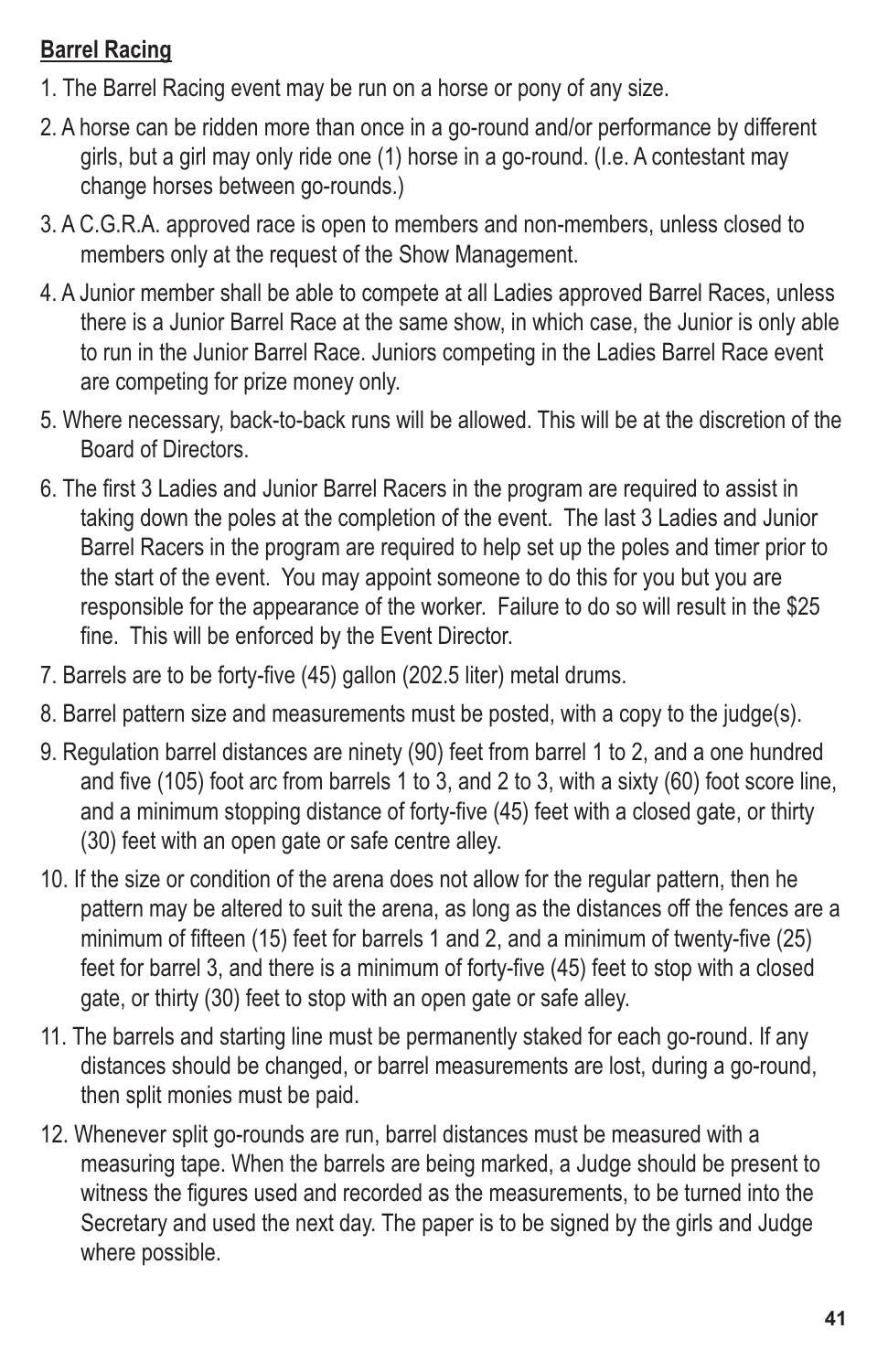- 13. Once barrel markers have been placed, no practicing is allowed on the course marked. For the purpose of practicing, barrels must be placed at least fifteen (15) feet (4.6m) away from the markers.
- 14. No contestant shall run a barrel pattern in the arena within one (1) hour of show time
- 15. If, during a performance, it is determined that the barrels were not placed properly on the permanently staked markers, then those contestants who have already made a run on the improperly placed barrels must make a re-run on the official pattern.
- 16. A running or standing start can be used depending on the arena conditions, and as determined by the Arena Director. In no case may a contestant cause any unnecessary delay in starting the race. Infraction of this rule may result in disqualification.
- 17. Arena gates are to be left open for all contestants, or closed for all contestants, during a race. The decision is to be made before the race starts, by the Director, or designated Director, depending on the arena conditions.
- 18. Either barrel one (1) or two (2) may be taken first. A contestant may hang onto the saddle, or use both hands on the reins if she so desires.
- 19. When a contestant knocks over a barrel, or goes off course, she must complete the course at race speed. She cannot return to the starting line and start again. Infraction of this rule may result in a fine.
- 20. A five (5) second penalty will be assessed for each barrel knocked over.
- 21. Western equipment must be used. The snaffle bit will be accepted as Western equipment
- 22. There will be no batting allowed in front of the shoulder.
- 23. Horses are to be timed on the nose, both at the start and finish of the race. The contestant must complete the race on the horse, in order to have her time count.
- 24. At any C.G.R.A. approved event, Judges are required to flag the barrel racing, whether the electric timer is used or not. When the electric timer is used, Judges shall watch to see that no one walks in front of the electric eye, and shall further make sure that each barrel racer / pole bender completes the racing pattern properly.
- 25. The electric timer must be used whenever available. Times are to be recorded to the one one-thousandth (1/1000th) of a second. Barrel Racing must also be timed with two (2) stop watches to one one-hundred (1/100th) of a second, even if the timer is used. Both sets of stop watch times are to be recorded along with the electric eye time. When the electric timer is used, and a minority of the contestants are missed, the stop watch times plus "0" are to be used as the official times for the contestant missed (i.e. 16.19 would become 16.10). Should the timer fail to operate for more than half (½) of the contestants, then the stop watch times will be considered as the official times for all contestants in that go-round.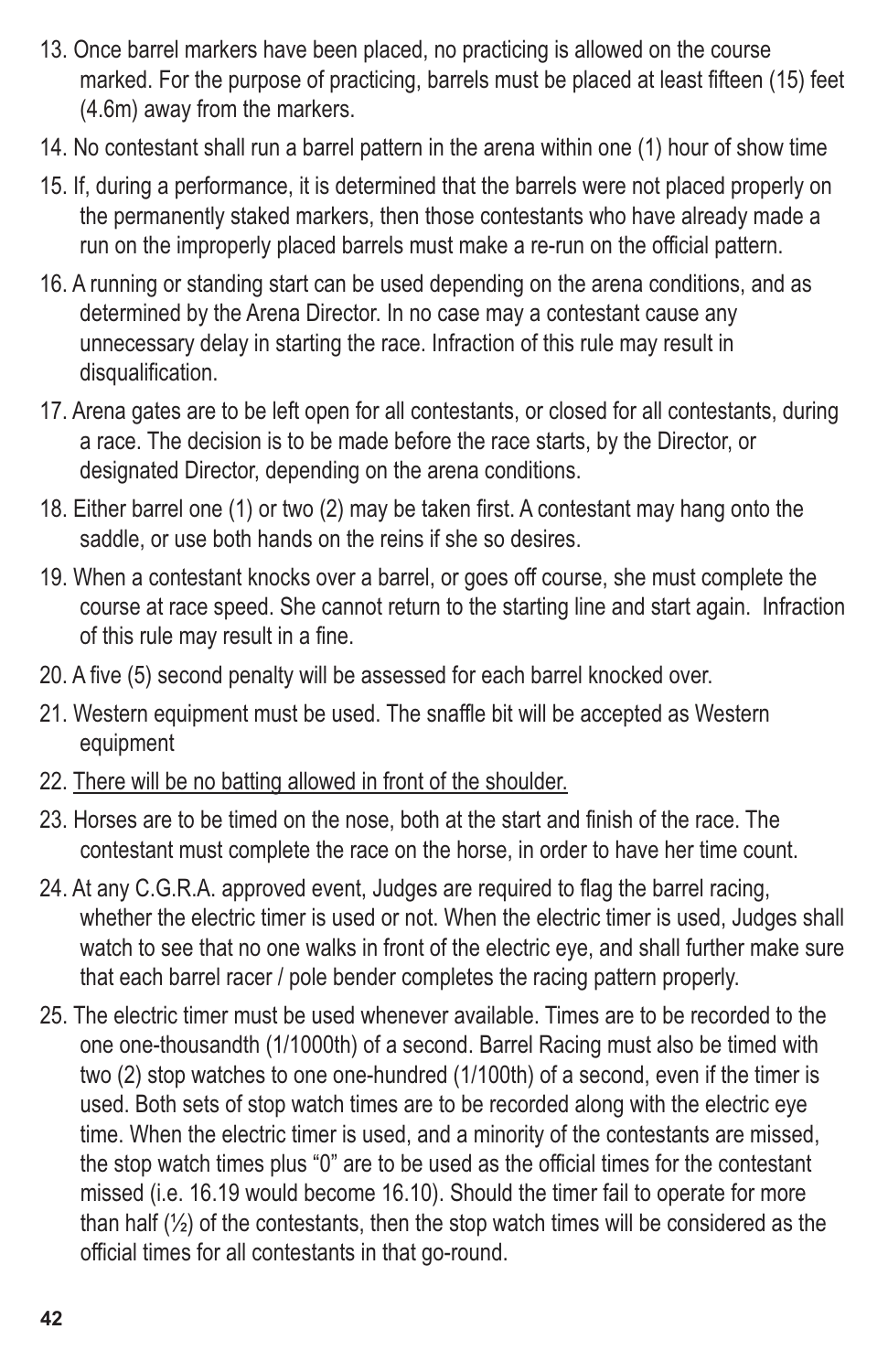- 26. If stop watches alone are used to time the barrel race, they are to be recorded to the one one hundred (1/100) of a second, and there shall be no less than two (2) watches.
- 27. Once official racing time begins, re-runs are not allowed. However, if time is missed due to the electric timer or Flagman not being ready, official time will be taken again.

#### **Pole Bending**

- 1. The Pole Bending pattern is to be run around six (6) poles.
- 2. Poles must be straight in line.
- 3. Poles shall be set on top of the ground, six (6) feet in height, with a base no larger than fourteen (14) nor less than twelve (12) inches in diameter. Poles must be rubber solid base with a hollow PVC pipe.
- 4. No flags are to be used on the poles.
- 5. The distance from the starting line to the first pole shall be twenty-one (21) feet, and spacing between the poles shall be twenty-one (21) feet and there is a minimum stopping distance of forty-five (45) feet with a closed gate, or thirty (30) feet with an open gate or safe centre alley. Start line must be permanently staked for each performance.
- 6. Horses are to be timed on the nose, both at the start and finish of the race. The contestant must complete the race on the horse, in order to have her time count.
- 7. A horse may start either to the right or left of the first pole, and then run the remainder of the pattern accordingly.
- 8. Touching poles is permitted by horse or contestant.
- 9. Knocking over a pole carries a five (5) second penalty per pole.
- 10. If, during a performance, it is determined that the poles were not placed properly on the permanently staked markers, then those contestants who have already made a run on the improperly placed poles must make a re-run on the official pattern.
- 11. If the wind blows a pole, or poles, over at a point in the run which will interfere with the running time, the contestant will be subject to a re-run.
- 12. The Timed Event Judge will not flag a contestant out if the run is not legal, until a time is recorded.
- 13. Failure to follow the Pole Bending pattern will receive a "No Time". A "broken pattern" shall be defined as breaking their forward motion to retrace their tracks to finish the pattern, and/or passing the plane of the pole on the "off" side. Example - should a contestant run by a pole and have to back up or turn around and retrace their tracks, this would be considered a broken pattern. Also, if a pole is knocked down, and the contestant does not follow the weave pattern around the original base position of the fallen pole, it is considered a broken pattern.
- **43** 14. If the horse re-crosses the starting line at any time before the pattern is completed, the pattern will be considered broken and the run will receive a "No Time".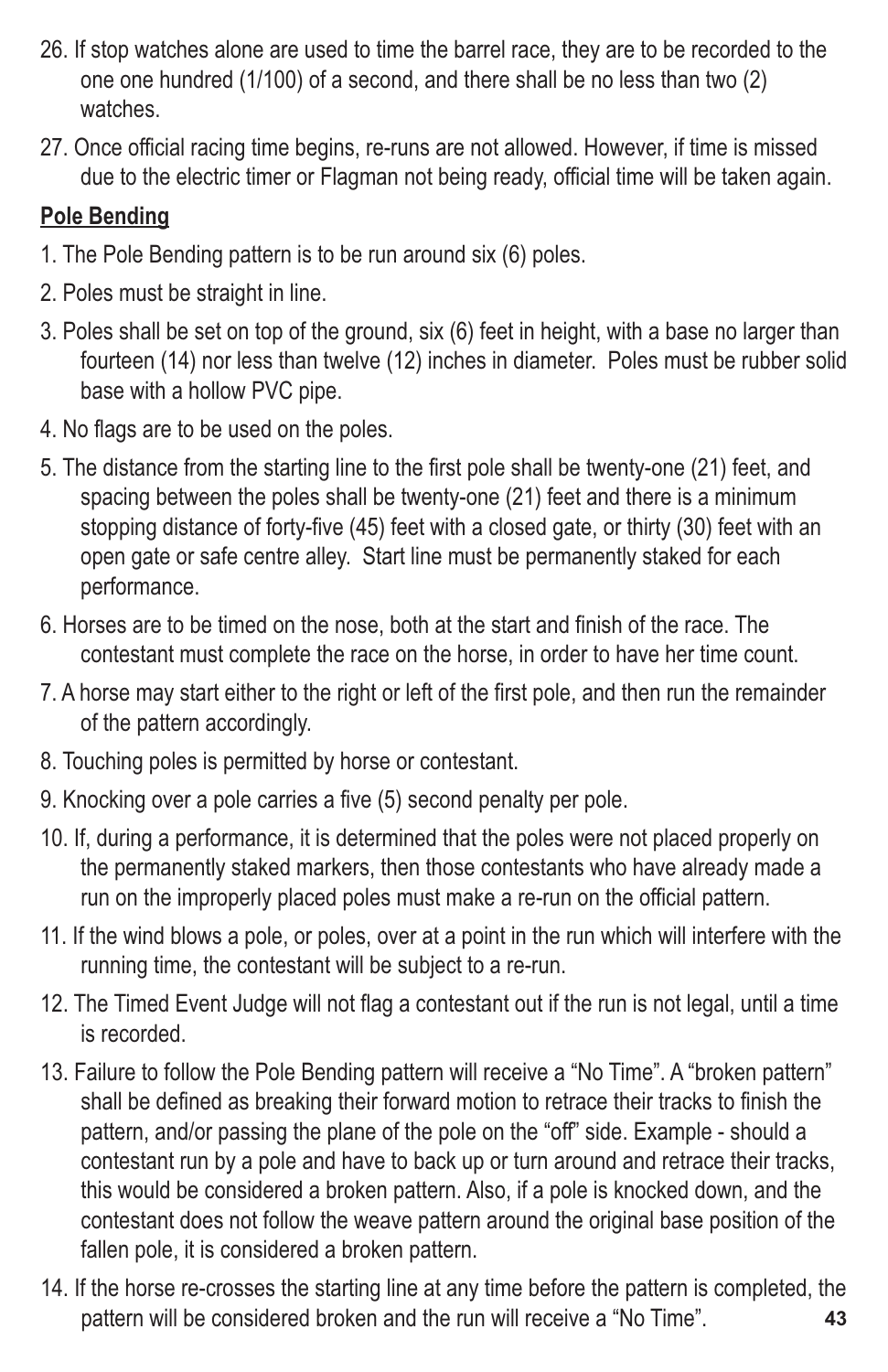- 15. If the contestant's horse breaks the timer light by backing through before starting the pattern, time will be considered started.
- 16. At any C.G.R.A. approved event, Judges are required to flag the pole bending, whether the electric timer is used or not. When the electric timer is used, Judges shall watch to see that no one walks in front of the electric eye, and shall further make sure that each pole bender completes the racing pattern properly.
- 17. The electric timer must be used whenever available. Times are to be recorded to the one one-thousand (1/1000th) of a second. Pole Bending must also be timed with two (2) stop watches to one one-hundred (1/100) of a second, even if the timer is used. Both sets of stop watch times are to be recorded along with the electric eye time. When the electric timer is used, and a minority of the contestants are missed, the stop watch times plus "0" are to be used as the official times for the contestant missed (i.e. 16.19 would become 16.10). Should the timer fail to operate for more than half (½) of the contestants, then the stop watch times will be considered as the official times for all contestants in that go-round.
- 18. If stop watches alone are used to time the race, they are to be recorded to the one one-hundred (1/100) of a second, and there shall be no less than two (2) watches.
- 19. Once official racing time begins, re-runs are not allowed. However, if time is missed due to the electric timer or Flagman not being ready, official time will be taken again.
- 20. The first 3 Ladies and Junior Pole Benders in the program are required to assist in taking down the poles at the completion of the event. The last 3 Ladies and Junior pole benders in the program are required to help set up the poles and timer prior to the start of the event. You may appoint someone to do this for you but you are responsible for the appearance of the worker. Failure to do so will result in the \$25 fine. This will be enforced by the Event Director.

#### **Charles Young Memorial Cow Riding**

- 1. Where possible, the number of cows should equal or be greater than the number of contestants. If there are more contestants than cows, all animals are drawn, and then all cows are put back into the draw for the remaining contestants and re-ride cows.
- 2. Whenever possible, cows or steers having horns must be kept out of the draw. Cows should be a minimum of two (2) years old, and must be a minimum of nine hundred (900) pounds. Cows must be consistent and if they do have horns the tips must be removed to the size of a toonie.
- 3. Flanking stock will be left to the discretion of the Stock Contractor, and each contestant shall be informed of this decision before the event by the Rodeo Manager or Event **Director**
- 4. There shall be a Flagman and two (2) judges. The judges decisions at all times are final.
- 5. No more than two (2) persons may be on the chute to pull the contestant's rope.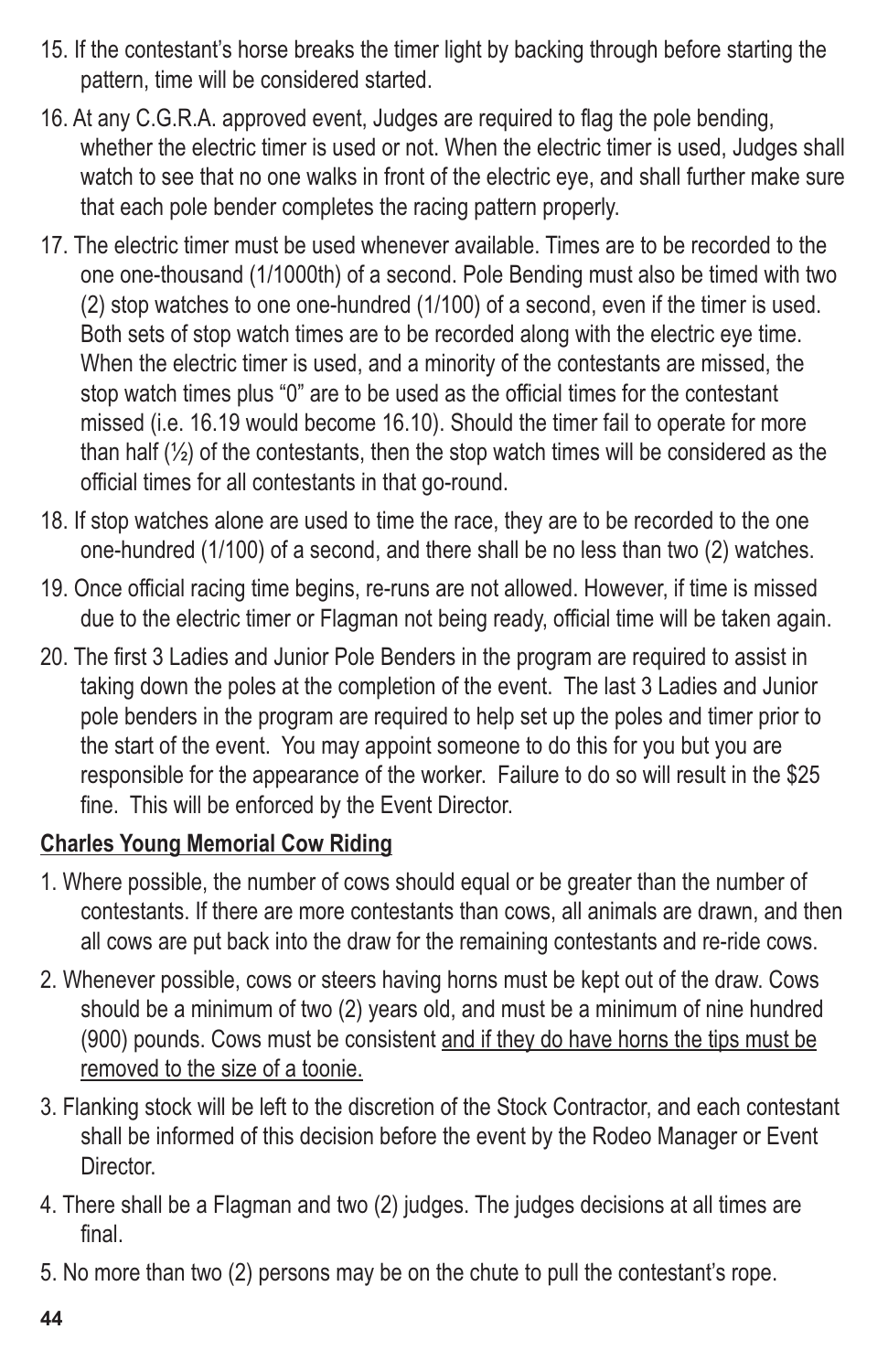- 6. Unless requested by the rider, no stock can be "hot-shotted" after the rider sits down.
- 7. When the timers are unable to be above the chutes, the Flagman must be used to flag the beginning of the ride.
- 8. Contestants will ride for eight (8) seconds, with time to start when the animal's inside front shoulder passes the plain of the chute. The girl must decide before leaving the chute if she will ride with one (1) hand or two (2) hands, and must complete the ride the way she started or be disqualified.
- 9. Contestants are required to use regulation ropes and gloves. No knots, hitches, or steel rings may be used which could prevent the rope from falling off the animal when the rider leaves the animal.
- 10. Contestants are not required to start the animal from the chute, however starting the animal out and spurring the animal will increase the marking.
- 11. If the rider makes a qualified ride with any part of the rope in her riding hand(s), she is to be marked.
- 12. If the animal falls, or the rider is knocked off at the chute, or hangs up in the arena fence, the rider may claim stock, (she does not try to go on with the ride), or be entitled to a re- ride at the discretion of the judges.
- 13. If the flank rope comes off, a re-ride must be given, providing the rider has qualified up to this point, and providing she so desires.
- 14. Disqualification may result from:
	- a. contestant, who having been advised that she is next to go is not above the animal with her gloves on when the previous cow or stock leaves the arena;
	- b. being bucked off;
	- c. cheating in any manner;
	- d. touching the animal with the free hand, if riding with one (1) hand;
	- e. using sharp spurs or;
	- f. not having a bell on her rope.
- 15. The rider and animal are to be marked separately.
- 16. Each judge shall mark the animal from one to twenty-five (1-25), using the full spread, and the rider from one to twenty-five (1-25) using the full spread, for a possible one hundred (100) marking. If the animal marks five (5) points or under, there is an automatic re-ride.
- 17. A contestant may not ask judges for a re-ride, but any Director and/or Assistant may ask for a re-ride on behalf of the contestant.
- 18. Helmets are optional for senior contestants; however, helmets, face masks, mouth guards and flack jackets are mandatory for junior contestants.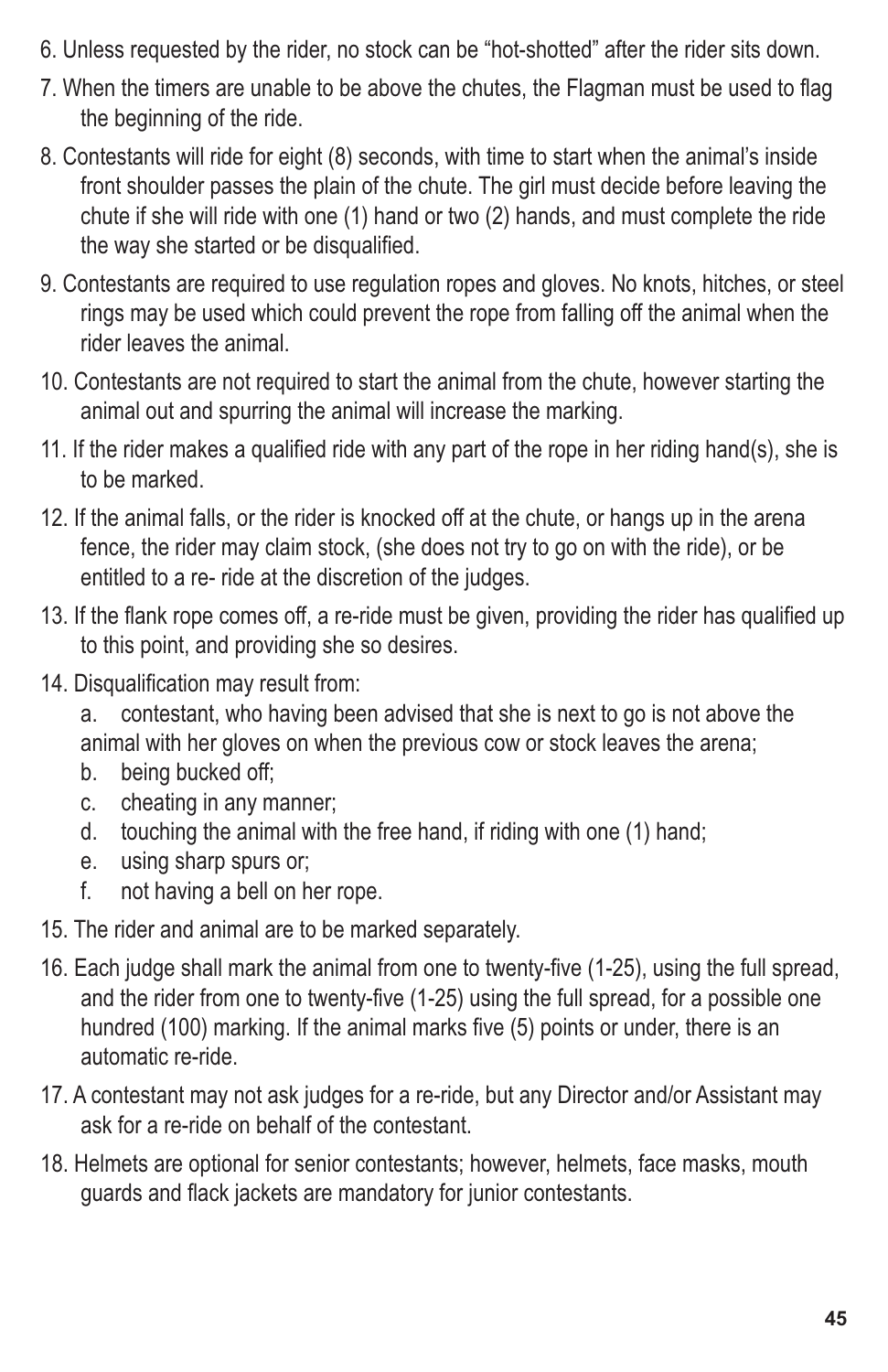#### **Wild Cow Race (Not approved for points)**

- 1. The Stock Contractor must use suitable stock for Wild Cow Race, and under no circumstances may halter-broke cattle be used.
- 2. Each team shall furnish their own rigging, halter, and shank. A team will consist of four (4) contestants. Cattle will be let out of the chutes as directed by Management, and when all the stock is clear of the chute, the signal will be given and the race starts from that point.
- 3. Contestants and helpers are allowed to hold the stock by halter rope only until the signal to start is given. The rider and helpers are not allowed to touch or gentle the animals in any way, until the signal to start has been given. No foot roping will be allowed whether with catch rope or halter shank and cattle must come out of the chute with a rope on the same side as the contestants. Deliberately placing the shank over the neck so as to bust stock when it comes out will not be allowed.
- 4. The rider must be mounted on the cow and ride the cow over the finish line.
- 5. All riders are required to remain behind the finish line after dismounting so as not to interfere with wild cattle headed to the finish line, and to avoid accidents.
- 6. Any of the following offences' will disqualify contestants:
	- a. chain halters;
	- b. gouging fingers in cow's eyes;
	- c. using wire, or any other inhumane device, anywhere on stock or;
	- d. willful busting.
- 7. Winners will be determined by the order in which the riders ride over the finish line.
- 8. Whenever possible, equipment will be removed from the stock in the catch pens and not in the arena.
- 9. Money will be divided 60%, 40% where four teams or less are entered, otherwise money will be divided 50%, 30%, and 20%. The minimum entry fee will be ten dollars (\$10.00) per team.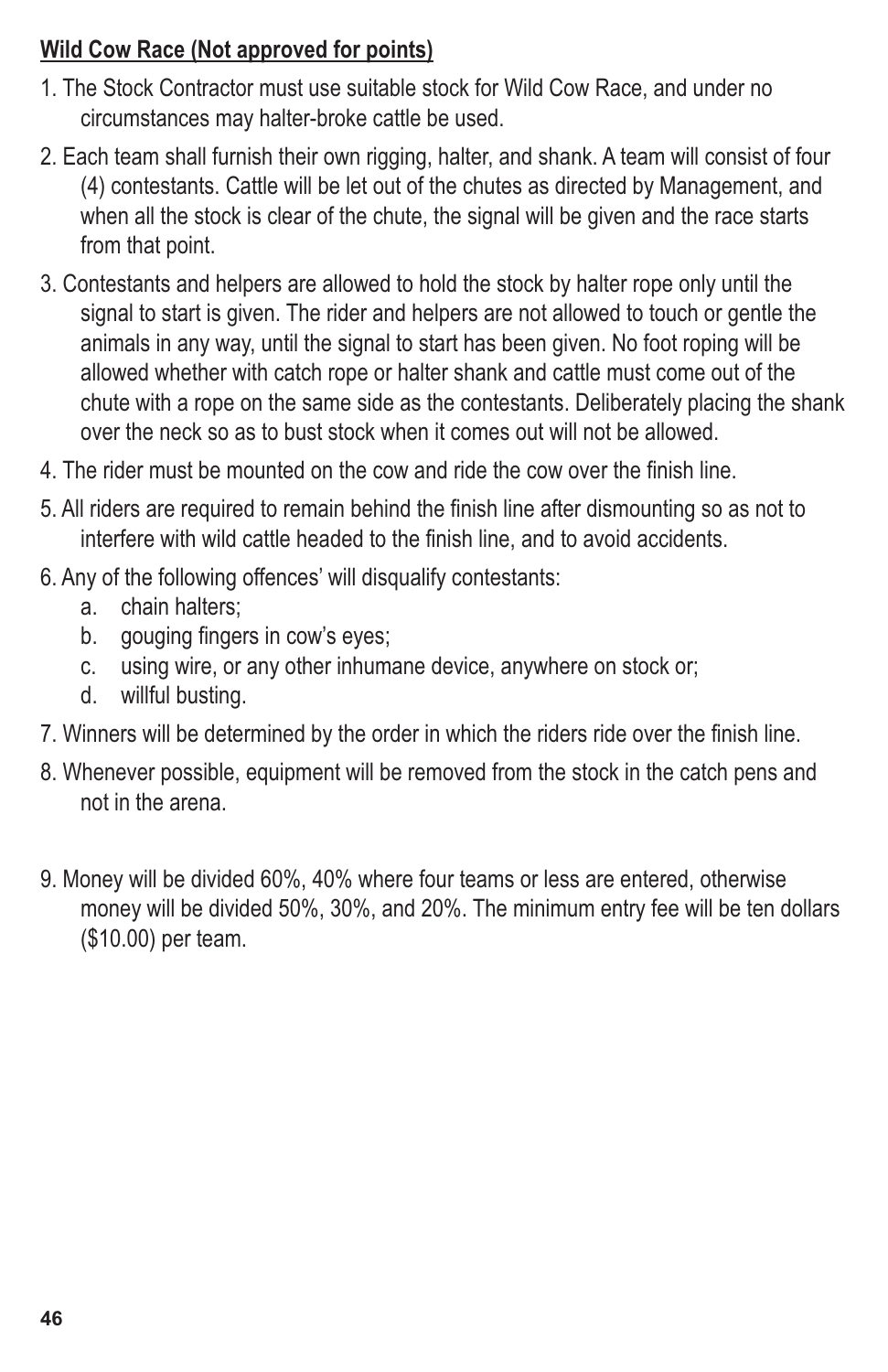# **Finals and Championships**

### **Finals**

- 1. All Active Members in good standing of the C.G.R.A., who are Canadian citizens, or who hold landed immigrant status in Canada, and have resided in Canada for at least one (1) year after becoming landed immigrants, shall be eligible to compete for Canadian Girls' Rodeo Association Championships.
- 2. A Sudden Death Finals will be held in the fall of each year to determine the C.G.R.A. Champions.
- 3. If the C.G.R.A. runs in to unforeseen financial difficulties before August 1 of the current rodeo season, no Finals will be held. The Season Leaders then become the Champions.

### **Qualifications**

- 1. The top ten (10) in the C.G.R.A. standings in each ladies event and the top ten (10) in each junior and the top six (6) in the Lil Cowgirls Events, who have competed in at least four (4) All Girl Rodeos as a member, and who have worked required bingos during the season, will qualify.
- 2. In Team roping, the top ten (10) headers and heelers with points have first choice of going to the Finals. If qualifying on both ends a contestant must make a choice as to which end she will compete.
- a. If for some reason there are positions which are not filled, then the person with points may choose a partner who has competed at four (4) CGRA rodeos and worked or been credited for the required bingos.
- 3. If any of the number eligible to go to the Finals cannot attend, the next in line will move up at the discretion of the Board of Directors.

### **Program**

1. Contestants in all events except the Barrel Racing and Pole Bending will compete in the order in which they qualified for the Finals, from tenth (10th) to first (1st) in each performance until the final performance when they will compete in order of their Final standing.

On the final performance:

- no catches (score/times) go 1st according to season standings,

-followed by those with no points based on times per catches, (slowest to fastest). -Then those with lowest points to highest points (if tied in points, rank will be based on number of catches, then total time).

2. The Barrel Racing and Pole Bending competition order will be drawn before the program is printed for the first performance. They will rotate this order during the 3 performances. Rotation will be: 2nd performance #5 contestant from the 1st performance starts, the 3rd performance #9 from the 1st performance starts. Final Go will be 10th to 1st coming into final round. Rake will be after every 5.Lil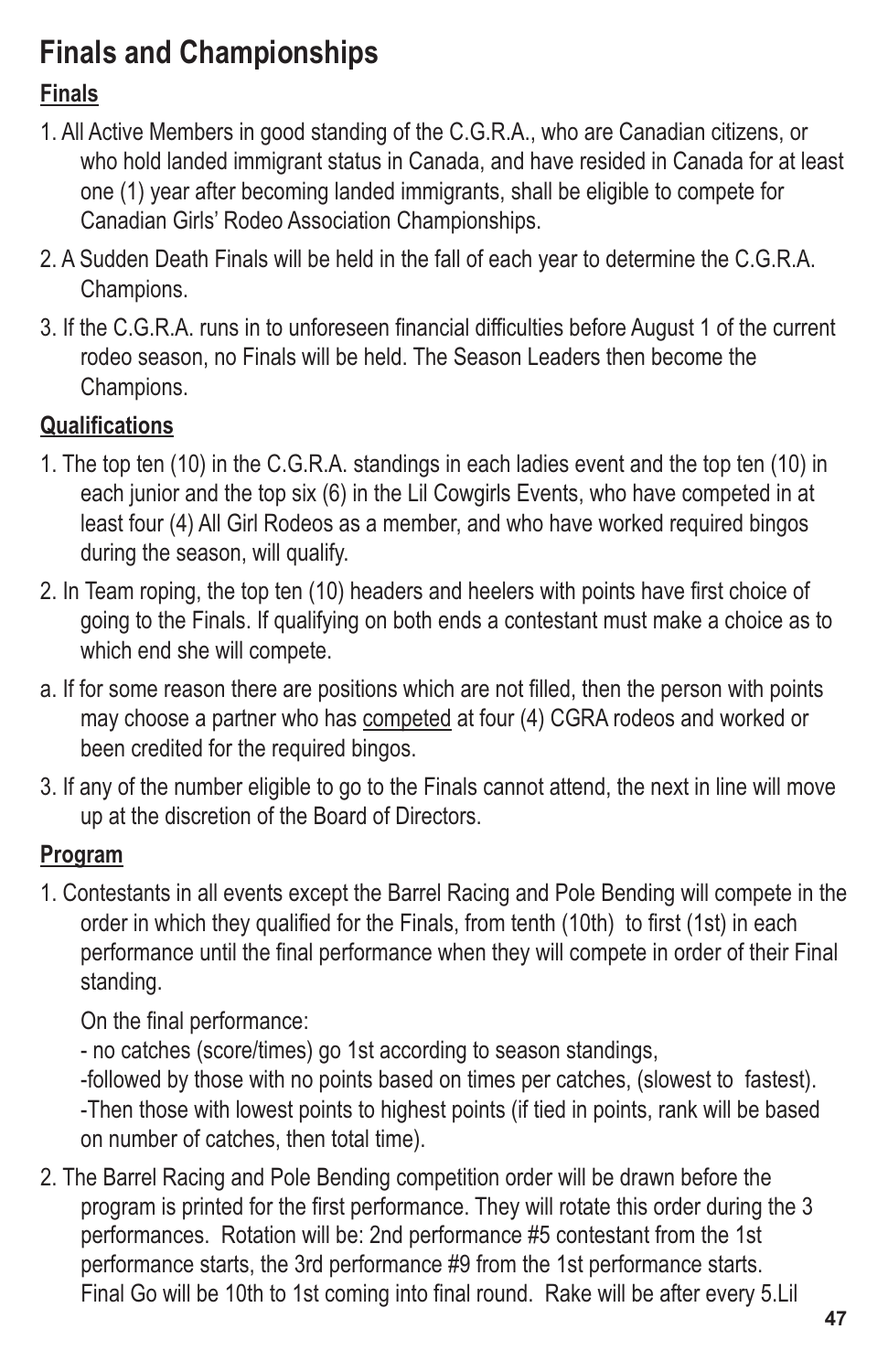Cowgirls will rotate in the following order after the 1st performance: 2nd performance will start with #5 and 3rd performance #3 from the 1st performance starts on the program. No rake for Little Cowgirls.

- 3. In determining program order for the Team Roping event, the total points of BOTH contestants will be used, and the team with the highest total points will perform last.
- 4. The number of contestants to compete in Finals, if there are Finals, must be posted in the Rodeo Office before the start of the first (1st) performance. A draw must be made.
- 5. Finals back numbers must be visible to the judge. If not, a \$20.00 fine will be assessed and donated to a charity chosen by the Board of Directors.

#### **General Finals Rules**

- 1. A contestant upon entering the Finals cannot turn out of any one (1) go (unless the contestant has a veterinarian or medical release, or a visible occurs). If a contestant does turn out of a go at the Finals for any other reason than those noted above, she will be turned out of the entire Finals and charged a turnout fee.
- 2. Barrel pattern size and measurements must be posted, with a copy to the judge(s). There will be no rake for the Little Cowgirls
- 3. In the Team Roping, in the event that a Team Roper is injured, a partner will be drawn for each performance for the injured contestant. The drawn partner will be eligible for money, but no points or Championship Awards. The drawn partner must rope with the original partner first. The name drawn will then come out of the draw for the following performances.
- 4. Each event requiring stock, excluding Goat Tying and Cow Riding, will have stock equal to the number of contestants, plus two (2) spares. Each contestant must compete on four different head.
- 5. Goats will be numbered and drawn for. Goats will be switched out after each contestant for the first three performances. 4th Performance, contestant will tie the goat that they have not drawn yet.
- 6. All contestants/runs/rides must be treated equally. If any stock is aided/prodded/directed in any way during the first performance, they MUST be aided/prodded/directed every performance. If any stock is not aided/prodded/directed in the first performance, they MUST NOT be aided/prodded/directed in any performance. If any suggestion for change is made for any stock in any event, all contestants must be consulted and every contestant MUST agree before the change is implemented.
- 7. Under no condition, nor in any event, will stock be "held" at the Finals. Once it is turned out and runs down the arena, it cannot be brought back.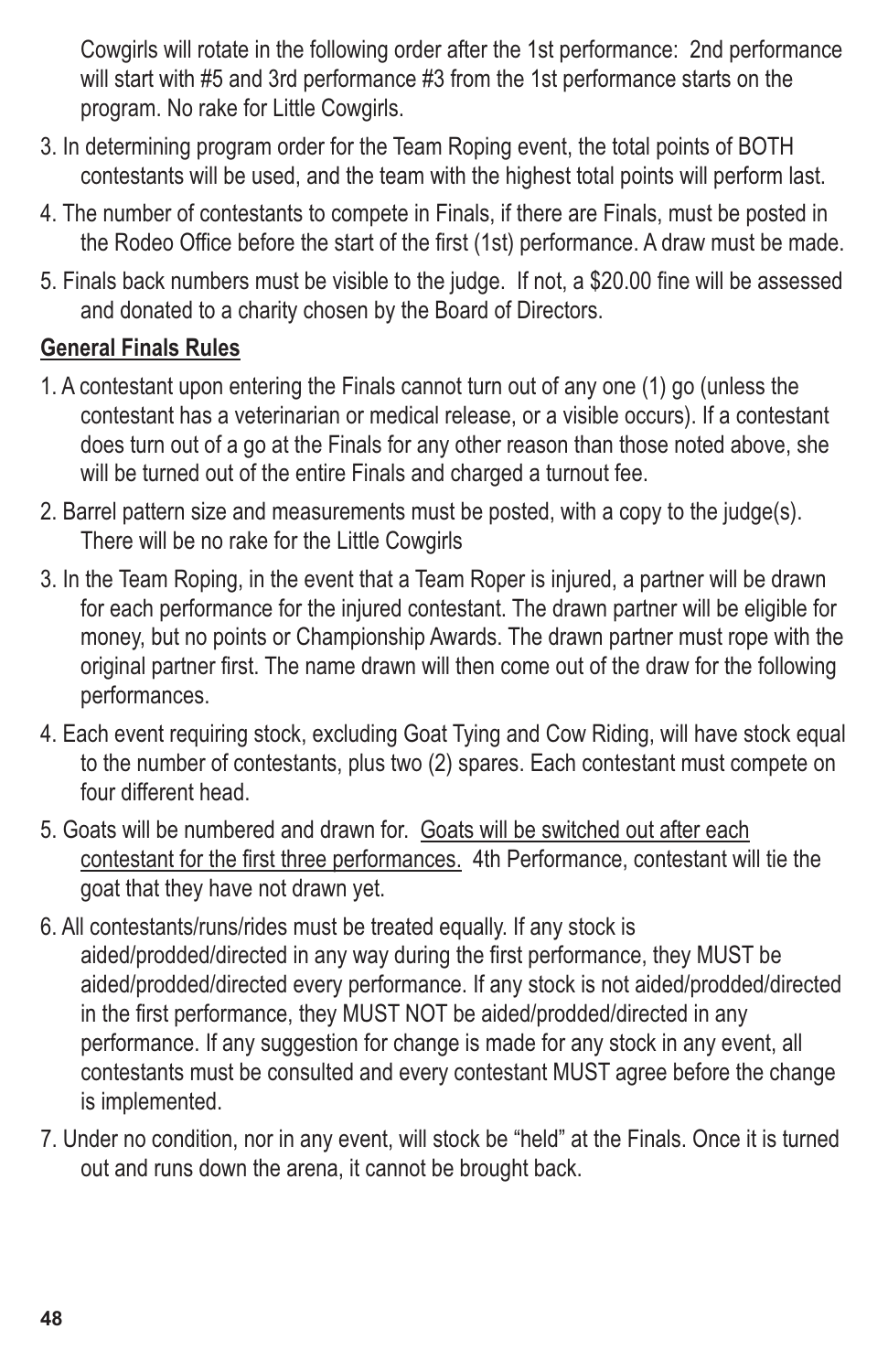#### **Finals Payout**

- 1. Once a contestant has competed in any event at the Finals, the fees will stay in the payout. There will be no refund of entry fees for medical or vet releases at the Finals.
- 2. Ground Money will be paid at the finals. Ground money will not be in the average.
- 3. CGRA member's entry fees at the finals is guaranteed by the CGRA. Where a member turns out, the CGRA will pay all final fees, and the board will levy a turn out fine in the amount of \$100/ladies and \$60/junior plus the fees and CEO fees. The fine must be paid before the member can compete at the next rodeo.
- 4. Added money at the finals will be split equally between the 13 events.
- 5. No stock charges will be levied at the Finals. One hundred percent (100%) of the entry fees and purse will go to the payout at the Finals.
- 6. The 40, 30, 20, 10 point system will apply at the Finals for the go-rounds and the average. All Around Points 80/70/60/50/40 for each performance and average. No Bonus Points.
- 7. Money will be paid out to the top four placing in go rounds and the average.
- 8. Payout

| <b>Total Entries X Fee</b>                                                   |
|------------------------------------------------------------------------------|
| Plus +                                                                       |
| Purse Money Added \$                                                         |
| Equals $=$                                                                   |
| Total Money in Pot \$                                                        |
| Money in pot to be divided up as per CGRA Board of Directors Decision:       |
| Must in include four go rounds and a average payout                          |
| Note: Medicals and vet releases at the finals will be included in the finals |
| payout                                                                       |

#### **Canadian Champions**

- 1. Championships of each event will be determined at the C.G.R.A. Sudden Death Finals. For Team Roping, a Champion Header and Heeler will be declared.
- 2. If the contestant in the Sudden Death Finals misses any performance, she will not be eligible for Championship Awards, but can compete for money. At the discretion of the CGRA Board a Medical of Vet Release may be considered.
- 3. In the event of a tie in any of the events, a ride-off will be held. The best stock, chosen by the judges prior to the last performance, will be used for the tie breaker. 2nd and 3rd placing will be determined by average time (fastest).
- 4. If an award winner does not attend the awards presentation to receive her award, it may be passed on down to the next in line who is present, except in extenuating circumstances. There may be a stipulation on awards that they be kept one (1) year, with a written agreement to that effect where necessary. This is to be left to the discretion of the Board of Directors.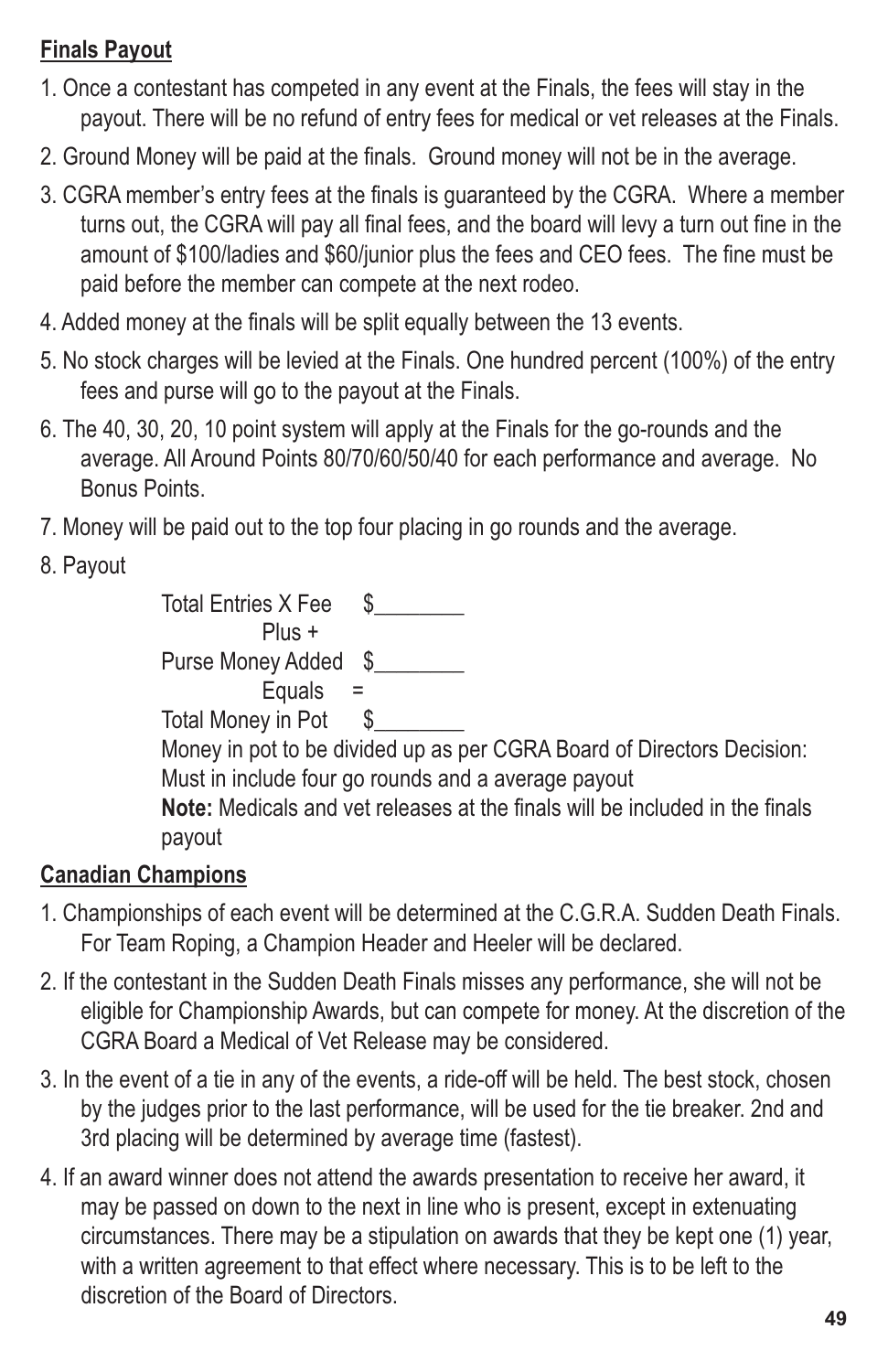#### *Canadian Ladies All-Around Champion*

1. The winner will be determined by the cumulative total of points earned in a minimum of three (3) Ladies events entered during the regular rodeo season and competed at four (4) rodeos, during the regular rodeo season, and will include points earned during the Finals. In the Team Roping, only the points from the highest placing (one set of points if you happen to have placed twice) will count towards the All Around.

### *Canadian Junior All-Around Champion*

- 1. The winner will be determined on the cumulative total of points earned in a minimum of two (2) junior events during the regular rodeo season, competed at four (4) rodeos and will include points earned during the Finals.
- 2. Junior members are allowed to Cow Ride and Team Rope. Points earned in these events count towards Junior Rookie or Junior All-Around awards, and WILL count towards the Cow Riding and Team Roping Season Leader.

### *Ladies, Junior and Little Cowgirl Rookies of the Year*

- The winners of each of these awards will be the first (1st) year member, gaining the highest number of points in one (1) or more events, throughout the season and finals on the approved circuit. Once competing in a category, you are no longer eligible for Rookie award again when moving up.
- In the Team Roping, only the points from your highest placing (one set of points if you happen to have placed twice) will count towards the All Around and/or Rookie Award(s).

#### *Smoky Jim Hancock Memorial - Ladies and Junior Best Working Horse Award*

- 1. Horses will be judged for this award at All Girl Rodeos throughout the season and at the Finals. Points will be determined by the placing of the rider(s). The horse must have placed in at least two (2) events. Hazing is to be counted as a ladies event and points will be determined by the placing of the rider(s).
- 2. Smokey Jim Hancock Junior Memorial points will be awarded for/from junior events only, and Ladies Smokey Jim Hancock Ladies Memorial points will be awarded for/from Ladies events only.
- 3. In order to count, official results must be given to the Rodeo Secretary.

#### **Season Leader Awards** *and Point System*

- 1. Season Leader awards will be awarded to the contestants who have earned the most points for the year in each of the events, prior to the Finals. Only points earned at C.G.R.A. All Girl Rodeos and approved promotional events will count towards this award.
- 2. Separate standing will be kept for header and heeler Season Leader awards. All points earned will count towards the Season Leader.
- 3. Points will be allocated based on Point System on page 27.
- 4. Two (2) contestants are required to enter in order for an event to count for points.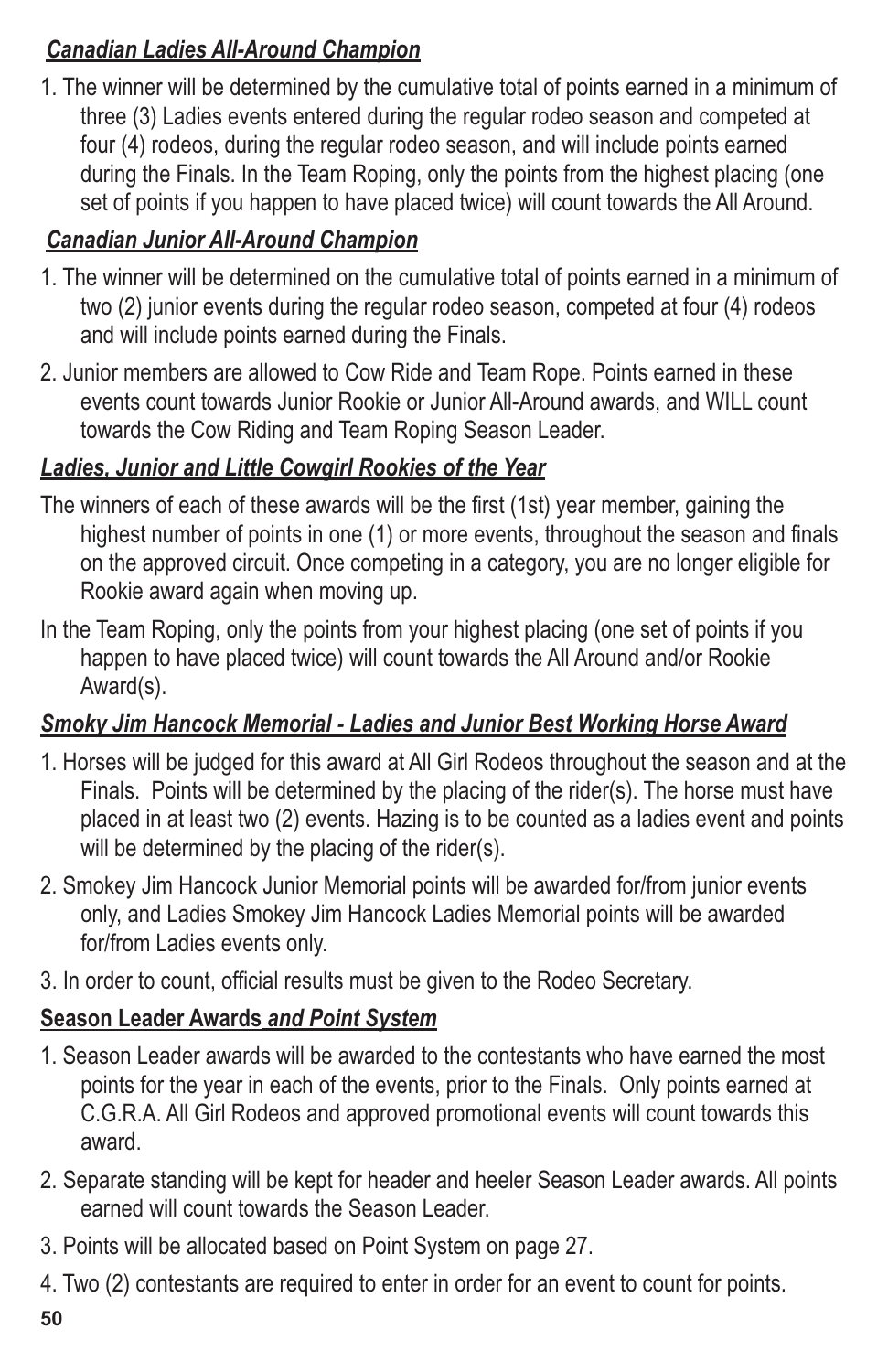#### **Barrel Racing Futurity & Derby - Rules and Regulations**

- 1. Open to all entrants, all breeds, and grade horses. Men or women may ride.
- 2. A twenty-five dollar (\$25.00) Futurity/Derby/Sweepstakes permit must be purchased by each rider, before that rider will be allowed to compete. By purchasing a permit you agree to abide by all C.G.R.A. rules. A permit is not necessary for C.G.R.A. Senior Active members.
- 3. An owner may enter any number of horses, and a rider may ride any number of horses.
- 4. Horses nominated for Futurity must never have competed in any barrel race competition including rodeos, paydays, jackpots, registered shows, fairs and/or futurities prior to December 1 of the year previous to the Futurity. To have done so, means forfeit of any and all fees paid, and elimination from this Futurity. This does not include exhibition runs.

Horses may have competed in other events. After December 1 of the year previous to the Futurity, horses nominated for the Futurity may compete in barrel races at rodeos, paydays, jackpots, registered shows or fairs, and futurities.

- 5. Futurity horses must be five (5) years old or younger at the time of the Futurity.
- 6. Derby horses must be seven (7) years old or younger at the time of the Derby.
- 7. A five (5) year old, or younger, horse may enter the Futurity, the Derby and/or the Sweepstakes. Separate entry forms and payments are required.
- 8. A photocopy of the front and back of the horse's registration papers on the registered horse(s) must accompany the nomination. A veterinarian's affidavit of year of birth and complete description on the unregistered horse(s) must accompany the nomination(s). The entry will be considered late on the second payment until such papers arrive. Check-in time for the futurity/derby will be set with a veterinarian present to verify age of horse(s). All entrants must be present for check -in time or will be disqualified.
- 9. There will be two (2) Go's and a Final in both the Futurity and the Derby. If there are seventy-nine (79) or fewer entries, the top twelve (12) on two runs will qualify for the Finals. If there are eighty (80) or more entries, the top fifteen (15) will qualify for the Finals, in both the Futurity and the Derby. The numbers will be determined on entryclose date, July 31. The Champion will be determined on a 3-Go average.
- 10. Running order will be drawn for the first Go, and the second Go will run in reverse order. The final run will go in order of slowest qualifying time to the fastest qualifying time.
- 11. Once the barrels are marked, (one hour prior to competition) no horses will be allowed in the arena. For working times, barrels must be moved at least fifteen (15) feet off the markers. Any time given for practice will be available to only those horses entered. Anyone breaking this rule will be disqualified immediately.
- 12. Payments, plus the twenty-five dollar (\$25.00) permit fee if applicable, will be due on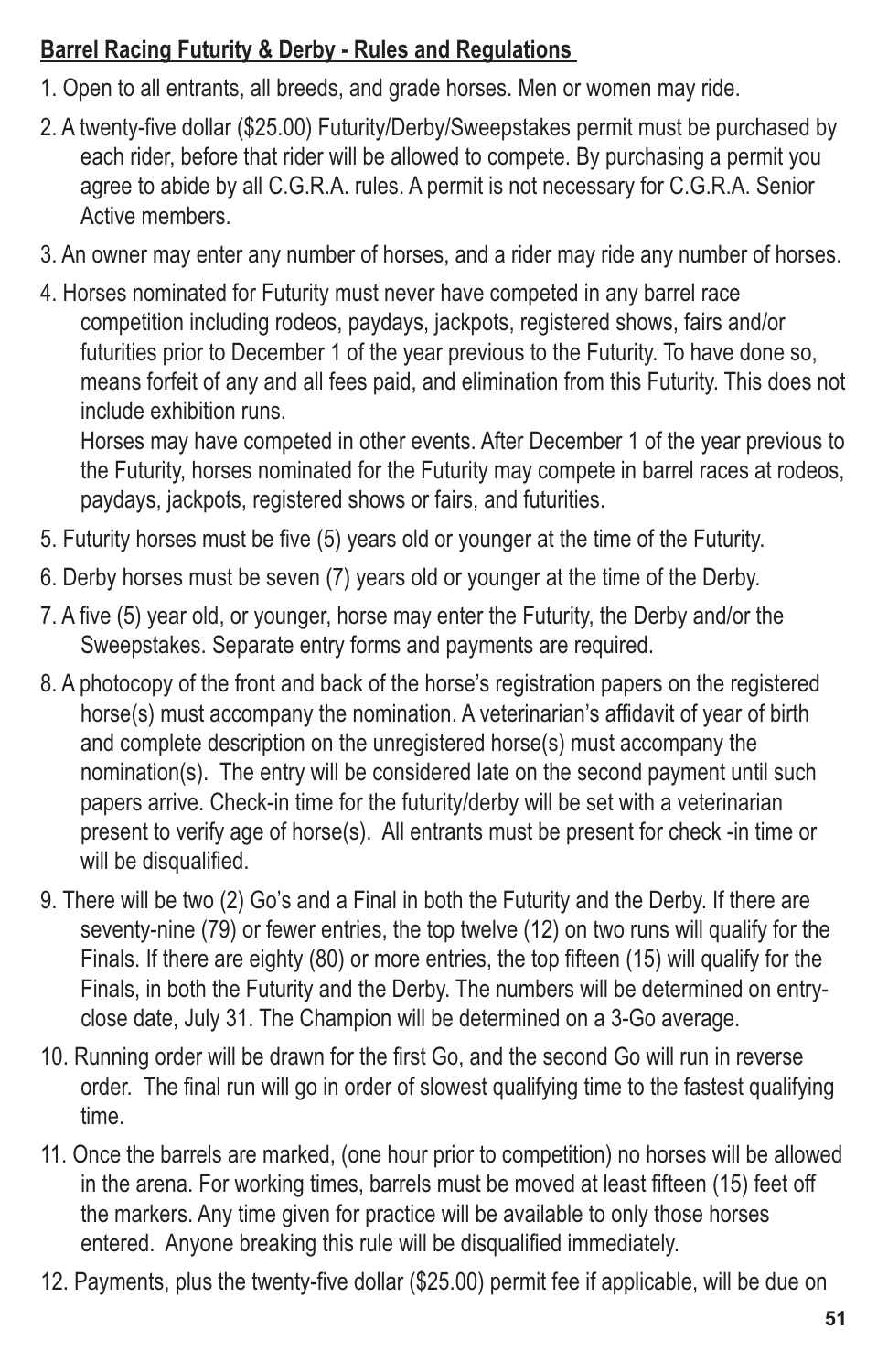the dates stated on the entry form. Payments are to be made by two (2) post-dated cheques, and must accompany the entry form(s). Any payment postmarked after the due date, is late. Late fines will be in the amount of fifty dollars (\$50.00) per payment due. No exceptions will be made. A twenty percent (20%) administration charge is taken off the entry fee. Late entries are accepted until three (3) weeks prior to the event. NO EXCEPTIONS. All late entries must be accompanied by payment in the form of a money order or certified cheque.

- 13. All cheques are to be made payable to C.G.R.A. Futurity and Derby. Any NSF cheque will carry a twenty dollar (\$20.00) service charge, and certified cheques or money orders will be required for future payments.
- 14. There will be no refunds with the exception of a fatality to the entered horse. Requests for refund must be sent to the Futurity Office accompanied by a certificate of death signed by a veterinarian.
- 15. Pay Out
	- Futurity: (1 60 entries)

1st and 2nd go - 6 monies paid - 25% of the total purse Final go - 4 monies paid - 10% of the total purse Average - 6 monies paid - 40% of the total purse **NOTE**: if there are 61 entries or more the Futurity will pay 8 monies

Derby: (1 - 30 entries)

1st & 2nd go - 4 monies paid - 25% of the total purse Final go - 4 monies paid - 10% of the total purse Average - 4 monies paid - 40% of the total purse **NOTE**: 31 entries or more, the Derby will pay the same as the Futurity.

- 16. Substitution of horses is allowed only due to illness or death of the horse. You may only substitute a horse in the event you are entered in, i.e. if you are entered in the Derby you may only substitute in a Derby horse. If you are entered in the Futurity you may only substitute in a Futurity horse. A vet affidavit of proof must accompany substitutions, along with a one hundred dollar (\$100.00) substitution fee. The necessary papers on your horse must accompany the fee. Any substitution horse will be ridden by the originally nominated rider. NO EXCEPTIONS.
- 17. Rider substitution is allowed provided that the Director is notified prior to the first go.
- 18. Equipment Rules No restriction of bits. Brain chains are not allowed only smooth leather, rope or nylon `noseband tie-downs are allowed. Your horse's headgear will be checked. Please abide by the rules. A fine of fifty dollars (\$50.00) will be levied against anyone abusing their horse, or any equipment rule, and will result in disqualification.
- 19 Dress Rules The C.G.R.A. dress code applies.
- 20. The C.G.R.A. Directors' decision will be final.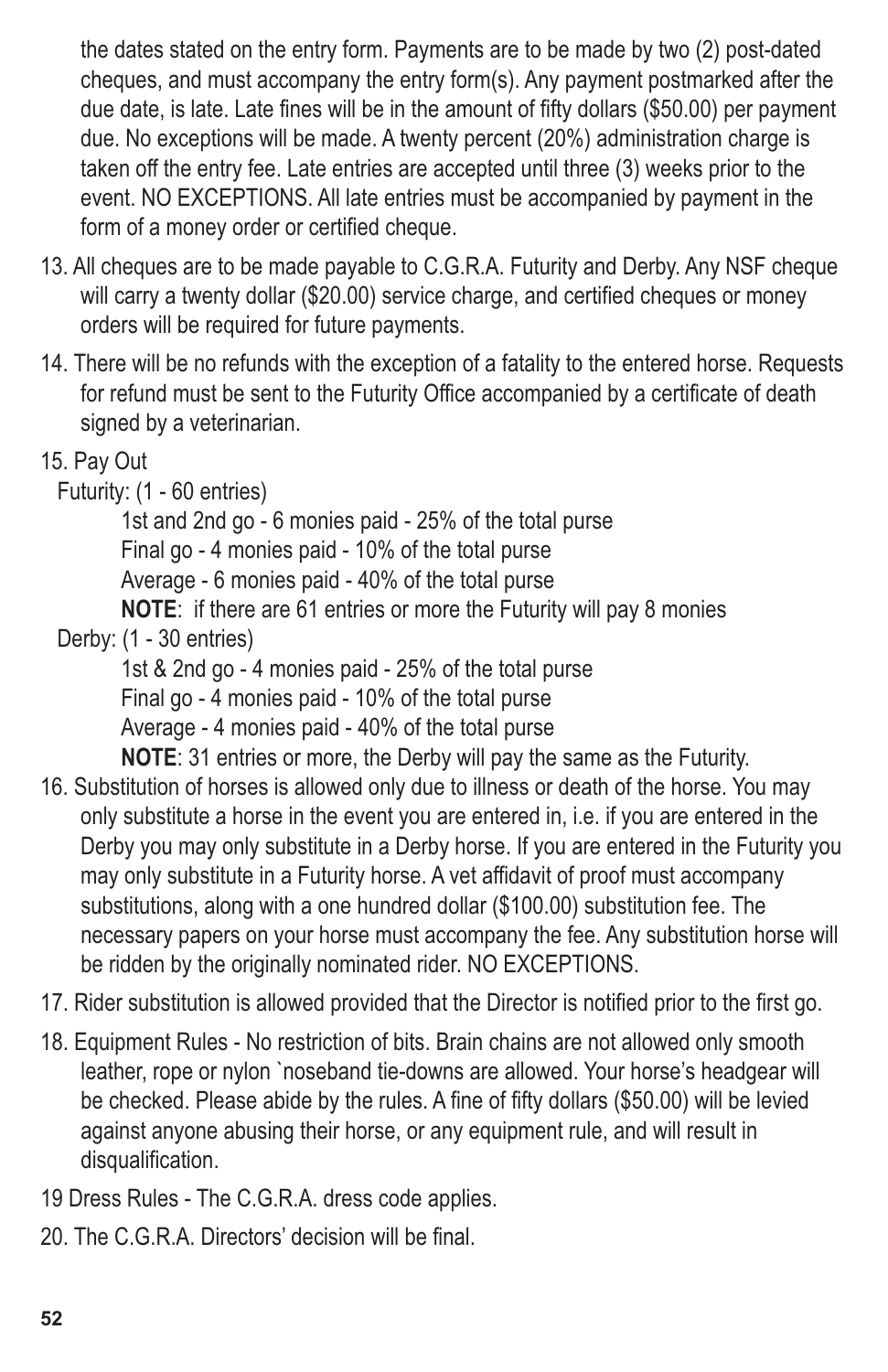- 21. The C.G.R.A. Board of Directors may refuse entry to anyone as they deem necessary.
- 22. Awards: All awards are donated to the C.G.R.A. to be distributed to the champions. All entrants are eligible for all awards and prize money - with the exception of non-Canadian residents who are not eligible for the first (1st) place award of the horse trailer, if applicable. In the event that a non-Canadian resident is the champion, the runner up would receive the trailer.
- 23. Champions must be present to accept awards and have photographs taken, or runner up will receive the awards.
- 24. Rules and Regulations
	- a.Entrants will be responsible for themselves and their horses. All entries are subject to an examination for drugs and/or age. If any horse is examined and found to be in fault of either or both, the person responsible may be banned from all future Futurities and C.G.R.A. approved events.
	- b. In the case that any entrant is disqualified, the runner up will receive the money and awards, if applicable.
	- c. Inhumane treatment of horses will not be tolerated in the arena, stabling area, or on the grounds - and will result in disqualification.
	- d.Riders must be ready when called, or forfeit the run.
	- e.Completion of entry form and signature of rider and owner will indicate acceptance of the rules and regulations contained in this Rule Book.
	- f. Notwithstanding anything to the contrary herein contained, it is understood that each entrant, by act of entry, waives all claims against the C.G.R.A., host committee, organizing body, or any of their members, officers, etc., for any injury, loss or damage which may result in any way of the organization, operations, or activities of the Futurity and Derby. Any helpers or employees of any entrant shall be the sole responsibility of the entrant.